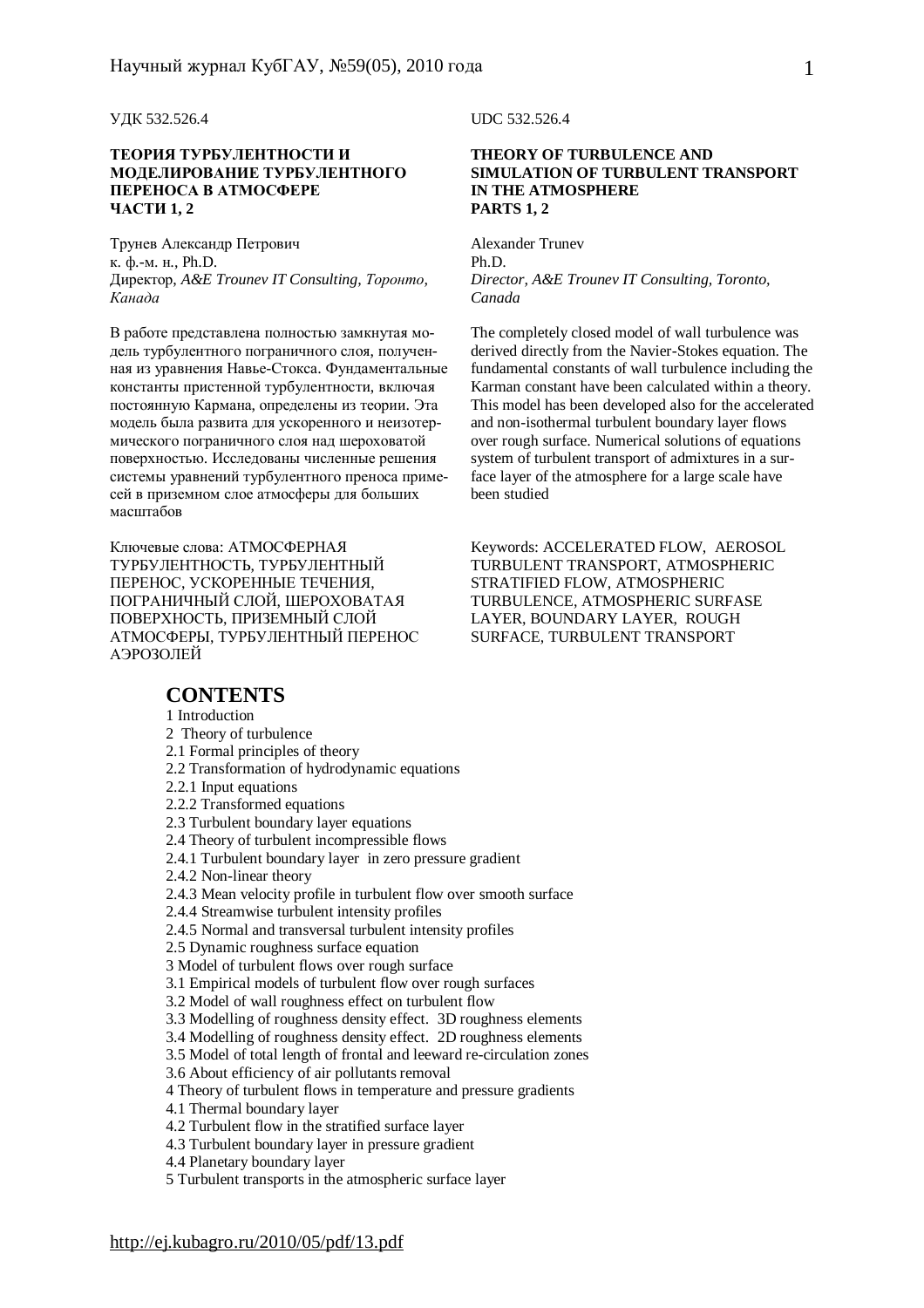5.1 Model of turbulent transport in the stratified surface layer 5.2 Numerical modelling of air pollutants turbulent transport in region with several roads 5.2.1 Turbulent transport model description 5.2.2 Turbulent transport over the region with several parallel roads 5.2.3 Air pollutants turbulent transport in Central Sochi 5.2.4 Turbulent transport of lead aerosols in Central Sochi 5.2.5 Air pollution impact on human health in the Sochi region 5.3 Model of aerosols turbulent transport 6 Dynamics of boundary layer 6.1 Boundary layer structure 6.2 Laminar boundary layer 6.3 Transition to turbulence 6.3.1 Continuous transition to turbulence 6.3.2 3D Transition to turbulence 6.3.3 2D Transition to turbulence 6.4 Spectral characteristics of turbulent flows

## **1. Introduction**

Lately an interest for the problems of estimation of atmosphere air quality in the cities has increased. Firstly it should be connected with the policy of environment protection which is carried out by developed countries. In 1992, II UN Conference on Environment protection and development adopted the Declaration which enunciated principles of stable development. In particular a strategy has been worked out on limitation and reduction of carbon dioxide emission which can effected catastrophically on the world climate. In 1993 in Russia a national plan on environment protection and stable development was worked out. The main principles of this plan became the basic in the policy of management in the regions [2]. In these declarations and plans atmospheric air is considered a resource, qualitative consumption of which should be guaranteed not just for the present generation of human beings but for future generations as well.

The problem of air pollution is tightly connected with the development of industry, transport and energetic. Continuous process of coal, natural gas and organic fuel burning aimed at obtaining electrical energy and heat, wide spread of automobile transport, waste of chemical plants and metallurgical works – all this leads to accumulation of different chemical compounds in the atmosphere, which affect the atmosphere composition in a planetary scale. Waste of nitric oxide, sulphur oxide and carbon oxide badly affect different components of biosphere. Health of the urban population in big industrial cities is aggravating because of air pollution. It has been found that air pollution results in building and monuments destruction. Among natural factors of air pollution there are volcanic activity and wind erosion, the latter is partially connected with agricultural development: extension of land under crops and soil destruction because of intensive exploitation.

Practically all industrial countries exercise environment control, in the sense, that waste of harmful substances should be limited, including the atmosphere. For the effective management a special control of air quality is needed, which includes a certain waste volume limitation, taking into consideration the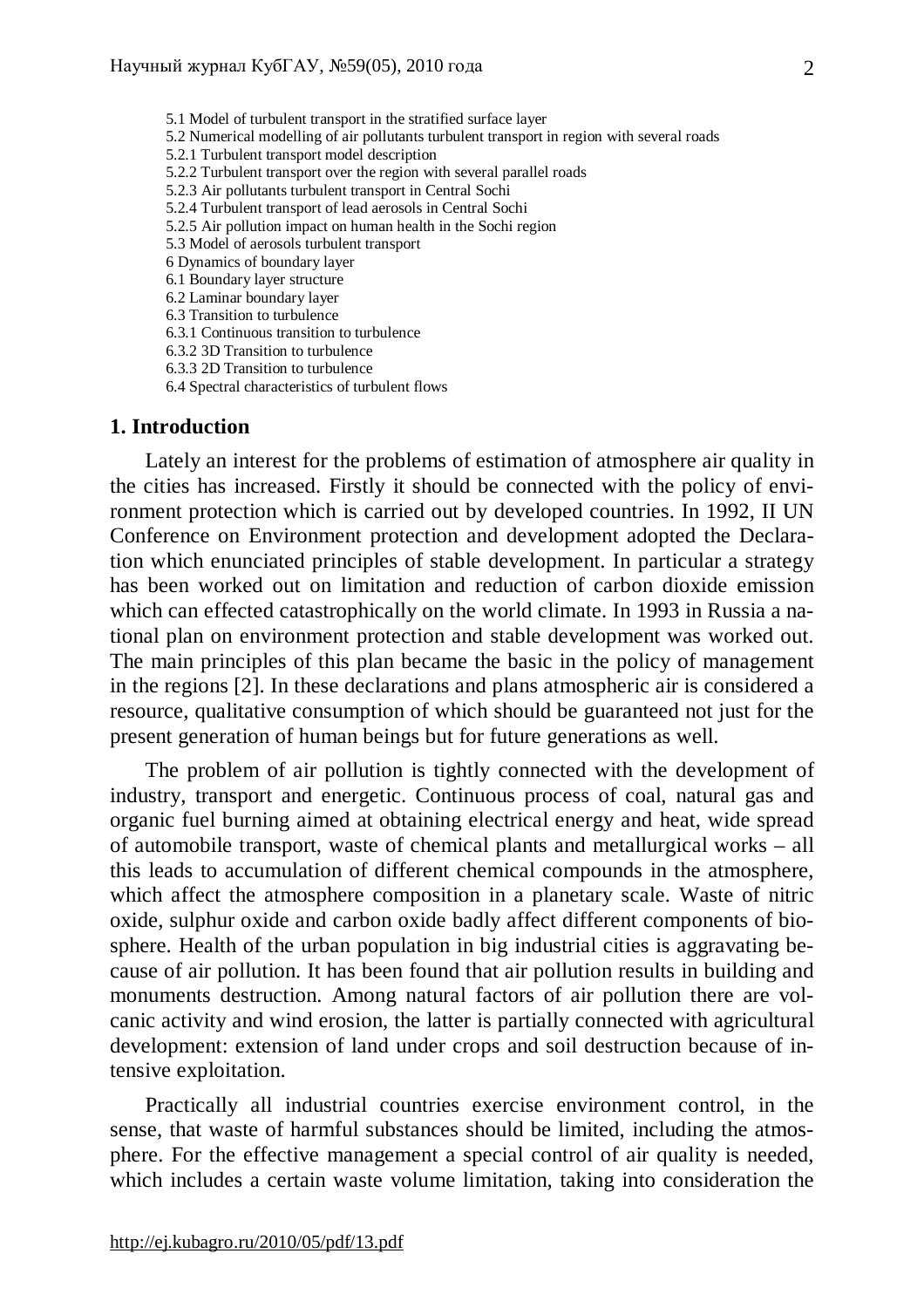current composition of atmosphere. In its turn air composition is determined by continuous and periodical measurements in the local points, as well as at mobile stations i.e. by monitoring. Even a well-organised network of the observation stations cannot secure true information of the air quality in the whole physical volume in a given region. It is necessary to have a suitable model in order to apply data of observations to the areas where monitoring stations are not available. Thus, the problem arises of mathematical modelling of the quality of free air, tightly connected with a solution of a problem of diffusion of admixtures in the atmosphere under a given emission [3].

Thanks to acknowledging by the community and government, the importance of solution of the problem of ensuring permanent monitoring of air pollution, such powerful research trends as EUROTRAC-program which includes over 250 research groups in 24 European countries [4] – have been supported. It should be noted that the main aim of EUROTRAC – is co-ordination of programs of scientific researches of transboundary transport and chemical transformation of admixtures in the troposphere over Europe.

Mathematical modelling of the air quality is getting more and more effective instrument in the analysis of atmosphere condition, due to the rapid development of electronic computers and decrease in their cost, and also perfection of mathematical models of transport of gaseous fluid- and solid dispersed components of pollution. Systems of free air quality modelling have been created in big cities such as Paris [5], Lisbon [6], Budapest [7], on a planetary scale [8], and over huge regions as Western Europe or northern latitudes of Eurasia [9-10], as well as in small towns such as Oxford or Cambridge [11] and even in the central street of London [12].

The mane peculiarity of the above mentioned models [5-12] and others is that modelling of admixtures transport is carried out on the base of systems of diffusion equations with coefficients depended on parameters of atmospheric turbulence. It should be noted that modelling of air flows in the boundary layer of atmosphere is a complicated problem, solution of which depends on the theoretical ideas about turbulence. Thus, a simplified parameterization of planetary boundary layer [see 3, 8, 10], which allows completely eliminate calculations of complicated atmospheric flows, using data of meteorological parameters – is a popular method in description of global transport of admixture in the atmosphere.

But this approach cannot be realized in solution the problem of transport of admixture in the lower layers of atmosphere, which is very important for the urban air quality control.

Indeed, transboundary transport of admixtures influences mainly a formation of background value of air pollution level in the regions, while to determine the local level of pollution it is necessary, first, to take into consideration local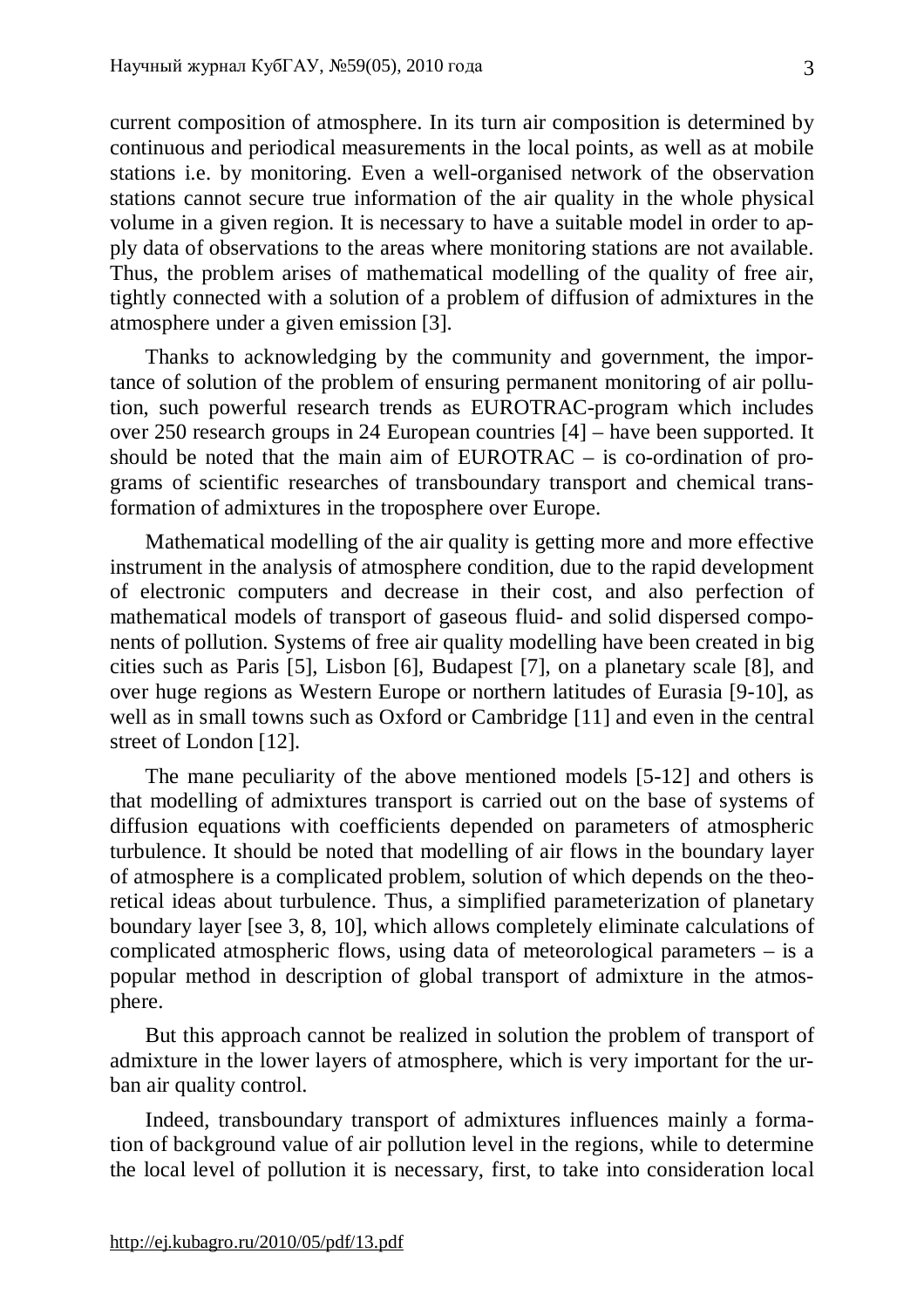centres of emission. But among all sources of pollution, automobile transport in most regions is an outright winner in the way of intensive pollution of the atmosphere. For example, traffic contribution into air pollution in Sochi (Russia) makes up over 80% [2, 13-14] that can be compared with Athens (75% from total mass of wastes NOx) and London (63% NOx) [15].

So, a problem of transport of admixtures into the areas having one or more highways is one of the priorities. Typical space scale in such task should be several hundreds meters from axis of the road and dozens meters in height. Thus the process of turbulent diffusion of traffic wastes is localized in the surface layer of atmosphere and greatly depends on parameters of turbulence as well as on the condition of stratification. Besides heterogeneity of ground surface, including artificial roughness in a form of buildings, trees, etc [16] is a very important factor in this problem.

Turbulent transport of moment, heat and mass in a surface layer greatly depends on heat convection [17]. Due to a great scale of atmospheric flows, convection in the surface layer is observed in a kind of turbulent motions of complex structure [18-20]. Nevertheless a turbulent flow in a thermal stratified surface layer is considered as a spatial homogeneous steady flow with well determined average parameters, which depend only on a coordinate across a boundary layer. Above mentioned approach to the description of turbulent flows in a stratified flow has been developed by Monin & Obukhov [21, 22]. Monin and Obukhov's similarity theory has been further developed and has got experimental confirmation by numerous researches [23-27].

Modern models of turbulent transport of admixtures in the lower part of atmosphere are based, mainly, on different modifications of *k* − *e* model [28-29], which in its turn represents expansion of mean according to Reynolds equations of Navier-Stokes for the purpose of their closing. Some closures for turbulent stratified flow and with due regard for the planet rotation have been presented in [30-35]. A review of the main methods of atmospheric boundary layer modelling is given by authors [36-38].

As it is known, the main idea in the description of mean turbulent motions of a fluid consists in representations of a vector of flow velocity as a sum of vectors of average, by time, velocity of flow and velocity of pulsate motion:  $\mathbf{u} = \langle \mathbf{u} \rangle + \mathbf{u}'$ , where by definition

$$
\langle \mathbf{u} \rangle = \frac{1}{\Delta t} \int_{t}^{t + \Delta t} \mathbf{u}(\mathbf{x}, t') dt' \tag{1.1}
$$

The averaging time interval in (1.1) is suggested quite enough to exclude the chaotic pulsate movement of a fluid. Using the averaging procedure (1.1) in the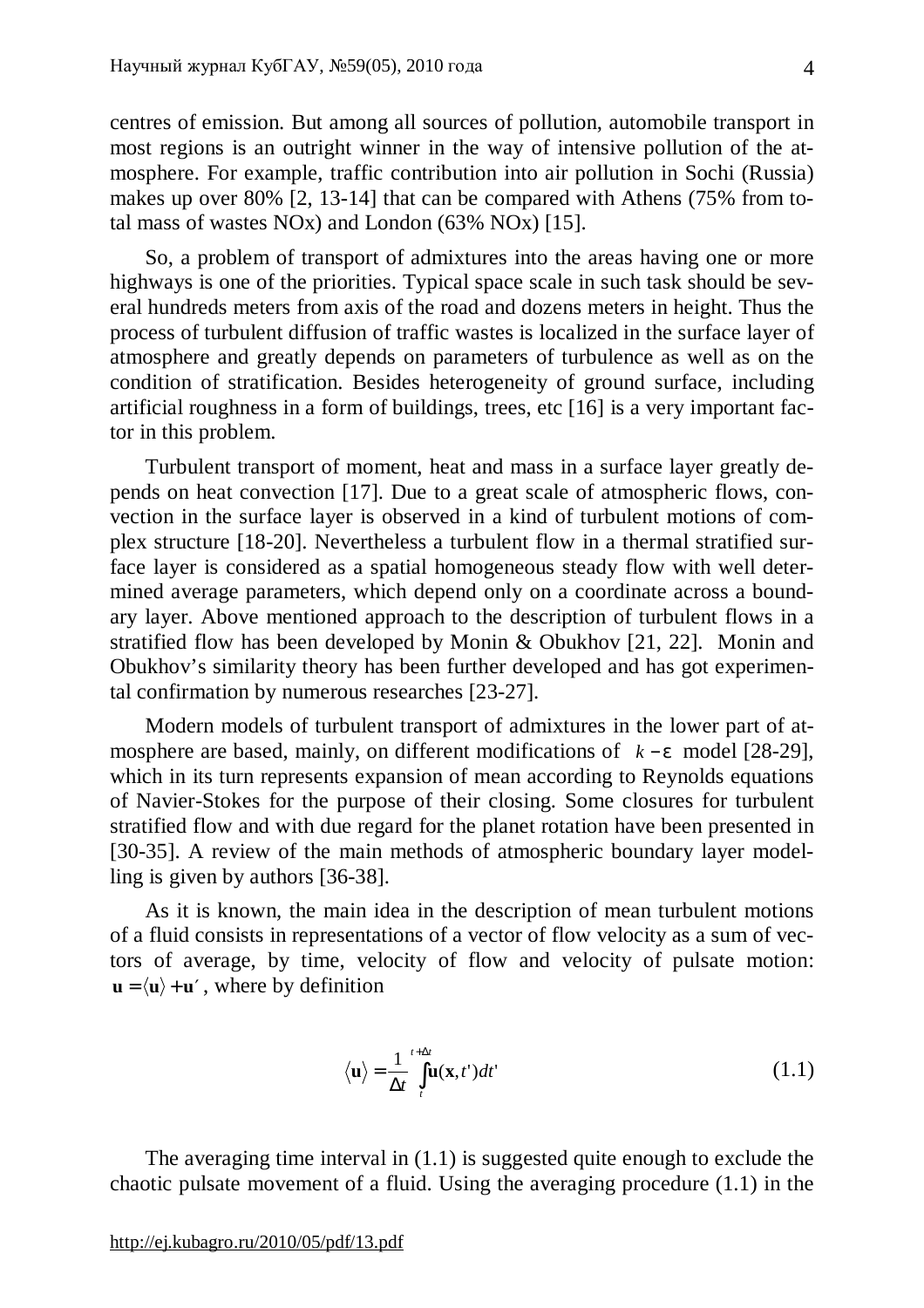Navier-Stokes model one can derive the momentum equation for turbulent incompressible flow as follows

$$
\frac{\partial U_i}{\partial t} + \frac{\partial U_i U_j}{\partial x_j} + \frac{1}{r} \frac{\partial P}{\partial x_i} = n \nabla^2 U_i + \frac{1}{r} \frac{\partial t_{ij}}{\partial x_j}
$$
(1.2)

where  $U_i = \langle u_i \rangle$ ,  $P = \langle p \rangle$  is the mean pressure,  $t_{ij} = -r \langle u_i u_j \rangle$  is the Reynolds stress tensor.

This approach was developed over 100 years ago by O. Reynolds [39], who presented equations of turbulent flows (1.2), widely used nowadays in engineer application as, for example, models [28-29].

It should be noted that according to Reynolds vectors  $\langle u \rangle$ ,  $u'$  are not supposed to be of any solutions of the Navier-Stokes equations. So, resultant equations (1.2) in common case are unclosed and thus additional physical ideas are needed to close the model. In the simplest cases model closures for incompressible flows in a boundary layer is carried out the base of the Boussinesq's conception of eddy viscosity [40]. Thus for a turbulent flow in OX direction we have

$$
t_{xz} = -r \langle u_x u_z \rangle = n_t \frac{\partial U_x}{\partial z}
$$
 (1.3)

where *z* is the coordinate normal to the wall

Prandtl [41-42] offered a handy formula of turbulent viscosity, using a parameter of the mixing length, by analogy with the length of molecules run, as follows

$$
n_{t} = r l^{2} \left| \frac{\partial U_{x}}{\partial z} \right| \tag{1.4}
$$

where *l* is the mixing length.

The initial Prandtl's model (1.4) is notable for its extraordinary simplicity, because the parameter of a mixing length is estimated out of independent hypotheses based on the similarity theory. Prandtl's ideas turned out to be fruitful and constructive, so most of the models of turbulent flows in the boundary layer, in any case, are based on the hypotheses of eddy viscosity and a mixing length.

Kolmogorov [43] suggested more general expression of eddy viscosity, considering it dependent on an average kinetic energy of turbulence, which can be estimated on the base of hypothetical equations, in the form

$$
t_{xz} = -r \langle u_x u_z \rangle = r n_T \frac{\partial U_x}{\partial z}; \ n_T = C_m l_k k^{1/2}
$$
 (1.5)

where  $C_m$  is the constant,  $l_k$  is the turbulent length scale,  $k = \langle u_k u_k \rangle/2$  is the turbulent kinetic energy.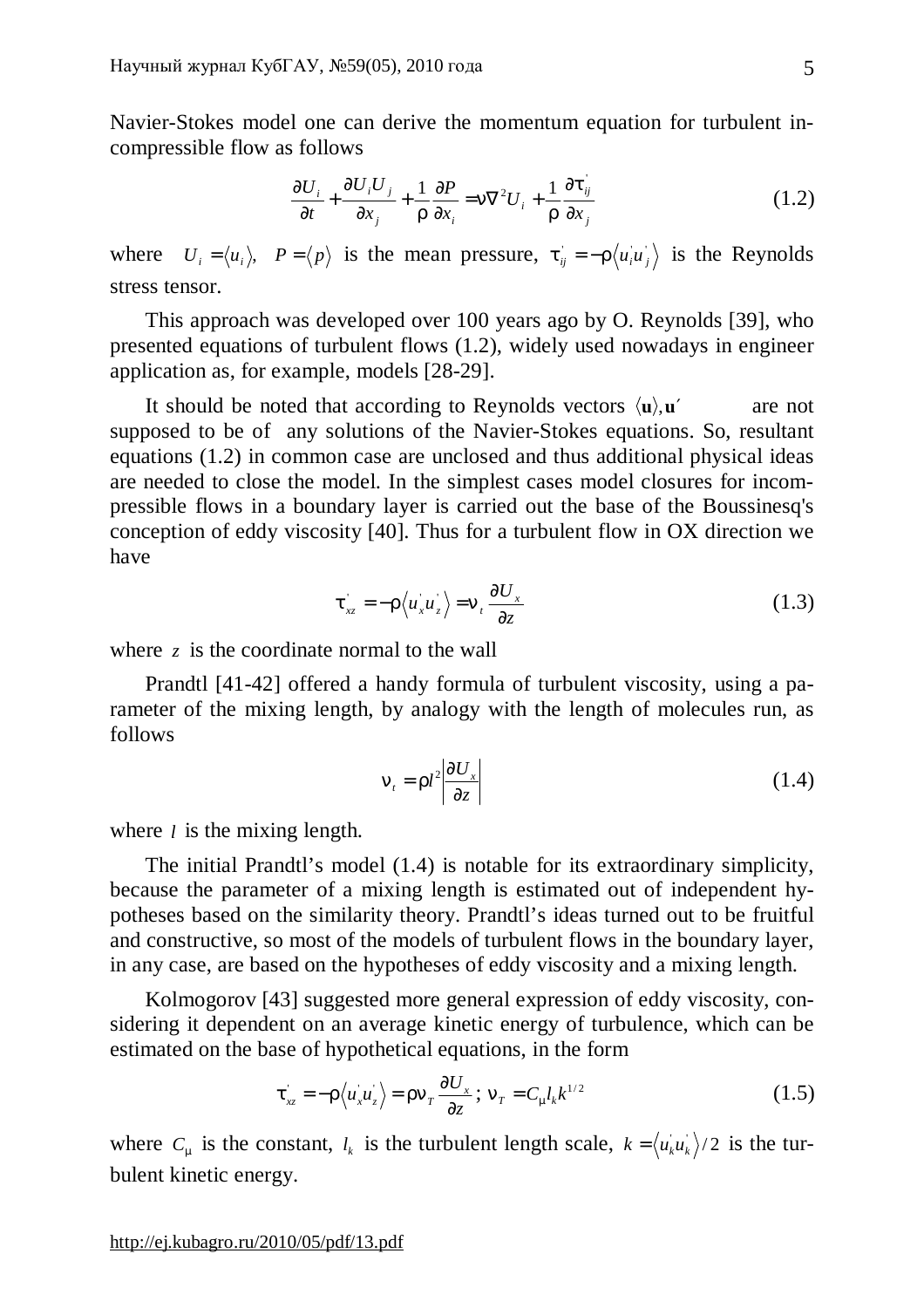Launder *et al* [28] suggested another form of expression (1.5) introduced the turbulent dissipation rate  $e_r = k^{3/2}/l_k$ , thus with this parameter the eddy viscosity (1.5) can be rewritten as

$$
n_{\scriptscriptstyle T} = C_{\scriptscriptstyle m} k^2 / e_{\scriptscriptstyle T} \tag{1.6}
$$

The various modifications of the *k* − *e* model are based mainly on the eddy viscosity model (1.6). The standard  $k - e$  model is included the continuity equation for the mean velocity, the momentum equation (1.2), the turbulent transport equations for 'substances'  $k, e<sub>r</sub>$ , and a generalised form of the first equation (1.5) for Reynolds stress tensor:

$$
-\langle u_i u_j \rangle = n_r \left( \frac{\partial U_i}{\partial x_j} + \frac{\partial U_j}{\partial x_i} \right) - \frac{2}{3} k d_{ij}
$$
 (1.7)

The main problem, peculiar to the approach mentioned above, is difficulty to control various physical effects which are the key in the process of turbulent transport. As far as, according to Reynolds point of view, functions  $\langle u \rangle$ ,  $u'$  are not the solutions of initial equations, their physical sense is not obvious enough to connect them with the forces functioning in the system. So, model of turbulence [28-35] as well as some others are notable for numerous of different constants and parameters introduced for co-ordination of estimated values with experimental data.

So, in a case of atmospheric stratified flows, following Rodi [29], *k* − *e* model can be written as

$$
\frac{\partial U_i}{\partial x_i} = 0 \qquad (1.8)
$$
\n
$$
\frac{\partial U_i}{\partial t} + U_j \frac{\partial U_i}{\partial x_j} + \frac{1}{r} \frac{\partial P}{\partial x_i} = n \nabla^2 U_i + \frac{1}{r} \frac{\partial t_{ij}}{\partial x_j} + g_i \frac{r - r_0}{r_0}
$$
\n
$$
\frac{\partial T}{\partial t} + U_j \frac{\partial T}{\partial x_j} + \frac{\partial}{\partial x_i} \left( \langle u_i T' \rangle - \frac{n}{\text{Pr}} \frac{\partial T}{\partial x_i} \right) = 0
$$
\n
$$
-\langle u_i u_j \rangle = n_r \left( \frac{\partial U_i}{\partial x_j} + \frac{\partial U_j}{\partial x_i} \right) - \frac{2}{3} k d_{ij}, \quad -\langle u_i T' \rangle = \frac{n_r}{\text{Pr}} \frac{\partial T}{\partial x_i}
$$
\n(1.8)

where  $r_0$  is the reference density,  $g_i$  is the gravitational acceleration,  $T,T$  are the mean temperature and temperature fluctuations respectively, Pr<sub>t</sub> is the turbulent Prandtl number.

The closures for model (1.8) can be derived by the common method explained by Rodi [29], as follows

<http://ej.kubagro.ru/2010/05/pdf/13.pdf>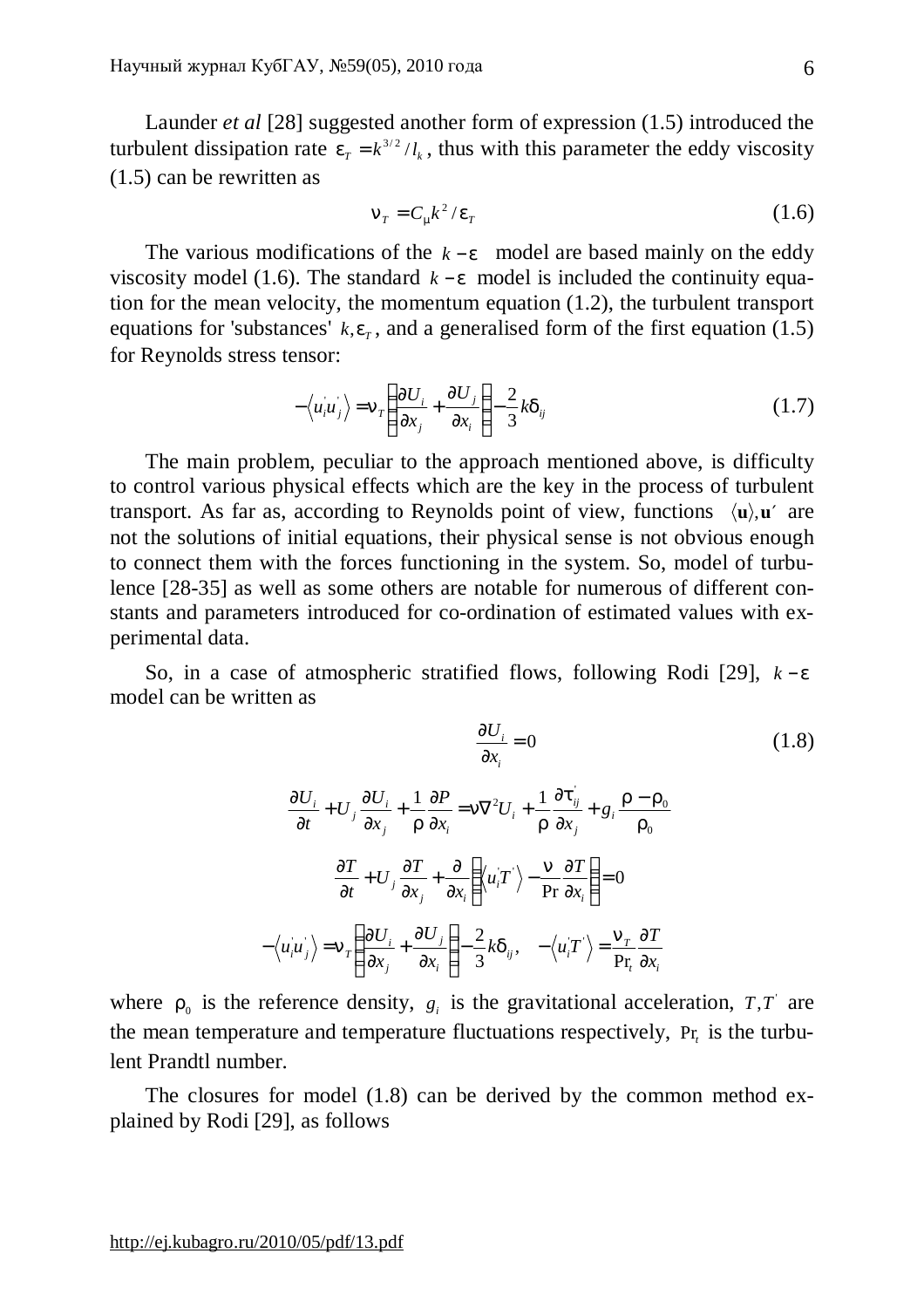∂

$$
\frac{\partial k}{\partial t} + U_j \frac{\partial k}{\partial x_j} = \frac{\partial}{\partial x_i} \left( \frac{n_r}{s_k} \frac{\partial k}{\partial x_i} \right) + \Pi + \Gamma - e_r
$$
\n
$$
\frac{\partial e_r}{\partial t} + U_j \frac{\partial e_r}{\partial x_j} = \frac{\partial}{\partial x_i} \left( \frac{n_r}{s_e} \frac{\partial e_r}{\partial x_i} \right) + C_{1e} \frac{e_r}{k} (\Pi + C_{3e} \Gamma) - C_{2e} \frac{e_r^2}{k}
$$
\n(1.9)

where Π,Γ are stress and buoyancy production of the turbulent kinetic energy, respectively. The last terms can be expressed as

$$
\Pi = n_r \left( \frac{\partial U_i}{\partial x_j} + \frac{\partial U_j}{\partial x_i} \right) \frac{\partial U_i}{\partial x_j}; \quad \Gamma = b g_i \frac{n_r}{p r_i} \frac{\partial T}{\partial x_i}
$$
(1.10)

here  $b = -r^{-1} (\text{Im} / \text{Tr})$  is the coefficient of expansion,  $b = 1/T$  for the perfect gases.

Model (1.8-1.10) depends on the six parameters  $C_{1e}$ ,  $C_{2e}$ ,  $C_{3e}$ ,  $Pr_{i}$ ,  $S_{e}$ ,  $S_{i}$ . Two of them,  $C_{3e}$  and the turbulent Prandtl number,  $Pr_t$ , are not constants for arbitrary stratification, but its dependent on the stability parameter.

As it has been shown by Apsley & Castro [44] the *k* − *e* model requires modification in the atmospheric boundary layer. For instance, in a case of a neutral stratification, the standard  $k - e$  model (1.8) - (1.10) yields a very deep boundary layer and large friction velocity. They supposed the new form of the *k* − *e* model extended for the case of a stable stratification.

Thus, in general case the problem of closing the models of turbulent transport has not got a comprehensive solution, because the parameters of atmospheric turbulence depend on roughness of ground surface, local heat flux, pressure-gradient and velocity of the planet rotation (or Coriolis forces). So, a turbulent flow in the boundary layer of the atmosphere is a three-dimensional and not stationary and can be described in particular cases only, for example, in surface layer, in which the conditions of homogeneity and quasi stationary for the mean turbulent fluxes of the heat and momentum are carried out (these hypotheses are the bases of the Monin-Obukhov's similarity theory [21-22]).

The aim of this work is development of the theory of turbulent diffusion of admixtures in the lower part of atmosphere, which can be applied to describe the flows with arbitrary stratification. In the work process it became vivid that hypotheses about influence of buoyancy forces and roughness of ground surface on turbulent boundary layer should have been revised. It became possible mainly due to simplicity of description of external forces within the theory of turbulence [45-48].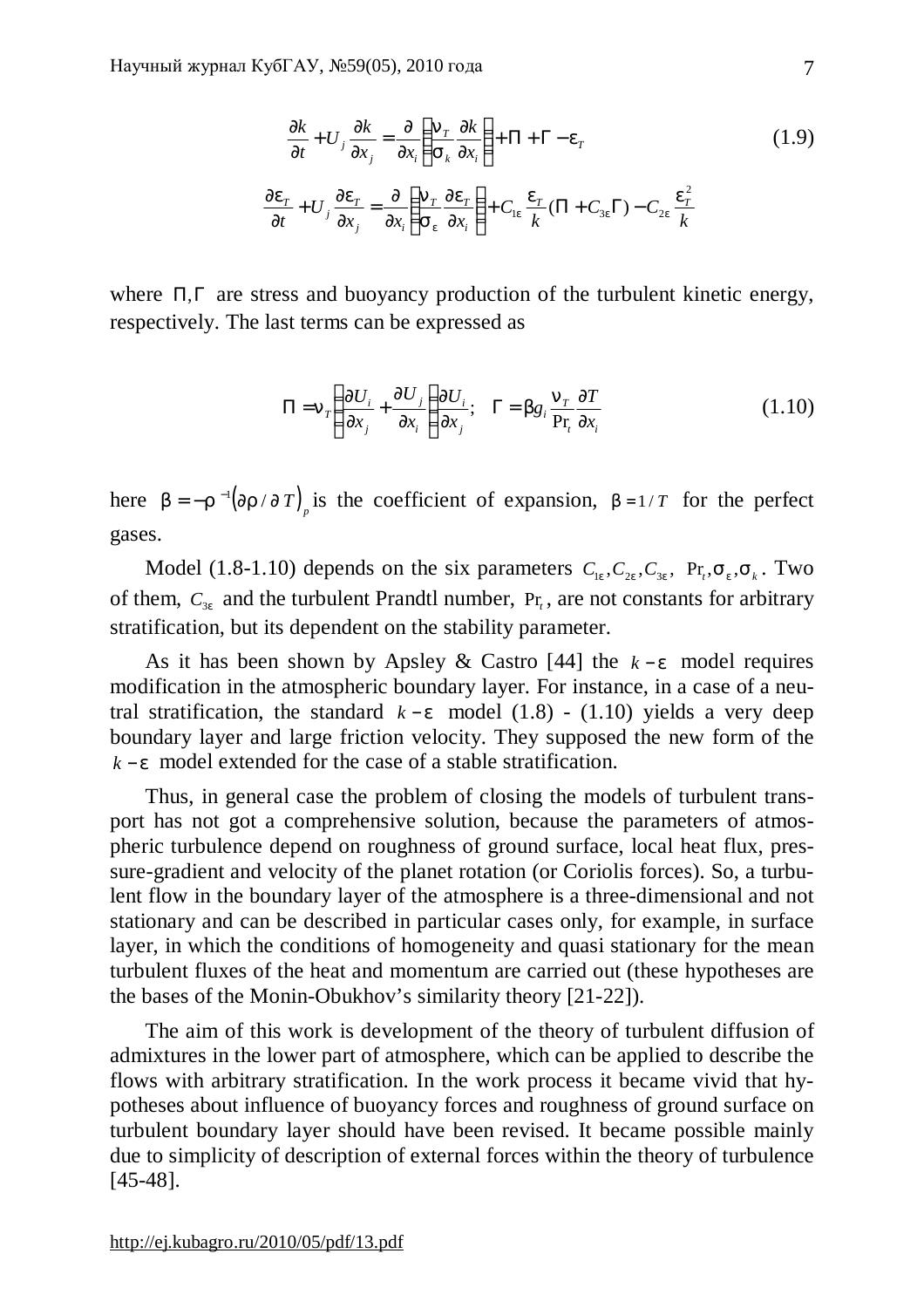In this paper the basic principles of the developing theory of turbulence are given and the idea of mechanisms of influence of static and dynamic roughness on turbulent flows parameters in the boundary layer is substantiated. The averaging method of turbulent flow parameters in the boundary layer has been suggested, application of which allows distinguishing among all solutions of Navier-Stokes equations the functions, similar, according to the characteristics, to those which are to be observed in experiments. Formulas are given of hydrodynamic equations transformation to curvilinear nonstationary system of coordinates, connected with chosen surface, which is modelled of the dynamic roughness. The formal transformation of hydrodynamic equations in the surface layer is described. On the base of the equations of dynamics of viscous, heatconducting fluid and an equation of diffusion, by application of transformations of the type mentioned, the system of dynamic equations for random amplitudes of flow parameters has been obtained: admixture velocity, pressure, temperature and concentration. For realistic modelling of atmospheric flows, the buoyancy forces are taking into consideration, produced by thermal expansion of the air, for the description of which Boussinesq approximation is adopted. The analysis of similarity of the system of equations in the case of steady, non-isothermal flow in longitudinal pressure gradient has been accomplished.

# **2 Theory of turbulence**

# **2.1 Formal principles of theory**

Modern models of turbulent flows are mainly based on the Navie-Stokes equations averaged according to Reynolds as it was mentioned in Introduction. It is clear, that any model, based on presentation of the velocity field as a sum of mean velocity and velocity of pulsate motion:  $\mathbf{u} = \langle \mathbf{u} \rangle + \mathbf{u}'$ , in which vectors  $\langle u \rangle$ ,  $u'$  are not the solution of initial equations, should not be closed. And this is the main problem of turbulent flows modelling – mean equations are not adequate to initial Navie-Stokes model, and therefore are not complete. Further locking of equations obtained, is practically based on experimental data interpretations, so models of turbulent flows are notable for excess adjusting parameters which are introduced to register an effect of real forces, functioning in the system. In spite of notable success in this sphere, Cantwell [52] passed a remark that with the exclusion of some results obtained from reasons of dimensionality the simplest problems for turbulent flow with the simplest out of possible boundary conditions, cannot be solved up to now. Therefore the methods of direct numerical simulation (DNS) of turbulent flows have been developed for the last decade [53], but their application to the atmospheric boundary layer is still a problem due to a lack of resources of modern computers [54].

It should be noted that if vector  $\langle u \rangle$  is somehow a solution of initial equations, then the model which has been obtained by Reynolds' method, will be closed without any other additional hypothesis. In this case the main target is a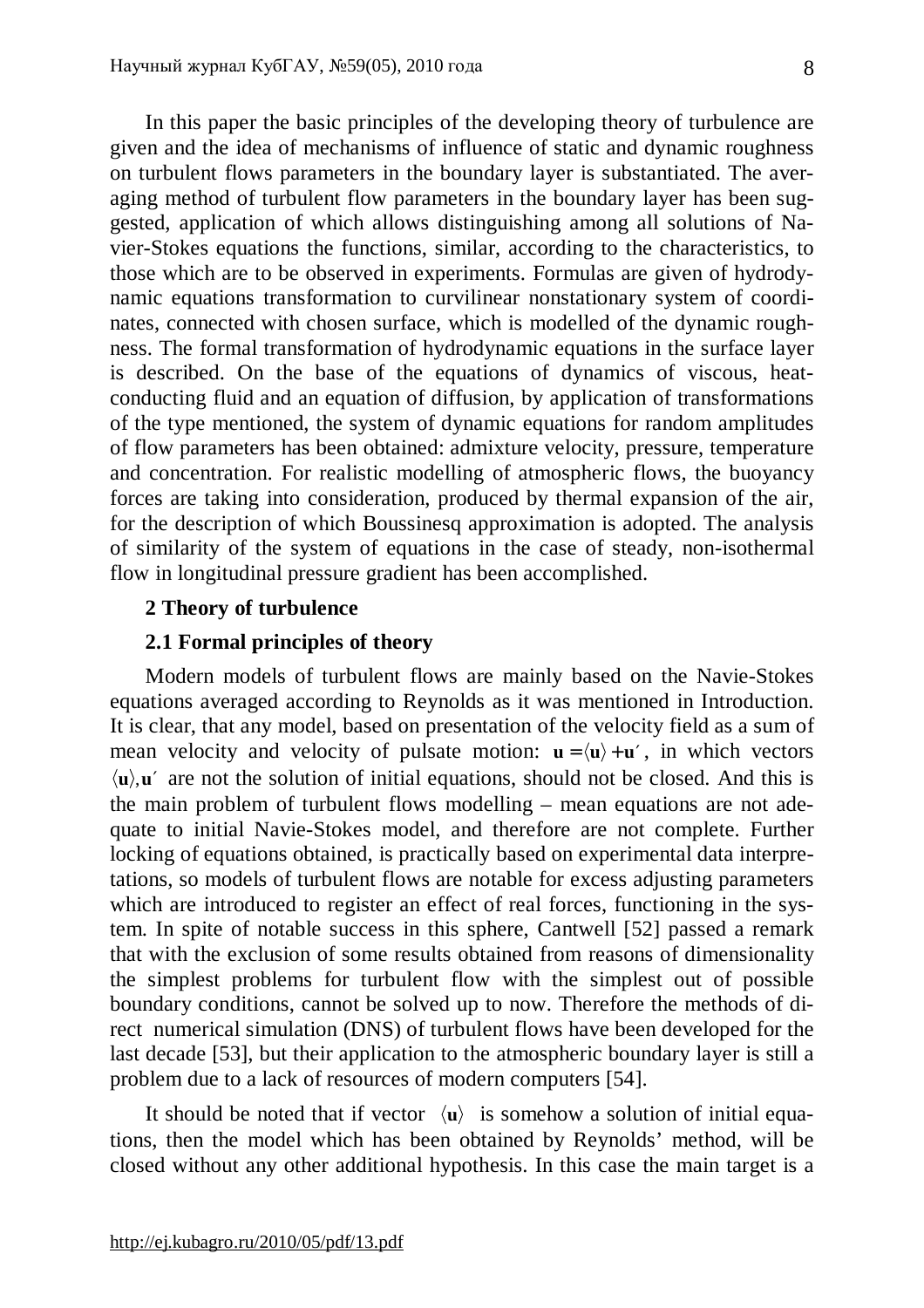search for a suitable solution,  $\tilde{u}$ , the characteristics of which should be conformed to the experimentally estimated profile of the mean velocity. Algorithm of finding such type of solutions for the flows in a turbulent boundary later was suggested in the papers [45-48]. It consists in transformation of Navier-Stokes initial equations so, that they would contain eddy viscosity, as in the Prandtl theory of mixing length. Let's consider this algorithm in detail.

Note that the field of velocity in a turbulent flow is not a regular function, but it is not a random function as well, because it doesn't depend on random parameters. The main idea is to introduce the random parameters into the hydrodynamic equations, the flow velocity evidently depends. This is possible in a particular case of flows in a boundary layer, for which a surface layer transformation is performed, i.e. presentation of a flow velocity vector,  $\mathbf{u} = (u, v, w)$ , as  $\mathbf{u} = \mathbf{u}(x, y, z/h(x, y, t), t)$ , where *z* is the normal to the wall variable,  $h = h(x, y, t) -$ is the dynamic roughness surface adjoining to the wall but not coinciding with it. Physical interpretation and the model of the dynamic roughness surface will be given below.

The dynamic roughness surface in a turbulent flow is advised to characterise by the set of the random continuous parameters  $h$ ,  $h$ <sub>*,*</sub>,  $h$ <sub>*y*</sub>,  $h$ <sub>*y*</sub>, which have a meaning of the height, inclination and velocity of transport of surface elements, with a well-known function of distribution  $f_s = f_s(h, h_x, h_y, h_t)$ .

We suppose that  $h = z/h = const$  and consider a representative region of flow by a volume  $dV = L_x L_y dz$ , where  $L_x, L_y$  are typical scales of flow in the *x*, *y* directions accordingly – Figure 2.1. Let us consider subregion *dV<sup>s</sup>* , lying in the representative region of the flow, *dV* , in which random parameters *h,*  $h_r$ ,  $h_x$ ,  $h_y$  are changed in the intervals  $(h; h + dh)$ ,  $(h_i; h_i + dh_i)$ ,  $(h_x; h_x + dh_x)$ ,  $(h_y; h_y + dh_y)$  accordingly. In common case the subregion  $dV_s$  is a multiply connected domain. The volume of this subregion is given by

$$
dV_s = dVf_s(h, h_x, h_y, h_t)dhdh_xdh_ydh_t.
$$

The random amplitude of velocity can be determined by the toting expression  $\mathbf{u} = \mathbf{u}(x, y, z/h(x, y, t), t)$  in the volume  $dV_s$ :

$$
\widetilde{\mathbf{u}}(h,t,h,h_x,h_y,h_t) = \lim_{dV \to dV_s} \frac{1}{dV} \int_{dV} \mathbf{u}(x,y,h,t) dx dy dz
$$
\n(2.1)

where *dV* is an arbitrary volume enclosed in  $dV = L<sub>r</sub> L<sub>v</sub> dz$  and containing  $dV<sub>s</sub>$ as a whole.

Obviously,  $\tilde{\mathbf{u}}(h, t, h, h_x, h_y, h_t)$  is the random function, because it depends on the random parameters. The equations, describing dynamics of random func-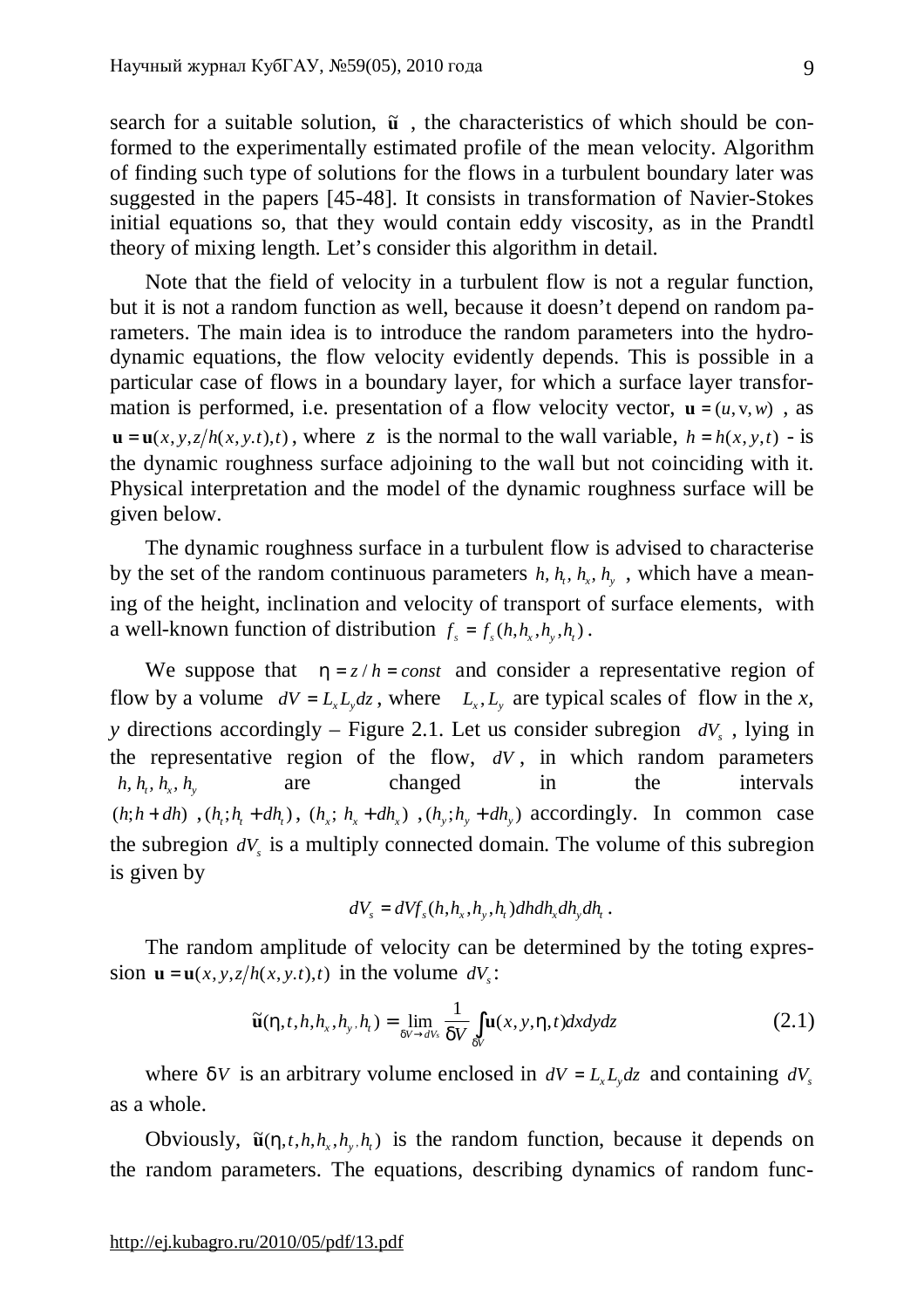tions,  $\tilde{\mathbf{u}} = \tilde{\mathbf{u}}(h, t, h, h_x, h_y, h_t)$ , immediately follow from the hydrodynamic equations of viscous fluid and its are adduced below in subsection 2.3. Statistical moment of an order *m* of the random function  $\tilde{\mathbf{u}}(h,t,h,h,h,h)$  are determined as follows

$$
\overline{\widetilde{u}}^{m}(z,t) = \int \widetilde{u}^{m}(h,t,h,h_{x},h_{y},h_{t}) f_{s}(h,h_{x},h_{y},h_{t}) dh dh_{x} dh_{y} dh_{t}
$$
\n(2.2)

Thus, in the given theory the mean velocity (and any other mean value) is determined in two steps. On a first steps accordingly to equation (2.1) the random functions  $\tilde{u}(h, t, h, h, h, h, h)$  are calculated, on the second step accordingly to the equation (2.2) the mean values  $\overline{\tilde{u}}^m(z,t)$  are calculated. The similar algorithm has been proposed by Trunev & Fomin [55], and Trunev [56] for the problem of impingement erosion.

The transformation (2.1) can also be developed for the turbulent flows over rough surfaces. One can assume, that the rough surface can be described by a function  $z = r(x, y)$  and that the dynamic roughness surface presented as  $h(x, y, t) = r(x, y) + \tilde{h}(x, y, t)$ , where  $\tilde{h}(x, y, t)$  is the thickness of viscous sublayer. Then, in a case of smooth surface we have at  $z = 0$ :  $\mathbf{u} = 0$ , and in a case of a rough surface at  $z = r$ :  $\mathbf{u} = 0$ . Therefore the factor of static roughness enters in the model as a random parameter. The basic formulas of transformation of flow parameters in the surface layer over a rough surface are given by

$$
\widetilde{\mathbf{u}}(h,t,r,h,h_x,h_y,h_t) = \lim_{dV \to dV_s} \frac{1}{dV} \int_{dV} \mathbf{u}(x,y,h,t) dxdydz
$$
\n(2.3)\n
$$
\overline{\widetilde{u}}_i^m(z,t) = \int \widetilde{u}_i^m(h,t,r,h,h_x,h_y,h_t) f_s(r,h,h_x,h_y,h_t) dr dh dh_x dh_y dh_t
$$



Figure 2.1: Selection of coordinate system at the description of turbulent flows

Let us consider two examples. If  $\tilde{u} = u_* \ln(z / r)$ , then the mean velocity, calculated on second equation (2.3) can be written as follows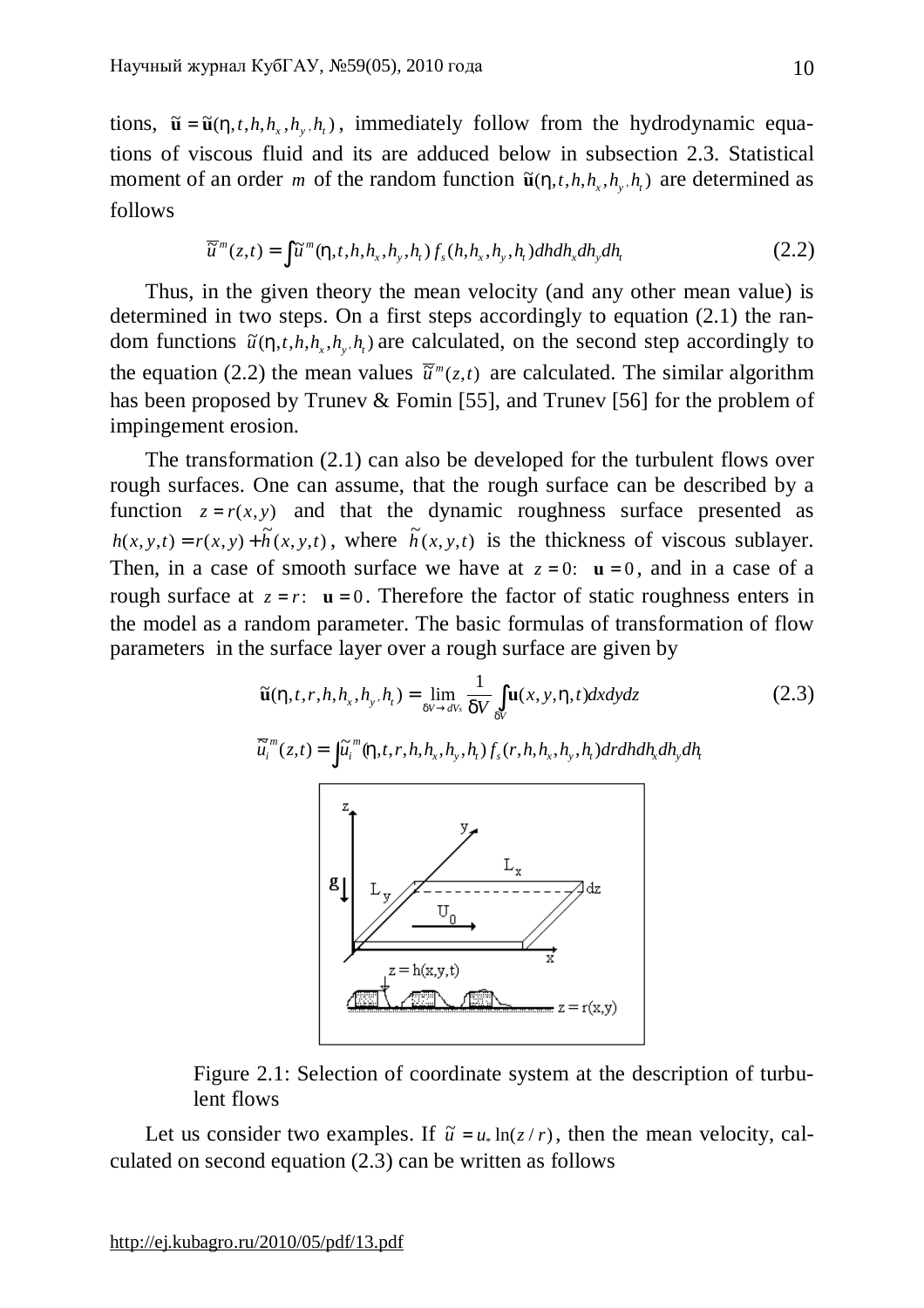$$
\overline{\widetilde{u}}(z) = \int \widetilde{u}(z/r) f_s(r) dr = u_* \ln(z/r_*) ,
$$

where  $r_* = \exp(\int \ln(r) f_s(r) dr)$ . Assuming, that  $\tilde{u} = u_* \ln(z/r)$  is some solution of the Navier-Stokes equations one can discover, that  $\langle u \rangle = \overline{\tilde{u}}(z)$  is also the solution of these equations. If the random amplitude of velocity is  $\tilde{u} = u_*(z/r)^b$  and this function is the solution of Navier-Stokes equations, then the mean velocity profile is also the solution  $\langle u \rangle = \overline{\tilde{u}}(z) = u_*(z/r_*)^b$  at fixed value of roughness parameter:  $r = r_* = \left( \int r^{-b} f_s(r) dr \right)^{b}$ *s*  $= r_* = \left( \int r^{-b} f_s(r) dr \right)^b$ .

The main problem on this way is how to estimate the multiple density of a probability distribution function  $f_s = f_s(r, h, h_x, h_y, h_t)$ ? Nevertheless, for the solutions presented by the logarithmic function one can suppose that

$$
\overline{\widetilde{u}} = \int \widetilde{u} (h_1, t, r, h, h_x, h_y, h_t) f_s(r, h, h_x, h_y, h_t) dr dh dh_x dh_y dh_t =
$$
  
=  $\widetilde{u} (z_1/h_*, r_*, h_x^*, h_y^*, h_t^*)$ 

where the parameters with stars can be estimated from the experimental data or calculated from the theory of turbulence. Practically the roughness parameter  $r_*$ should be given as an input value and all another parameters can be calculated from the similarity theory considered in sections 2.6-2.7.

# **2.2. Transformation of hydrodynamic equations**

### **2.2.1. Input equations**

We shall consider an air flow containing a scalar impurity. Air is assumed as a viscous, heat-conducting, incompressible gas in a rather slow turbulent motion. It is well known fact that the surface layer comprises one-tenth of the planetary boundary layer, in which the earth's rotation effect can be neglected (see Arya [18]). Thus, the model of the turbulent flow in the atmospheric surface layer can be written as follows:

$$
\nabla \cdot \mathbf{u} = 0
$$
 (2.4)  
\n
$$
\frac{\partial \mathbf{u}}{\partial t} + (\mathbf{u}.\nabla)\mathbf{u} + \frac{\nabla p}{r_0} = n\nabla^2 \mathbf{u} + \frac{\mathbf{g}}{r_0}(r - r_0)
$$
  
\n
$$
\frac{\partial T}{\partial t} + (\mathbf{u}.\nabla)T = \frac{n}{\mathbf{Pr}}\nabla^2 T
$$
  
\n
$$
\frac{\partial f}{\partial t} + (\mathbf{u}.\nabla)f = \frac{n}{\mathbf{Sc}}\nabla^2 f
$$

where *r* is the air density,  $\mathbf{u} = (u, v, w)$  is the flow velocity vector, *n* is the kinematics viscosity, *p* is the pressure with the exception of the hydrostatic atmospheric pressure,  $g$  is the gravity acceleration vector,  $r_0$  is the equilibrium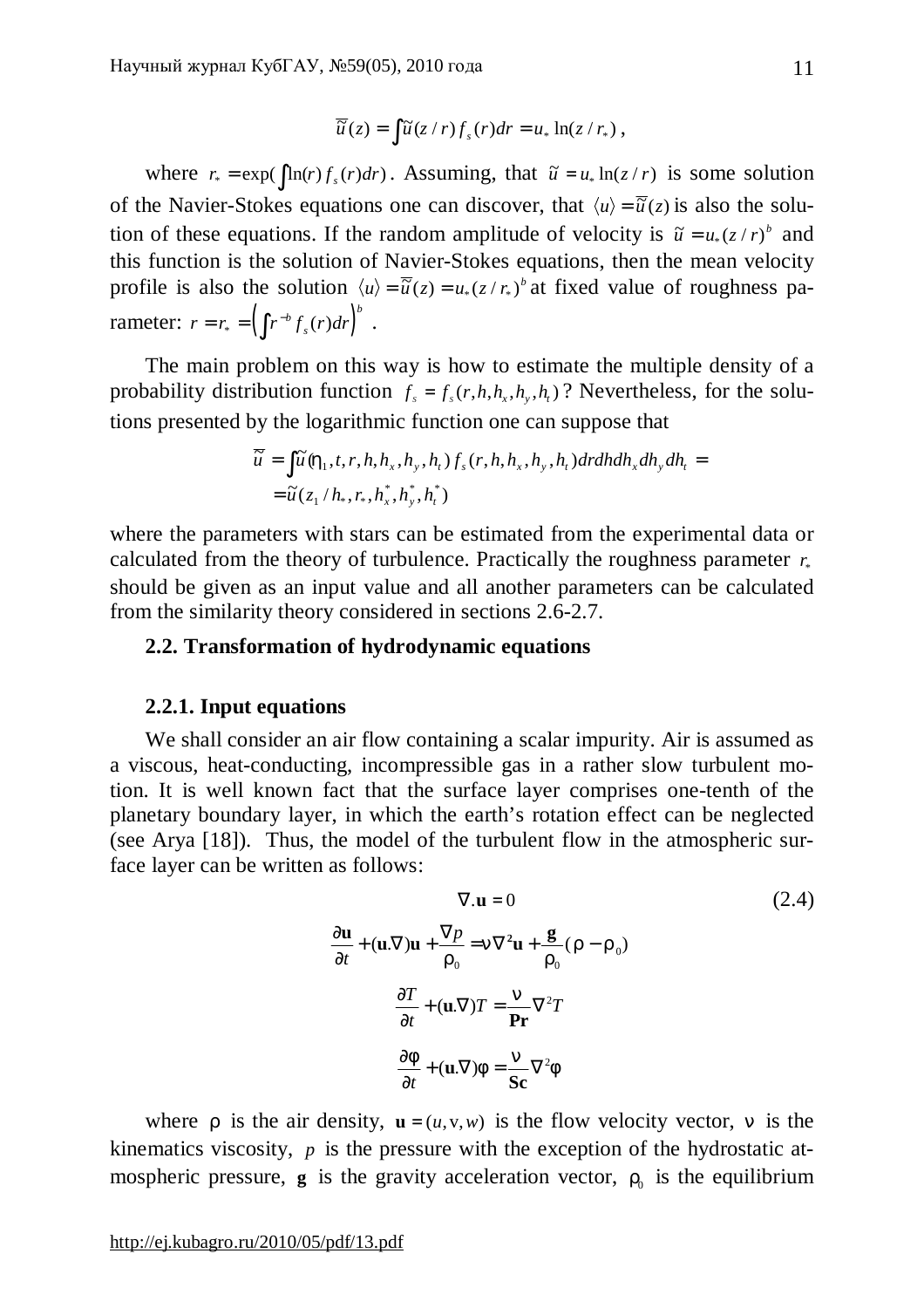density, *T* is the temperature, **Pr** is the Prandtl number, *f* is the mass concentration of an impurity,  $Sc = n/D$  is the Schmidt number, *D* is the molecular diffusion coefficient. The hydrostatic equation and the standard Boussinesq approximation for the density fluctuations are given by

$$
\nabla p_0 = \mathbf{g} r_0(p_0, T_0), \quad r - r_0 = -r_0 b(T - T_0), \tag{2.5}
$$

where  $b = -r^{-1}(\partial r / \partial T)$ <sub>*p*</sub> is the coefficient of expansion,  $b = 1/T$  for the perfect gases.

The coordinates system should be determined in such a way that the *Z* -axis is directed opposite to the vector of the gravity acceleration. The relief of a ground surface is given by the equation  $z = r(x, y)$  - see Figure 2.1.

Boundary conditions for the flow parameters are set on the ground surface and on the top of boundary layer are set as follows:

$$
z = r(x, y): \quad u = 0, \quad T = T_g, \quad f = f_g \tag{2.6}
$$
\n
$$
z = H: \quad \mathbf{u} = U_0(1, 0, 0), \quad T = T_0, \quad f = f_0 \,.
$$

where  $T_g$  is the surface temperature,  $F_g$  is the impurity concentration over the ground,  $H$  is the boundary layer height,  $U_0$  is the wind velocity at the height  $z = H$ ,  $T_0$ ,  $f_0$  are the temperature and the impurity concentration at the height  $z = H$  respectively.

The boundary conditions (2.6) are spatial homogeneous on horizontal coordinates. This simplification is accepted only at a derivation of the main equations of turbulent flows. Hereinafter the boundary conditions will vary as required, to result them in conformity with a type of soluble problems.

# **2.2.2. Transformed equations**

The transformation (2.3) can be applied to equations (2.4) in the form

$$
\widetilde{\mathbf{S}}(\boldsymbol{h},t,\boldsymbol{r},h,h_{\boldsymbol{x}},h_{\boldsymbol{y}},h_{\boldsymbol{t}})=\lim_{dV\rightarrow dV_{\boldsymbol{s}}}\frac{1}{dV}\int_{dV}\mathbf{S}(\boldsymbol{x},\boldsymbol{y},\boldsymbol{h},t)dxd\boldsymbol{y}d\boldsymbol{z}
$$

where  $\tilde{\mathbf{S}} = (\tilde{\mathbf{u}}, \tilde{p}, \tilde{T}, \tilde{f})$ ,  $\mathbf{S} = (\mathbf{u}, p, T, f)$ . The equations for random functions  $\tilde{\mathbf{S}} = (\tilde{\mathbf{u}}, \tilde{p}, \tilde{T}, \tilde{f})$  can be obtained directly from system (2.4) recorded in curvilinear non-stationary coordinates  $(x, y, h, t)$ , where  $h = z / h(x, y, t)$ . The transition to curvilinear non-stationary coordinates system in hydrodynamic equations is explicitly described by [59-60] and other. Following Pulliam&Steger [59] equations (2.4) can be presented in the form:

$$
\frac{\partial \mathbf{Q}}{\partial t} + \frac{\partial}{\partial x} (\mathbf{E} - \mathbf{E}_{\nu}) + \frac{\partial}{\partial y} (\mathbf{F} - \mathbf{F}_{\nu}) + J \frac{\partial}{\partial h} (\mathbf{G} - \mathbf{G}_{\nu}) + J[h_{t} \mathbf{Q} + h_{x} (\mathbf{E} - \mathbf{E}_{\nu}) + h_{y} (\mathbf{F} - \mathbf{F}_{\nu})] = \mathbf{B}
$$
 (2.7)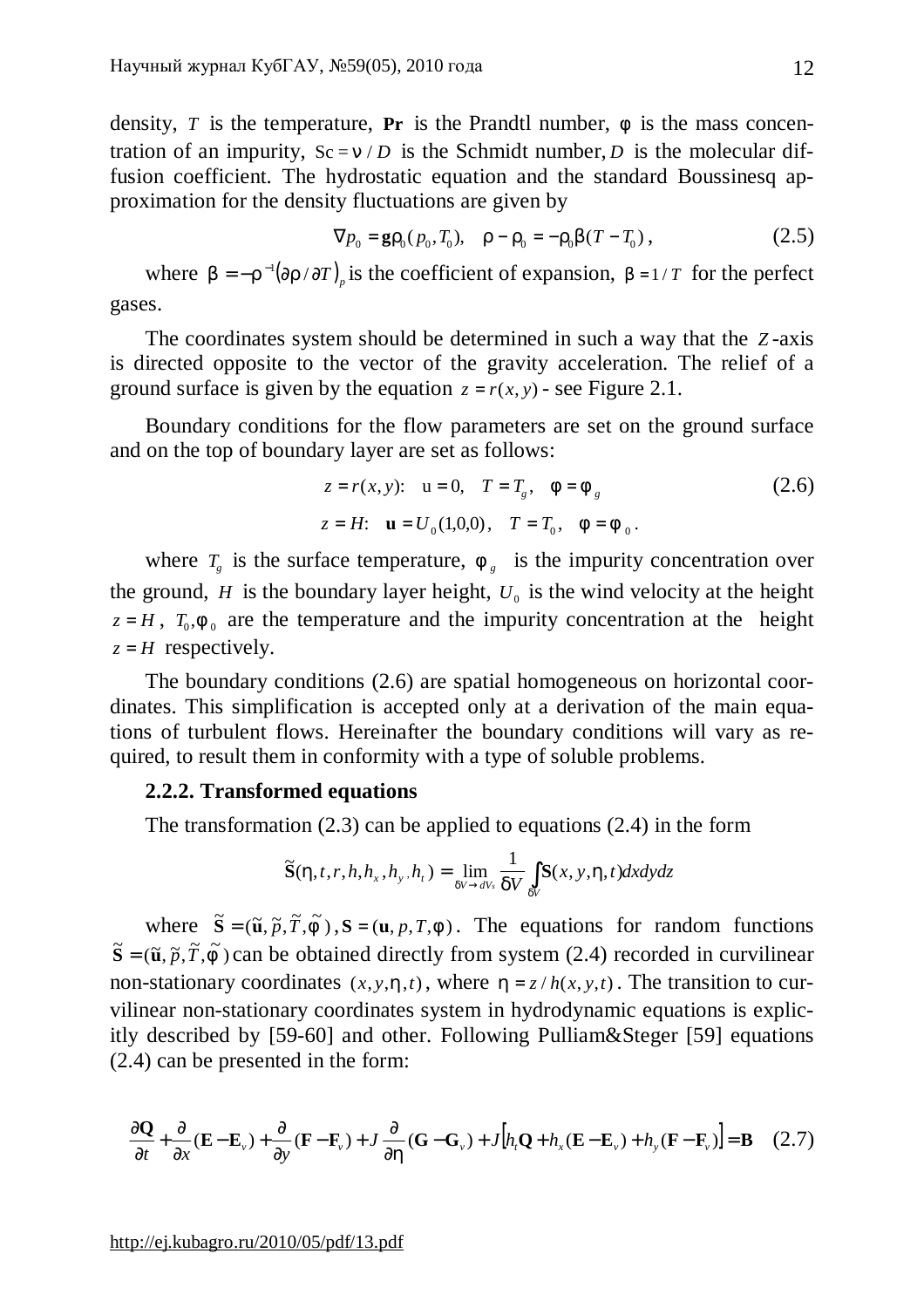where *J* is the Jacobian of transformation,  $J = h^{-1} \neq 0, J^{-1} = h \neq 0$ ,

$$
\mathbf{Q} = \begin{pmatrix} r_0 \\ r_0 u \\ r_0 v \\ r_0 w \\ T \\ f \end{pmatrix}, \quad \mathbf{E} = \begin{pmatrix} r_0 u \\ r_0 u^2 + p \\ r_0 v u \\ r_0 w u \\ uT \\ uF \end{pmatrix}, \quad \mathbf{F} = \begin{pmatrix} r_0 v \\ r_0 u v \\ r_0 u v \\ r_0 w v \\ vT \\ vF \end{pmatrix}, \quad \mathbf{G} = \begin{pmatrix} r_0 W \\ r_0 u W - h h_x p \\ r_0 v W - h h_y p \\ r_0 w W + p \\ wT \\ wF \end{pmatrix}
$$

$$
\mathbf{E}_{\nu} = \begin{pmatrix} 0 \\ t_{\mathbf{x}} \\ t_{\mathbf{y}} \\ t_{\mathbf{z}} \\ n\mathbf{Pr}^{-1}T_{\mathbf{x}} \\ D\mathbf{f}_{\mathbf{x}} \end{pmatrix}, \quad \mathbf{F}_{\nu} = \begin{pmatrix} 0 \\ t_{\mathbf{y}} \\ t_{\mathbf{y}} \\ t_{\mathbf{y}} \\ t_{\mathbf{y}} \\ n\mathbf{Pr}^{-1}T_{\mathbf{y}} \\ D\mathbf{f}_{\mathbf{y}} \end{pmatrix}, \quad \mathbf{G}_{\nu} = \sum_{i} \begin{pmatrix} 0 \\ h_{i}t_{\mathbf{x}} \\ h_{i}t_{\mathbf{y}} \\ h_{i}t_{\mathbf{z}} \\ n\mathbf{Pr}^{-1}h_{i}T_{i} \\ D\mathbf{h}_{i}\mathbf{f}_{i} \end{pmatrix}, \quad \mathbf{B} = \begin{pmatrix} 0 \\ 0 \\ 0 \\ -g(r-r_{0}) \\ 0 \\ 0 \end{pmatrix}
$$

Here  $t_k$  is the tensor of viscous stress,  $t_k = m \frac{\partial u_l}{\partial x} + \frac{\partial u_k}{\partial y}$  $\overline{1}$  $\lambda$  $\mathsf I$ l ſ ∂  $+\frac{6}{5}$ ∂  $= m \frac{\partial}{\partial \zeta}$ *l k k*  $\mu_{kl} = m \frac{\partial u_l}{\partial x_k} + \frac{\partial u_l}{\partial x_l}$ *u x*  $t_{kl} = m \left( \frac{\partial u_l}{\partial t} + \frac{\partial u_k}{\partial t} \right)$ , *m* is the dynamic viscosity,  $k, l = 1,2,3$ ;  $h_x = -Jhh_x$ ,  $h_y = -Jhh_y$ ,  $h_z = J$ ,  $W = w - h(h_t + h_x u + h_y v)$ ,  $i = x, y, z$ .

In the curvilinear coordinates system it is necessary to execute replacements in terms with gradients as follows:

$$
\frac{\partial}{\partial x_j} \to \frac{\partial}{\partial x_j} + \frac{\partial h}{\partial x_j} \frac{\partial}{\partial h} \quad \text{for } j = 1, 2 \; ; \; \frac{\partial}{\partial z} \to \frac{1}{h} \frac{\partial}{\partial h} \; .
$$

The equations (2.7) in a common case look rather cumbersome and here are not considered. The transformation of the Navier-Stokes model to the nonstationary curvilinear coordinate system is only the convenient method to allocate some thin effect of rough surface in the viscous flow. The turbulent flow over a smooth surface can be considered as the limiting case of flow over a rough surface, when the influence of viscous sublayer exceeds effect of the static roughness.

At first sight it seems that the transition to the new coordinate system  $(x, y, h, t)$  is connected with a selection of dynamic roughness surface, and thus it can't be defined as the univalent transformation. Nevertheless, as it will be shown hereinafter, the requirements imposed at calculation of the mean velocity profile allow us to define the mean parameters  $h_*, h_*^*, h_*^*, h_t^*$  accurate to an undefined factor, which connects to the scale of the turbulent boundary layer.

# **2.3 Turbulent boundary layer equations**

Let us consider the special type of solution of transformed equations  $(2.7)$ which depends on time and normal variable *h* as it often supposed in the turbulent boundary layer theory. Thus put

,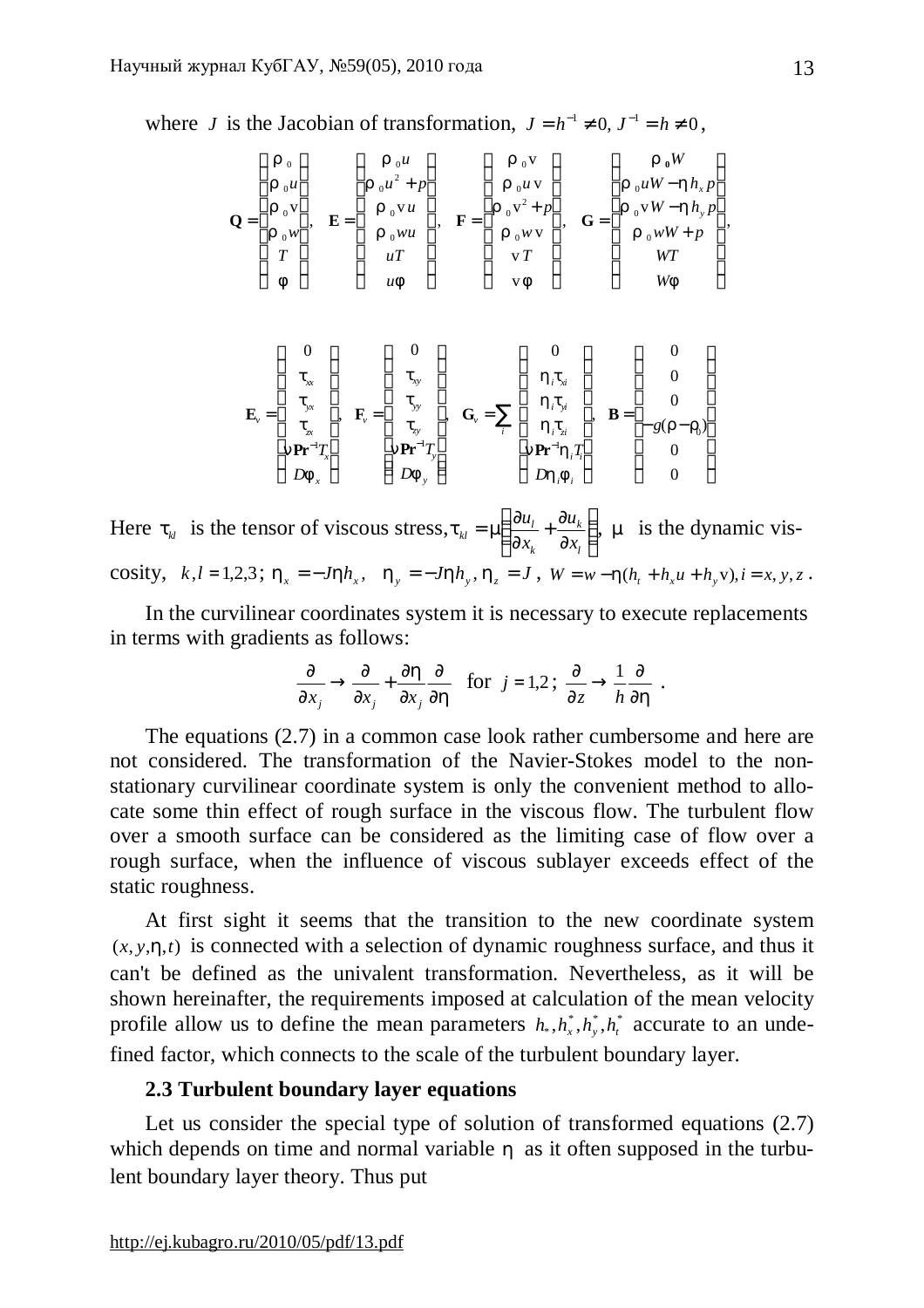$$
\frac{\partial}{\partial x}(\mathbf{E} - \mathbf{E}_{\nu}) = \frac{\partial}{\partial y}(\mathbf{F} - \mathbf{F}_{\nu}) = 0
$$

in the left part of  $(2.7)$ . In this case eq.  $(2.7)$  can be presented in the form

$$
\frac{\partial \mathbf{Q}}{\partial t} + J \frac{\partial}{\partial h} (\mathbf{G} - \mathbf{G}_{\nu}) + J[h_{\nu} \mathbf{Q} + h_{x} (\mathbf{E} - \mathbf{E}_{\nu}) + h_{y} (\mathbf{F} - \mathbf{F}_{\nu})] = \mathbf{B}
$$
(2.8)

To derive the turbulent boundary layer model one can apply the averaging operator in the form (2.3) with an arbitrary averaging volume *dV* to equation (2.8) to conserve the commutative properties of the averaging operator with the space and time differential operators. Then one can consider the limit of all terms of the averaged equation at  $dV \rightarrow dV_s$ . At this step the theorem about two limits of the continuous function can be used (since the differential operators can be considered as some limits). Finally we have

$$
\frac{\partial \widetilde{\mathbf{Q}}}{\partial t} + J \frac{\partial}{\partial h} (\widetilde{\mathbf{G}} - \widetilde{\mathbf{G}}_{\nu}) + J \Big[ h_{\nu} \widetilde{\mathbf{Q}} + h_{x} (\widetilde{\mathbf{E}} - \widetilde{\mathbf{E}}_{\nu}) + h_{y} (\widetilde{\mathbf{F}} - \widetilde{\mathbf{F}}_{\nu}) \Big] = \widetilde{\mathbf{B}}
$$
(2.9)

where parameters with tilde are defined similar to  $\tilde{\mathbf{S}} = (\tilde{\mathbf{u}}, \tilde{p}, \tilde{T}, \tilde{C})$ . If  $\tilde{\mathbf{S}} = (\tilde{\mathbf{u}}, \tilde{p}, \tilde{T}, \tilde{C})$  is the solution of the transformed Navier-Stokes equations (2.8) in any sense, then we have the turbulence model closures automatically as follows:

$$
\lim_{dV \to dV_s} \frac{1}{dV} \int_{dV} u_i(x, y, h, t) u_k(x, y, h, t) dx dy dz = \tilde{u}_i \tilde{u}_k + q d_k
$$
\n
$$
\lim_{dV \to dV_s} \frac{1}{dV} \int_{dV} \mathbf{u}(x, y, h, t) T(x, y, h, t) dx dy dz = \tilde{\mathbf{u}} \tilde{T}
$$
\n
$$
\lim_{dV \to dV_s} \frac{1}{dV} \int_{dV} \mathbf{u}(x, y, h, t) f(x, y, h, t) dx dy dz = \tilde{\mathbf{u}} \tilde{f}
$$

Here  $3q/2$  is the kinetic energy of turbulent fluctuations in the small volume  $dV_s$ ,  $d_{ik}$  is the Kronecker delta:  $d_{ik}=0$  for  $i \neq k$ ,  $d_{ik}=1$  for  $i = k$ .

Therefore (2.8) and (2.9) are the identical equations. The dissipative terms in (2.9) can be written as follows

$$
\widetilde{\mathbf{E}}_{\nu} = -\frac{h}{h} \begin{pmatrix} 0 \\ \frac{2m h_{x} \widetilde{u}_{h}}{m h_{y} \widetilde{u}_{h} + m h_{x} \widetilde{v}_{h}} \\ \frac{m h_{x} \widetilde{w}_{h} - m \widetilde{u}_{h}/h}{m h_{x} \widetilde{w}_{h} - m \widetilde{u}_{h}/h} \end{pmatrix} \quad \widetilde{\mathbf{F}}_{\nu} = -\frac{h}{h} \begin{pmatrix} 0 \\ m h_{x} \widetilde{v}_{h} + m h_{y} \widetilde{u}_{h} \\ \frac{2m h_{y} \widetilde{v}_{h}}{m h_{y} \widetilde{w}_{h} - m \widetilde{v}_{h}/h} \\ m h_{y} \widetilde{w}_{h} - m \widetilde{v}_{h}/h \\ m \mathbf{Pr}^{-1} h_{y} \widetilde{T}_{h} \\ D h_{x} \widetilde{F}_{h} \end{pmatrix} \widetilde{\mathbf{G}}_{\nu} = (1 + n^{2}h^{2}) \frac{1}{h} \frac{\partial}{\partial h} \begin{pmatrix} 0 \\ m \widetilde{u} \\ m \widetilde{v} \\ m \widetilde{v} \\ n \mathbf{Pr}^{-1} \widetilde{T} \\ D \widetilde{T} \end{pmatrix}
$$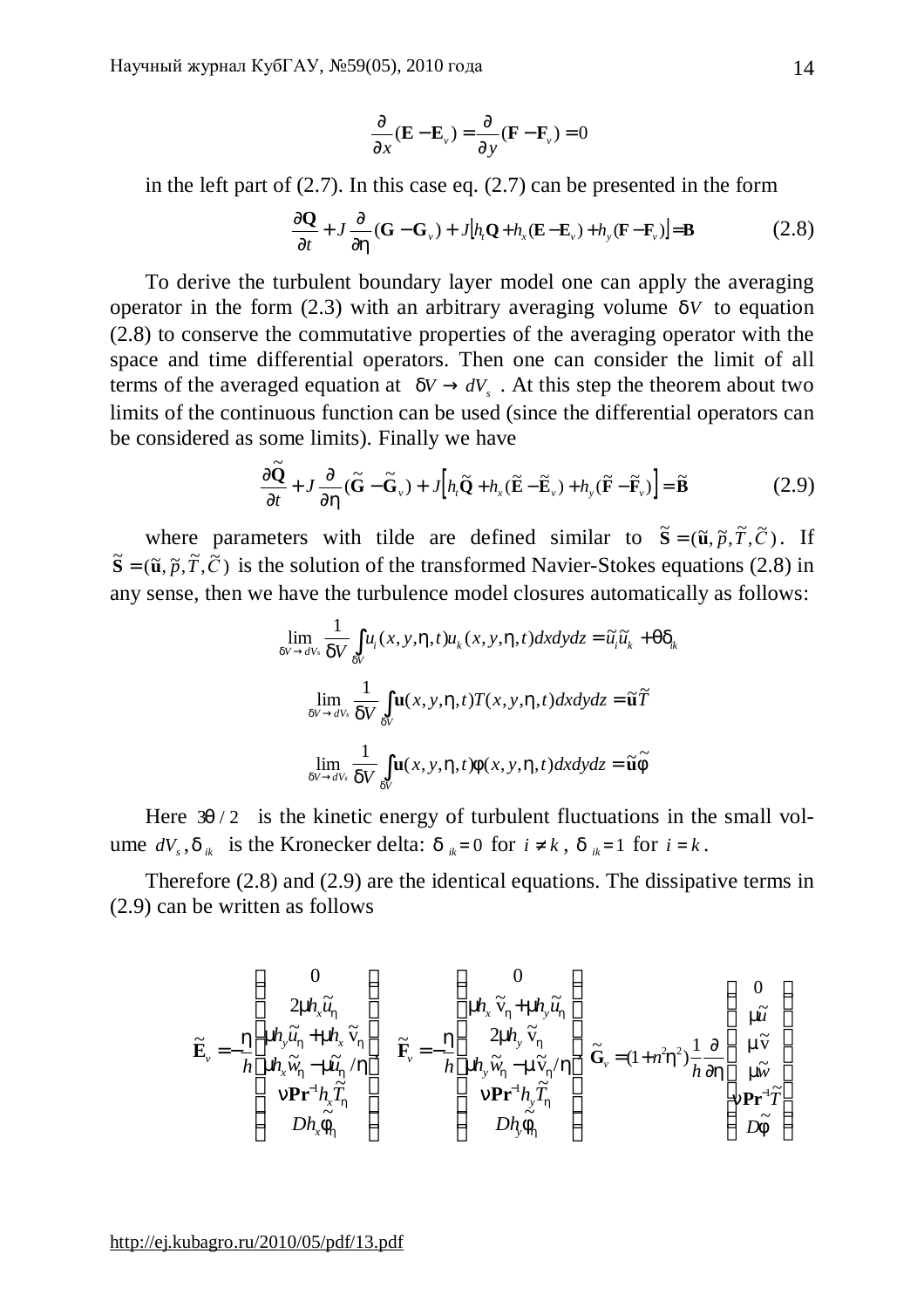where  $\tilde{u}_h = \frac{\partial \tilde{u}}{\partial h}$ , ...

Substituting in (2.9) the expressions of all terms finally we have the dynamic equations for random flow parameters as follows:

$$
\frac{\partial \widetilde{w}}{\partial h} - h \frac{\partial \Phi}{\partial h} = 0
$$
\n
$$
\frac{\partial \widetilde{u}}{\partial t} + \frac{\widetilde{w}}{h} \frac{\partial \widetilde{u}}{\partial h} + \frac{\mathbf{N}}{r_0 h} \frac{\partial \widetilde{P}}{\partial h} = \frac{n}{h^2} \frac{\partial}{\partial h} (1 + n^2 h^2) \frac{\partial \widetilde{u}}{\partial h} - \frac{n n^2 h}{h^2} \frac{\partial \widetilde{u}}{\partial h} + \frac{n \mathbf{N}}{h^2} \frac{\partial \Phi}{\partial h} + \frac{\mathbf{g}}{r_0} (\widetilde{r} - r_0)
$$
\n
$$
\frac{\partial \widetilde{T}}{\partial t} + \frac{\widetilde{w}}{h} \frac{\partial \widetilde{T}}{\partial h} = \frac{n}{\Pr h^2} \frac{\partial}{\partial h} (1 + n^2 h^2) \frac{\partial \widetilde{T}}{\partial h} - \frac{n n^2 h}{\Pr h^2} \frac{\partial \widetilde{T}}{\partial h}
$$
\n
$$
\frac{\partial \widetilde{F}}{\partial t} + \frac{\widetilde{w}}{h} \frac{\partial \widetilde{F}}{\partial h} = \frac{n}{\text{Sch}^2} \frac{\partial}{\partial h} (1 + n^2 h^2) \frac{\partial \widetilde{F}}{\partial h} - \frac{n n^2 h}{\text{Sch}^2} \frac{\partial \widetilde{F}}{\partial h}
$$
\n(2.10)

where  $\widetilde{W} = \widetilde{w} - h\Phi$ ,  $\Phi = h_t + h_x \widetilde{u} + h_y \widetilde{v}$ ,  $\widetilde{P} = \widetilde{p} + q$ ,  $n = \sqrt{h_x^2 + h_y^2}$ ,  $N = (-h h_x, -h h_y, 1)$ .

Note, that the parameters of a dynamic roughness in equations (2.10), are not already the functions of space variables or time. Really, in virtue of transformation (10), the values of these parameters are fixed in intervals from *r* up to  $r + dr$ , from *h* up to  $h + dh$ , from  $h_t$  up to  $h_t + dh_t$ , from  $h_x$  up to  $h_x + dh_x$ , from  $h_y$  up to  $h_y + dh_y$ . These values, thus, are considered as the random parameters, and the law of their distribution in specific intervals is described by a known function  $f_s = f_s(r, h, h_x, h_y, h_t)$ .

As we can see from the derived equations (2.10) there are the factors in the second derivatives terms, which depend on a distance up to a rigid surface. It should be noted also, that the equation (2.9) is not in the strong conservation form, as, for example, it is given by Pulliam & Steger [59]. Therefore the number of terms in a square brackets, breaking conservation of this system are chosen in the left part of equations (2.8) and (2.9). Such allocation of non-divergent terms is stipulated by the purposes of modelling of the eddy viscosity, which, in our opinion, arises in a boundary layer from the transformation of a tensor of viscous stresses near the dynamic roughness surface. It is obvious in the case of viscous flow over a rigid rough surface and is connected with an adhesion of a viscous flow to a rigid surface of any configuration. In the turbulent flow over a smooth surface the eddy viscosity is simulated by analogy to a more widespread type of turbulent flows, as in a special case, when  $r \to 0$ . Thus the eddy viscosity is connected (mathematically) with the transformation of a tensor of viscous stresses to coordinate mapping which brings rigid surface onto coordinate surface.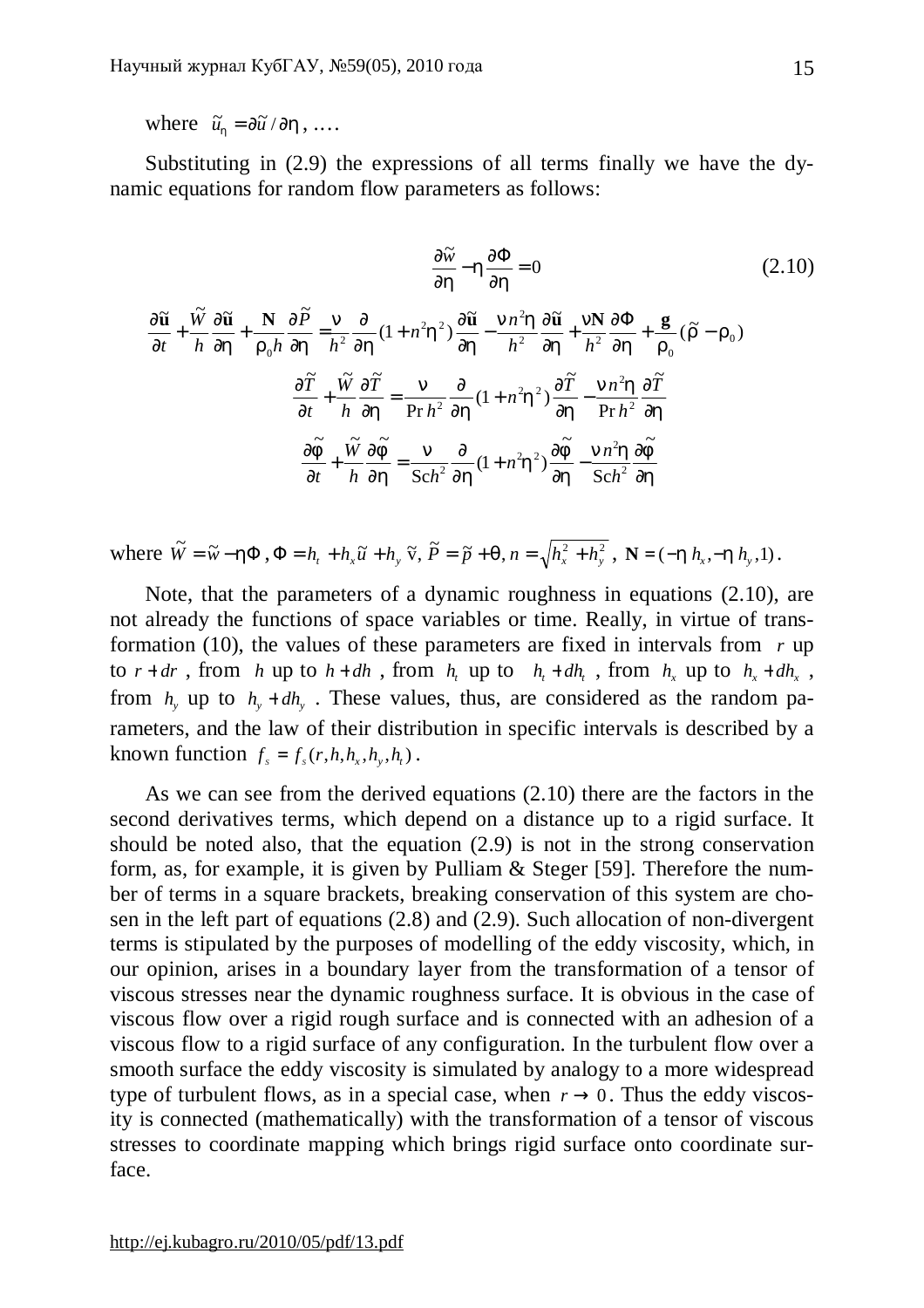In this model the Reynolds stress can be calculated as follows

$$
\boldsymbol{t}_{ik}'(z,t) = \int r[(\widetilde{u_i} - \overline{\widetilde{u}}_i)(\widetilde{u_k} - \overline{\widetilde{u}}_k) + q \boldsymbol{d}_{ik}]f_s(r,h,h_x,h_y,h_t) dr dh dh_x dh_y dh_t
$$

Therefore the random function  $\tilde{\mathbf{u}} = \tilde{\mathbf{u}}(h, t, r, \dots)$  gives the main contribution in the non-diagonal components of the Reynolds stress. Now we take it as granted because we haven't any contradictions. Hence, the first assumption of this theory is that the turbulence interaction between the hydrodynamic fields can be described with the solutions  $\tilde{\mathbf{S}} = (\tilde{\mathbf{u}}, \tilde{p}, \tilde{T}, \tilde{C})$  as well as with the solutions  $S = (\mathbf{u}, p, T, C)$ . The second assumption is that it's possible to neglect longitudinal and transversal gradients of flow parameters in a comparison with gradients across a boundary layer, at least for steady turbulent flow.

For the diffusion equation it is possible to derive the boundary layer model by the simplified way. Let us suppose that in the last equation (2.4)  $C = C(h(x, y, z, t), t)$ , then we have

$$
\frac{\partial f}{\partial t} + (\mathbf{u}.\nabla)f - \frac{\mathbf{n}}{\mathbf{Sc}}\nabla^2 f = \frac{\partial f}{\partial t} + (h_t + \mathbf{u}.\nabla h)\frac{\partial f}{\partial h} - D(\nabla h)^2\frac{\partial^2 f}{\partial h^2} - D\nabla^2 h\frac{\partial f}{\partial h} = 0
$$

In partial case when  $h = z / h(x, y, t)$  thus

$$
\nabla h = h^{-1}(-hh_x, -hh_y, 1);
$$
  $\nabla^2 h = -hh^{-1}\nabla^2 h + 2h(h^{-1}\nabla h)^2,$ 

And therefore the last equation can be written as

$$
\frac{\partial f}{\partial t} + \frac{W}{h} \frac{\partial f}{\partial h} = \frac{D}{h^2} (1 + n^2 h^2) \frac{\partial^2 f}{\partial h^2} + \frac{2Dn^2 h}{h^2} \frac{\partial f}{\partial h} - \frac{Dh \nabla^2 h}{h} \frac{\partial f}{\partial h}
$$

This equation can be transformed to the form of the last equation (2.10). According to definition

$$
\widetilde{F}(h,t,r,h,h_x,h_y,h_t)=\lim_{dV\to dV_s}\frac{1}{dV}\int_{dV}f(h,t)dxdydz,
$$

Using the identity  $h^{-1}\nabla^2 h = \nabla (h^{-1}\nabla h) + h^{-2}(\nabla h)^2$ , and averaging all terms, finally we have

$$
\frac{\partial \widetilde{f}}{\partial t} + \frac{\widetilde{W}}{h} \frac{\partial \widetilde{f}}{\partial h} = \frac{D}{h^2} (1 + n^2 h^2) \frac{\partial^2 \widetilde{f}}{\partial h^2} + \frac{Dn^2 h}{h^2} \frac{\partial \widetilde{f}}{\partial h} - \lim_{dV \to dV_s} \frac{1}{dV} \int dz Dh \frac{\partial f}{\partial h} \int_{\Delta S} \nabla (h^{-1} \nabla h) dx dy
$$

Where  $\Delta S = L_x L_y$ . But the last term is annulled if region  $\Delta S = L_x L_y$  is large enough (the divergence theorem). Therefore we have an equation

$$
\frac{\partial \widetilde{C}}{\partial t} + \frac{\widetilde{W}}{h} \frac{\partial \widetilde{C}}{\partial h} = \frac{D}{h^2} (1 + n^2 h^2) \frac{\partial^2 \widetilde{C}}{\partial h^2} + \frac{Dn^2 h}{h^2} \frac{\partial \widetilde{C}}{\partial h} = \frac{n}{\text{Sch}^2} \frac{\partial}{\partial h} (1 + n^2 h^2) \frac{\partial \widetilde{C}}{\partial h} - \frac{n h^2 h}{\text{Sch}^2} \frac{\partial \widetilde{C}}{\partial h}
$$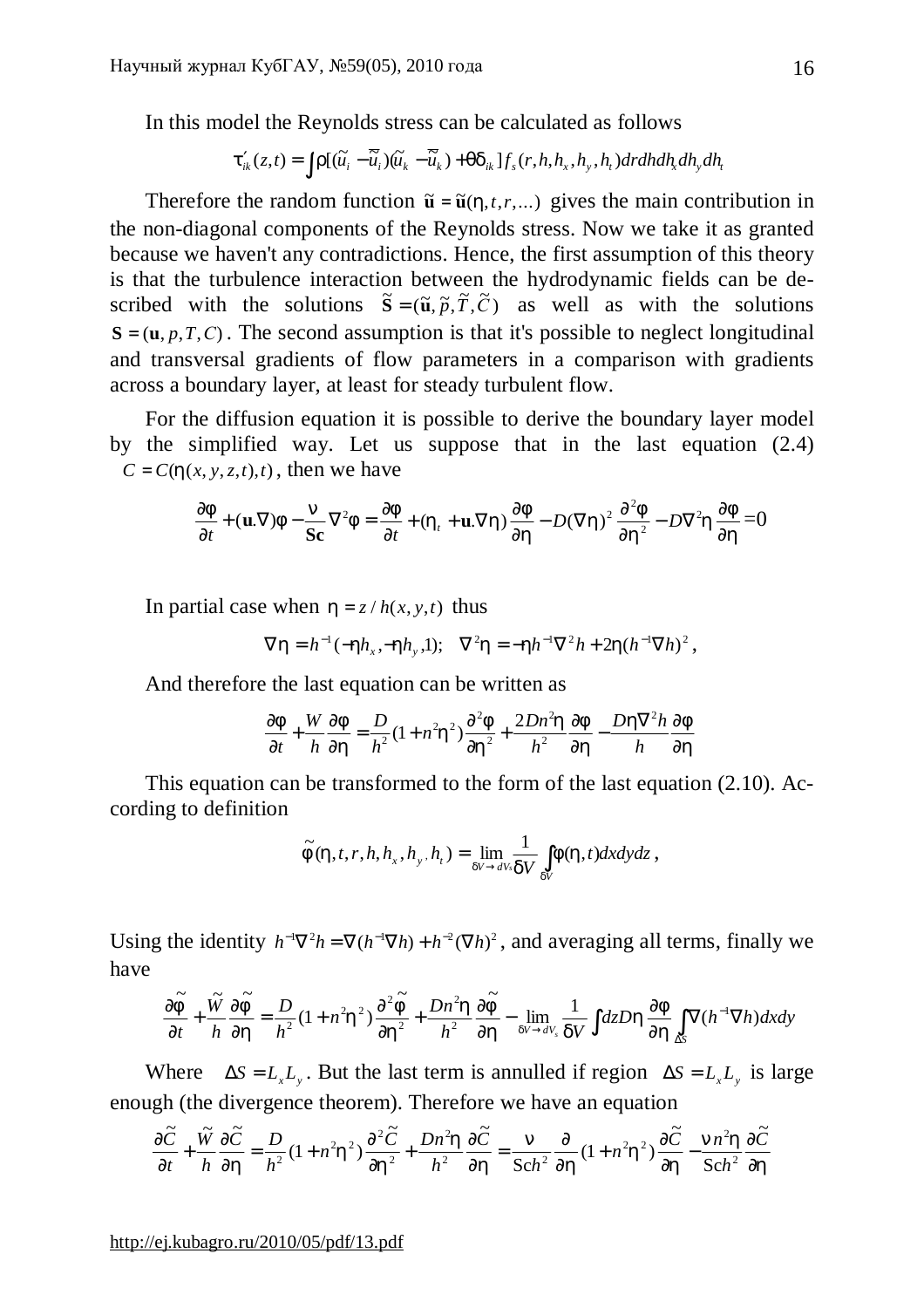which is identical to the last equation  $(2.10)$ .

The hydrodynamic part of the system (2.10) can be transformed to a form convenient for integration. For this purpose one can multiple the second equation (2.10) by scalar way on vectors

$$
\mathbf{N}, \ \mathbf{N}_1 = (h_x, h_y, 0), \mathbf{N}_2 = (h_y, -h_x, 0)
$$

Expressing the pressure gradient through other parameters one can derive

$$
\frac{\partial \tilde{P}}{\partial h} = \frac{2nr_0}{h} \frac{\partial \Phi}{\partial h} - \frac{gh}{N^2} (\tilde{r} - r_0) - \frac{hr_0}{N^2} \frac{\partial \tilde{W}}{\partial t}
$$
\n
$$
\frac{\partial \Phi}{\partial t} + \frac{\tilde{W}}{h} \frac{\partial \Phi}{\partial h} - \frac{n^2 h}{r_0 h} \frac{\partial \tilde{P}}{\partial h} = \frac{n}{h^2} \frac{\partial}{\partial h} (1 + n^2 h^2) \frac{\partial \Phi}{\partial h} - \frac{2n n^2 h}{h^2} \frac{\partial \Phi}{\partial h}
$$
\n
$$
\frac{\partial \Psi}{\partial t} + \frac{\tilde{W}}{h} \frac{\partial \Psi}{\partial h} = \frac{n}{h^2} \frac{\partial}{\partial h} (1 + n^2 h^2) \frac{\partial \Psi}{\partial h} - \frac{n n^2 h}{h^2} \frac{\partial \Psi}{\partial h}
$$
\n
$$
\frac{\partial \Phi}{\partial h} = \frac{n}{h^2} \frac{\partial}{\partial h} (1 + n^2 h^2) \frac{\partial \Psi}{\partial h} - \frac{n n^2 h}{h^2} \frac{\partial \Psi}{\partial h}
$$
\n(2.11)

where  $N^2 = 1 + n^2 h^2$ ,  $\Psi = h_y u - h_x v$ .

The system (2.11) can be closed using the continuity equation, which is represented for this purpose as follows

$$
\frac{\partial \tilde{W}}{\partial h} + \Phi = 0 \tag{2.11, a}
$$

Let us consider some similarity properties of the system  $(2.11-2.11,a)$  in case of the steady turbulent flow. Put

$$
\partial \Phi / \partial t = \partial \Psi / \partial t = \partial \widetilde{W} / \partial t = 0
$$

in (2.11). Then the dimensionless components of a flow velocity and their combination can be written as follows

$$
u^{+} = \tilde{u} / u_{*}, v^{+} = \tilde{v} / u_{*}, w^{+} = \tilde{w} / u_{*},
$$
  
\n
$$
y = \Psi / n u_{*} = u^{+} \sin a - v^{+} \cos a,
$$
  
\n
$$
j = \Phi / n u_{*} = u^{+} \cos a + v^{+} \sin a + w_{0}^{+},
$$
  
\n
$$
c = j x - \tilde{w}^{+},
$$

where  $u_* = u_t = \sqrt{t_w / r}$  is the friction velocity,  $t_w$  is the wall shear stress,  $x = z / I$ ,  $I = h/n$ ,  $a = \arctan(h_y/h_x)$ ,  $w_0^+ = h_t/nu_*$ ,  $w_0 = h_t/n$  is the second scale of velocity in the turbulent boundary layer.

Substituting a gradient of pressure from the first equation (2.11) in second one, expressing the buoyancy force through the temperature according to approximation (2.5) and using dimensionless variables finally we have:

$$
\frac{dc}{dx} = j \tag{2.12}
$$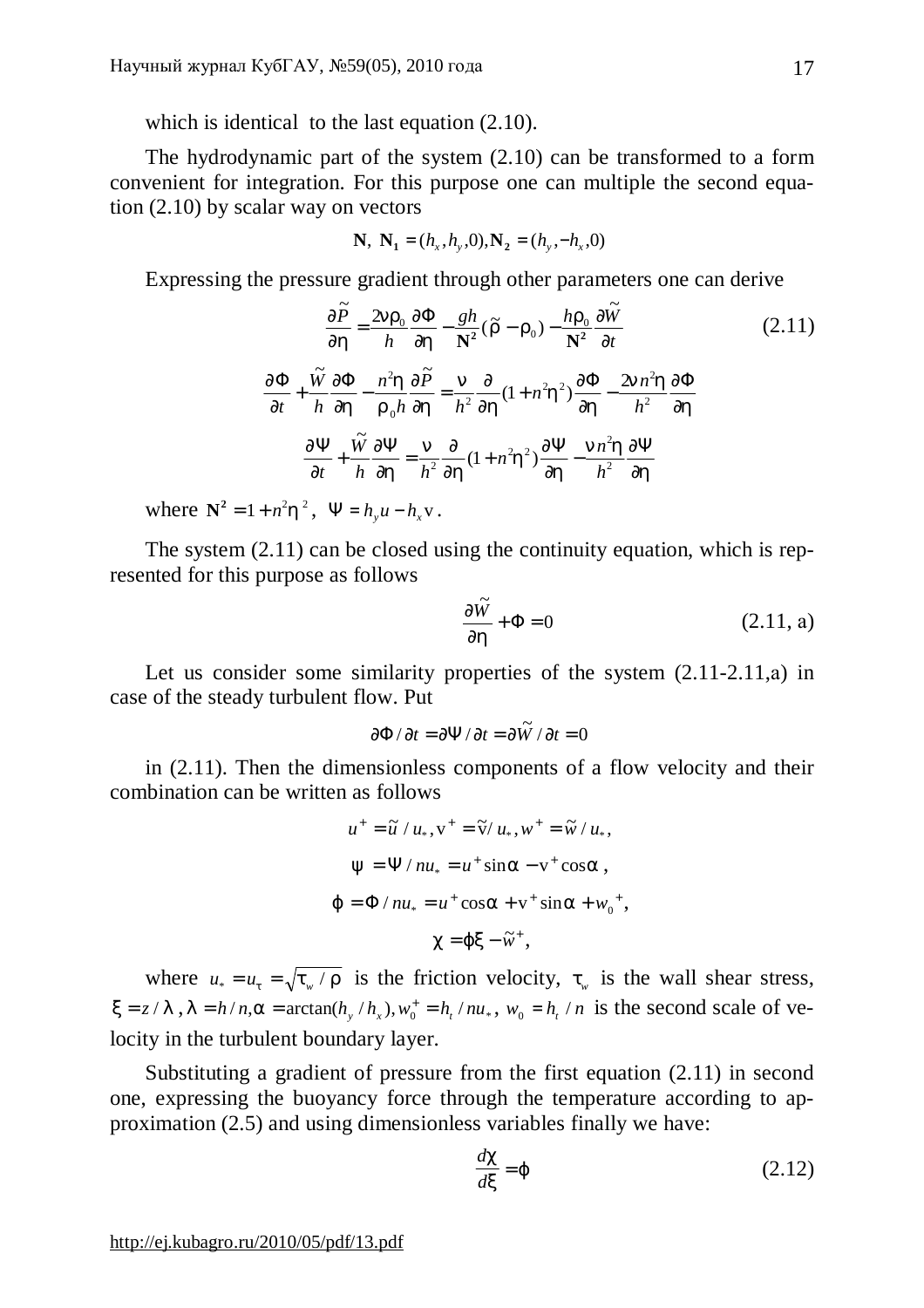$$
(1+x^2)\frac{d^2j}{dx^2} + (I^+c + 2x)\frac{dj}{dx} + \frac{xI^{2}BT^+}{1+x^2} = 0
$$
  

$$
(1+x^2)\frac{d^2y}{dx^2} + (I^+c + x)\frac{dy}{dx} = 0
$$

where  $I^+=I \cdot n / u_*$ ,  $T^+= (T_g - \tilde{T}) / T_*$  is the dimensionless temperature,  $B = -gb \ T_* n / u_*^3$ ,  $T_* = q_H / (r c_p u_*)$  is the turbulent scale of temperature,  $q_H$  is the heat flux from the ground to the air,  $c_p$  is the specific heat at the constant pressure of the gas.

It's obvious, that the solutions of the equations system (2.12) are not evidently dependent on the choice of the scale *h* , and depend on the combinations of random parameters

$$
I = h/n
$$
,  $a = \arctan(h_y/h_x)$ ,  $w_0^+ = h_t/nu_*$ .

Thus, the turbulent steady flow equations (2.12) are applicable to the arbitrary scales flows, including the atmospheric flows. This property is also applied to the unsteady flows, if the dimensionless time is determined as follows  $t = u_* t / l$ . For example, the equation for the contravariant component of velocity in common case can be written as

$$
\frac{\partial^2 W^+}{\partial x \partial t} + W^+ \frac{\partial^2 W^+}{\partial x^2} - \frac{1}{I^+} \frac{\partial}{\partial x} (1 + x^2) \frac{\partial^2 W^+}{\partial x^2} = \frac{x}{1 + x^2} \frac{\partial W^+}{\partial t} + \frac{b_0 x (\tilde{r}/r_0 - 1)}{1 + x^2}
$$
(2.13)  
where  $W^+ = \tilde{W}/u_*, b_0 = I g/u_*^2$ .

It should be noted that the hydrodynamic part of the system (2.10), as it follows from (2.11), describes flow, which has all components of velocity. That is the essential difference of this model from the standard models [28-29], which are based on the Navier-Stokes equations averaged accordingly to Reynolds. Using this feature it is possible to simulate the turbulent intensity profiles in the turbulent boundary layer as well as the mean velocity, temperature and impurity concentration.

## **2.4 Theory of turbulent incompressible flows**

### **2.4.1 Turbulent boundary layer in zero pressure gradient**

The turbulent boundary layer over a smooth surface is the well investigated flow [51, 61-62]. We shall consider the steady turbulent flow of incompressible fluid in a boundary layer in zero pressure gradients. Let's assume in equations (2.11)

$$
\frac{\partial \Psi}{\partial t} = \frac{\partial \widetilde{W}}{\partial t} = \frac{\partial \Phi}{\partial t} = 0
$$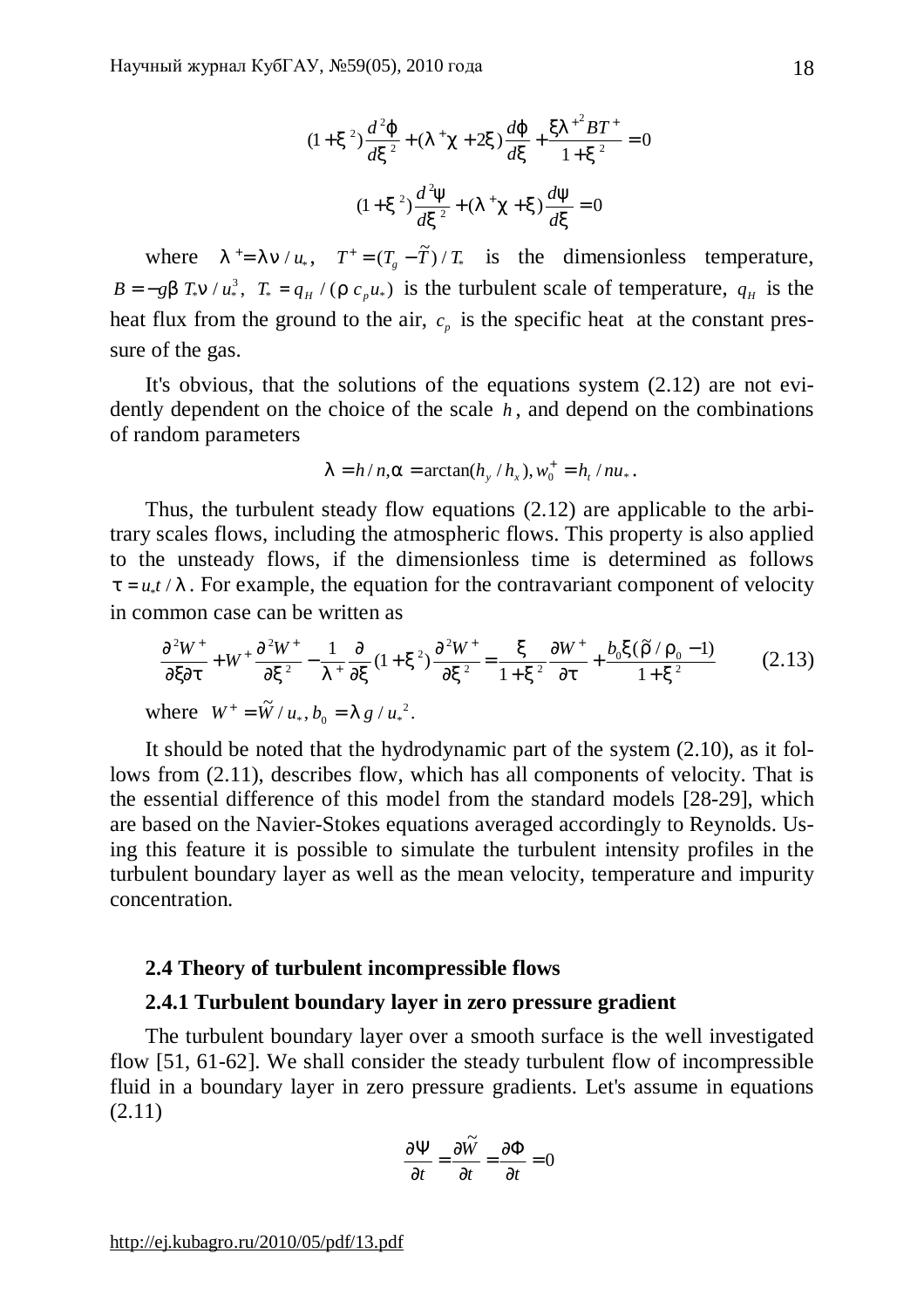Then the normal pressure gradient can be written as follows

$$
\frac{\partial \widetilde{P}}{\partial h} = \frac{2nr}{h} \frac{\partial \Phi}{\partial h}
$$

Using this expression, we can transform the equations (2.11) to a form convenient for integration:

$$
\frac{\partial \tilde{W}}{\partial h} + \Phi = 0
$$
\n
$$
\frac{\tilde{W}}{h} \frac{\partial^2 \tilde{W}}{\partial h^2} = \frac{n}{h^2} \frac{\partial}{\partial h} (1 + n^2 h^2) \frac{\partial^2 \tilde{W}}{\partial h^2}
$$
\n
$$
\frac{\tilde{W}}{h} \frac{\partial \Psi}{\partial h} = \frac{n}{h^2} \frac{\partial}{\partial h} (1 + n^2 h^2) \frac{\partial \Psi}{\partial h} - \frac{n n^2 h}{h^2} \frac{\partial \Psi}{\partial h}
$$
\n(2.14)

Here the second equation is obtained by a substitution  $\Phi$  from the continuity equation (1.11, а) in the second equation (1.11). The obtained equations can be investigated in general case. Integrating these equations one time, we have

$$
\frac{d\Phi}{dh} = \frac{A_1 \exp[-I(h)]}{1 + n^2 h^2}, \qquad \frac{d\Psi}{dh} = \frac{A_2 \exp[-I(h)]}{\sqrt{1 + n^2 h^2}},
$$
(2.15)  

$$
\frac{d^2 \widetilde{W}}{dh^2} = -\frac{A_1 \exp[-I(h)]}{1 + n^2 h^2}
$$

where  $A_i$  are some constants,  $I = -\frac{h}{n} \int_0^h \frac{\tilde{W} d}{1 + n^2}$ *n* = −  $\frac{n}{n}$  $\int_0^n \frac{v}{1+v^2}$ *h*  $\frac{w \, \mu}{1 + n^2 h^2}$ .

The velocity components can be written as

$$
\widetilde{u} = n^{-2} \Big[ (\Phi - h_t) h_x + \Psi h_y \Big], \ \widetilde{v} = n^{-2} \Big[ (\Phi - h_t) h_y - \Psi h_x \Big], \ \widetilde{w} = \widetilde{W} + h \Phi,
$$

Then using (2.15), one can derive

$$
\frac{d\widetilde{u}}{dh} = \frac{n^{-2}h_x A_1 e^{-1}}{1 + n^2 h^2} + \frac{n^{-2}h_y A_2 e^{-1}}{\sqrt{1 + n^2 h^2}},
$$
\n
$$
\frac{d\widetilde{v}}{dh} = \frac{n^{-2}h_y A_1 e^{-1}}{1 + n^2 h^2} - \frac{n^{-2}h_x A_2 e^{-1}}{\sqrt{1 + n^2 h^2}},
$$
\n
$$
\frac{d\widetilde{w}}{dh} = \frac{A_1 h e^{-1}}{1 + n^2 h^2}
$$
\n(2.16)

The further analysis of turbulent incompressible flow in a boundary layer will be based on equations (2.16), which will be used for the computing of the mean velocity and turbulent intensity profiles.

<http://ej.kubagro.ru/2010/05/pdf/13.pdf>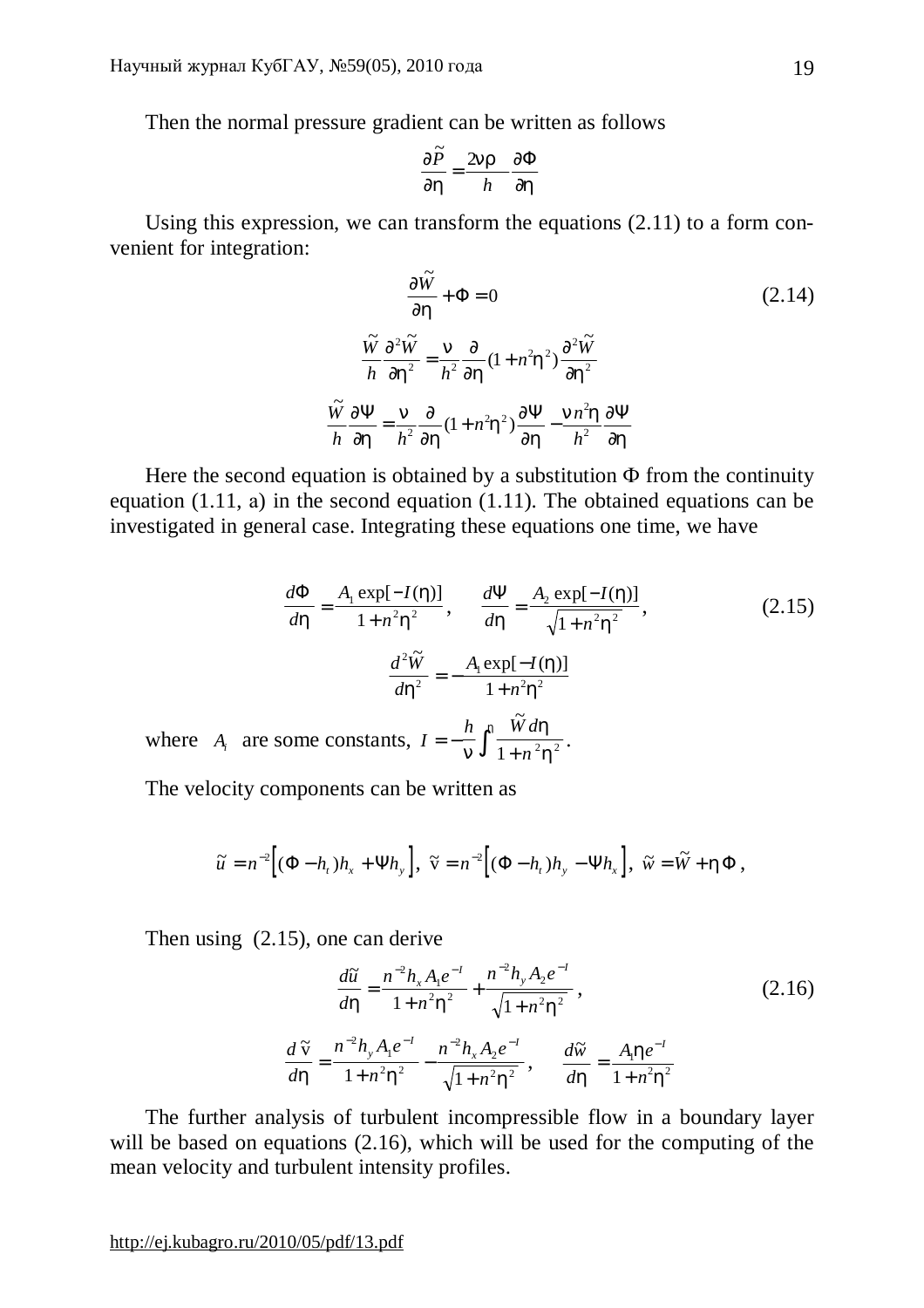## **2.4.2. Non-linear theory**

The second equation in system (2.14) is non-linear. We'll consider the numerical method of its solution. In case of the flow over a smooth surface the boundary conditions can be written as follows

$$
h = 0: \quad \tilde{W}(0) = 0, \quad d\tilde{W} / dh = -h_t, \quad d^2 \tilde{W} / dh^2 = -A_1, \tag{2.17}
$$

where  $A_1$  is the free parameter required to obtain the limited value of the integral  $I(h) = -\frac{h}{h} \int_0^h \frac{\ddot{W} d}{1 + \dot{W}^2}$ *n*  $(h)$ ~<br>77 *h n h h*  $=-\frac{h}{h}$  $\int_0^{\pi} \frac{w \, dx}{1 + n^2 h^2}$  for  $h \to \infty$ . This condition is used to obtain the logarithmic asymptotic of the mean velocity profile. The parameter  $A_1$  has a clear physical sense. because this parameter is directly proportional to the normal pressure gradient on the wall:

$$
\frac{\partial \widetilde{P}}{\partial h} = \frac{2nr}{h} \frac{\partial \Phi}{\partial h}, \text{ thus } \frac{\partial \widetilde{P}}{\partial h}\bigg|_{h=0} = \frac{2nr}{h} A_1.
$$



Figure 2.2: a) The normalised function  $I(x)/R<sub>t</sub>$  computed for various  $R_t = -0.83; 0.026; 0.83; 3.32; 26.56$  - the solid lines *1-5* respectively; b) The normalised integral  $I_0(R_t)/R_t$  depending on the dynamic roughness parameter for  $R_t > 0$ 

First and second boundary conditions (2.17) can be derived from the definition of  $\tilde{W}$  and from the boundary conditions for the viscous flow velocity on a rigid surface.

To minimise the number of the independent random parameters the general solution of the second equation (2.14) can be written as  $\tilde{W} = -(h_r/n)c_1(nh, R_r)$ , where the universal function  $c_1$  depends on the composition of random parameters (the dynamic roughness Reynolds number):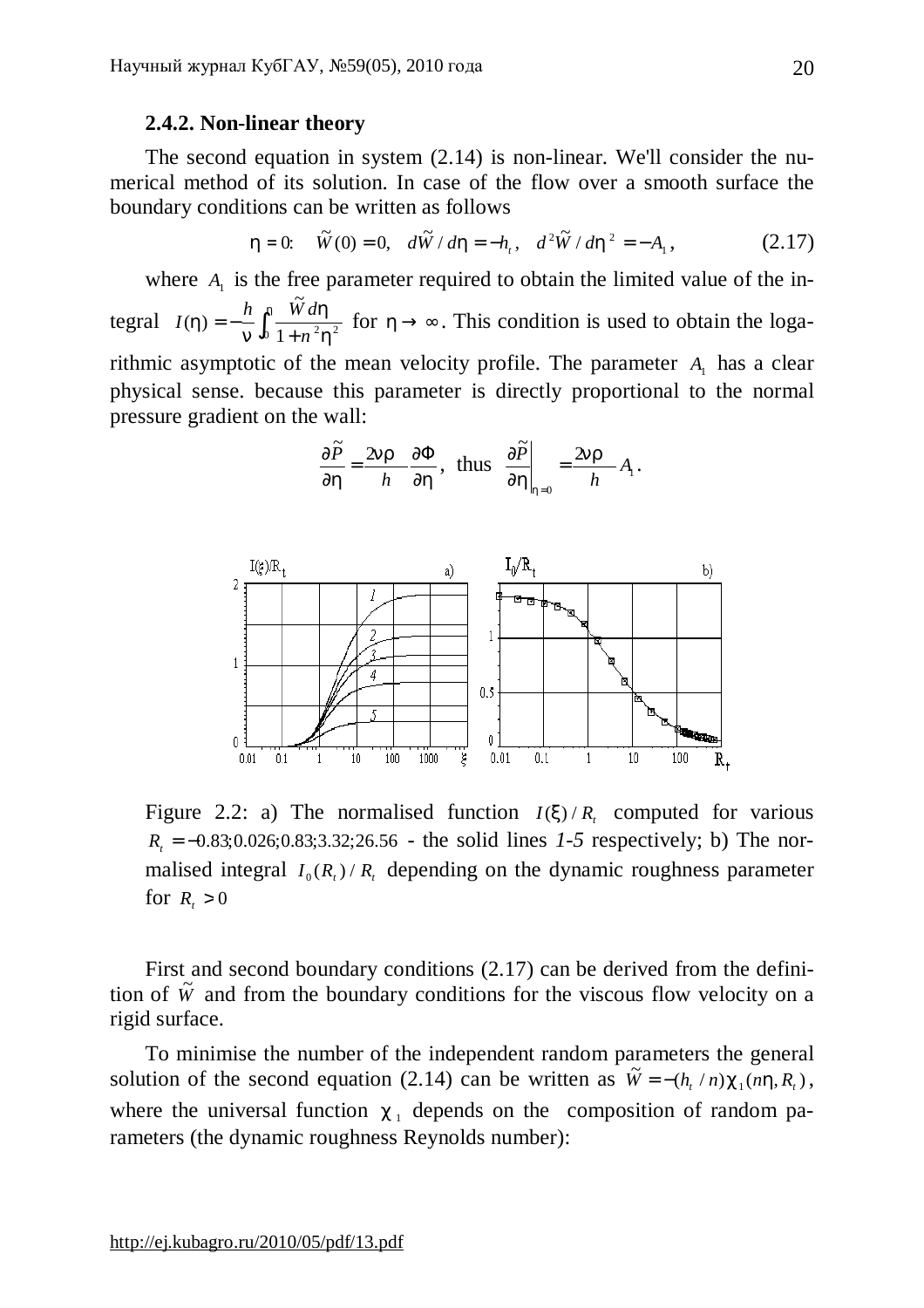$$
R_t = \frac{hh_t}{n(h_x^2 + h_y^2)}
$$
 (2.18)

and satisfies to the equation

$$
(1+x2)\frac{d3c1}{dx3} + (Rtc1+2x)\frac{d2c1}{dx2} = 0
$$
 (2.19)

with boundary conditions at

$$
x = 0
$$
:  $c_1(0) = 0$ ,  $dc_1/dx = 1$ ,  $d^2 c_1/dx^2 = a$  (2.20)

where  $x = nh$ , *a* is also the free parameter required to obtain the limited value of the integral *I*(*x*) at  $x \rightarrow \infty$ . Note, that (2.19) can be derived from the second equation (2.14) and that  $a = I^+ \tilde{P}_x(0)/2r u_*^2$ . Consequently the integral *I(x)* depends on the composition of random parameters  $R_t$  and can be calculated as

$$
I(x, R_t) = \int_0^x \frac{R_t C_1(x, R_t) dx}{1 + x^2}
$$
 (2.21)

The integral (2.21) has been computed in the range  $-2.5 \le R_{\textit{i}} \le 700$  together with problem (2.19-2.20)). Fourth-order scaled Runge-Kutta algorithms and the shooting method (see [63]) have been used to get the numerical solution. Note that for  $R<sub>t</sub> = 0$  this problem has the analytical solution:

$$
c_1(x) = \int_0^x (1 + a \arctan x) dx.
$$

In this case  $I(x) = 0$ , hence one can suggest that function

$$
\hat{P}(x) = \lim_{R_t \to 0} I(x) / R_t = \int_0^x \frac{C_1(x) dx}{1 + x^2}
$$

has a limited value for  $x \rightarrow \infty$ . It is possible if only  $a = -2/p$ , thus

$$
c_1(x) = \int_0^x (1 - \frac{2}{p} \arctan x) dx
$$

This solution has been used as the initial position in the shooting method.

The normalized function  $I(x)/R_t$  is shown in Figure 2.2,a for various  $R_1 = -0.83; 0.026; 0.83; 3.32; 26.56$  - solid lines  $1-5$  respectively. As it is shown the function  $I(x)/R_t$  is simple and smooth function such arctan(x). The calculated limited value  $I_0(R_t) = \lim_{x \to \infty} I(x, R_t)$  is shown in Figure 2.2,b by the symbols together with the approximated line. To simplifier the numerical modelling of the mean velocity profile over a rough surface the function  $I(x, R)$  has been approximated as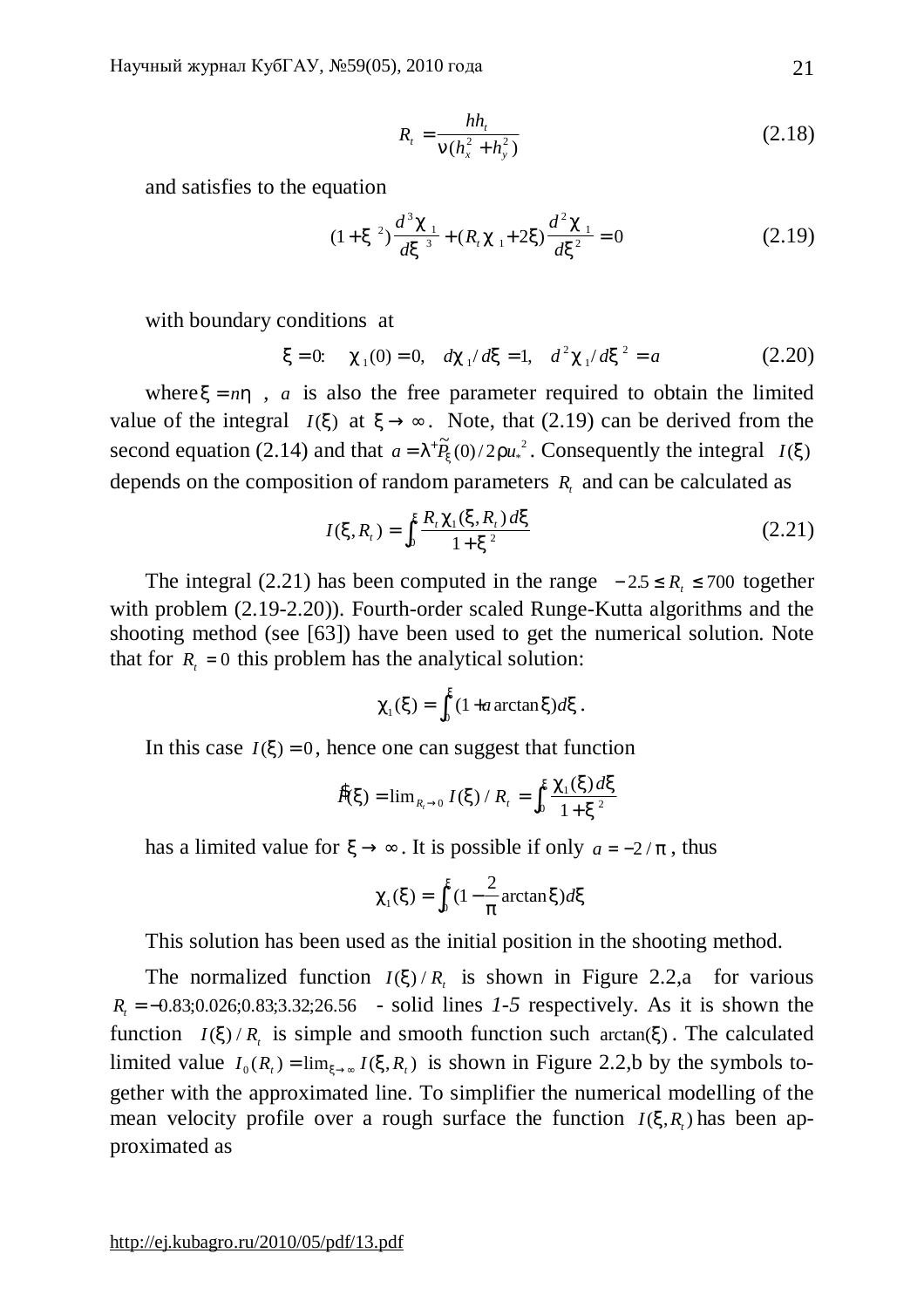$$
I(x, R_t) \approx \frac{2}{p} I_0(R_t) \arctan[(0.4 + 0.02R_t^{3/4})x]
$$
 (2.22)

where  $I_0(R_t)$  is given by

$$
I_0(R_t) / R_t = 1.38 - 1.13 \arctan[0.4 \ln(1 + R_t^{q})],
$$
  

$$
q = \begin{cases} 1, & 0 \le R_t \le 100 \\ 1 - (1.5R_t - 150)10^{-4}, & 100 < R_t \le 700 \end{cases}
$$

Finally note that for the negative value of the parameter  $R_t$  in the range  $R_t$  < −2.5 the numerical procedure becomes unstable one. In this case the value  $I_0(R_t) = \lim_{x \to \infty} I(x, R_t)$  increases considerably with the small decreasing of the dynamic roughness parameter  $R_t$ . Since this branch of the integral  $I_0(R_t)$  will not be used in the analysis, therefore data for the negative value  $R_i < 0$  is not presented in Figure 2.2, b and has been neglected in approximation formula (2.22).

# **2.4.3. Mean velocity profile in turbulent flow over smooth surface**

The turbulent boundary layer over a smooth surface is the best example for the theoretical consideration and modelling according to the model (2.16). In this case the streamwise velocity gradient can be written in the standard form using the inner layer variables  $z^+ = zu_t/n$ ,  $u^+ = \tilde{u}/u_t$ , and boundary condition for the mean velocity gradient on the smooth wall:

at 
$$
z^+ \to 0
$$
:  $du^+ / dz^+ \to 1$ .

Besides one can require, that at the great distance from the wall the profile of mean velocity is described by the logarithmic function, i.e.:

$$
at z^+ \to \infty \quad du^+ / dz^+ \to 1 / k z^+,
$$

where *k* is the Karman constant (we use the parameters with stars instead of the random parameters according to subsection 2.1, thus it's the reason why the Karman constant has been taken). Finally we have got for the streamwise velocity gradient

$$
\frac{du^+}{dz^+} = \frac{Ae^{-I}}{1 + (z^+ / I^+)^2} + \frac{e^{I_0 - I}}{kI^+ \sqrt{1 + (z^+ / I^+)^2}}
$$
(2.23)

where  $A = 1 - e^{I_0} / kI^+$ ,  $I^+ = hu_t / nn$ .

The first term in the right part (2.23) has the essential value mainly close to the wall (if  $A \neq 0$ ) and the second one gives the main contribution in the logarithmic layer. To derive the mean velocity profile we should firstly define the parameter  $A = 1 - e^{I_0} / kI^+$ . Note, from first equation (2.16) and (2.23) it follows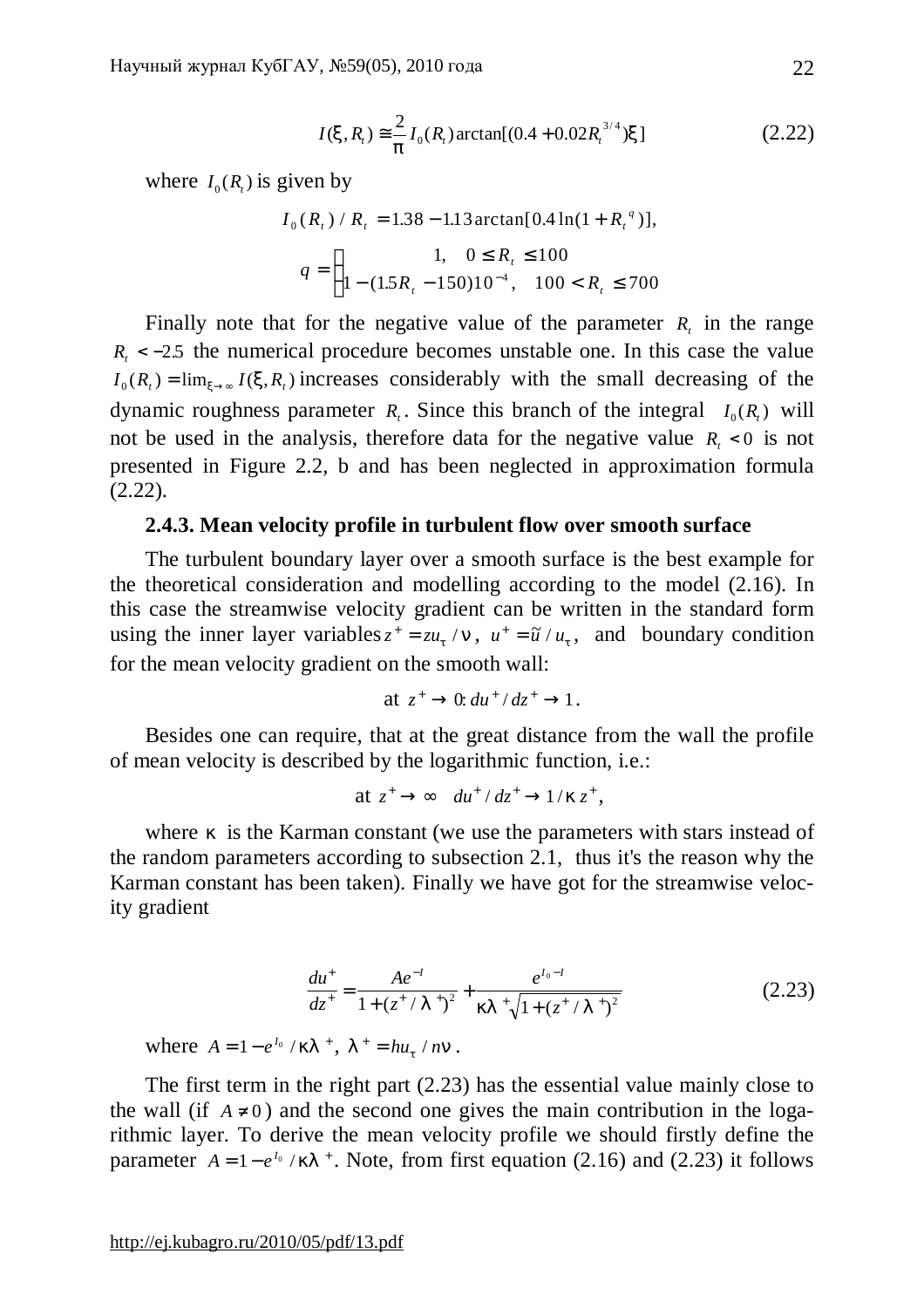that

$$
A = \cos^2 a \frac{du^+(0)}{dz^+} + \cos a \sin a \frac{dv^+(0)}{dz^+}
$$

Our suggestion about the dynamical roughness structure is that the parameter *a* fluctuates around the mean value  $a = p/2$ . This structure looks like furrows elongated along of the mean flow stream lines in the viscous sublayer (see, for instance, Cantwell, Coles & Dimotakis [64]) where the visualisation of the coherent structure in the turbulent boundary layer is presented, and subsection 2.5 here).

Thus for the mean flow  $A = 1 - e^{I_0} / kI^+ = 0$ , then the length scale  $I^+ = h u_t / n n$  can be found as the solution of the next equation

$$
k = w_0^+ \exp[I_0(R_t)] / R_t \tag{2.24}
$$

where  $R_t = I^+ w_0 / u_t$ ,  $w_0 = h_t / n$  is the second scale of the turbulent velocity. For an arbitrary value  $w_0$  the equation (2.24) has two roots or hasn't any roots and only if  $dk / dR_t = 0$  this equation has one root. Hence for the uniqueness of the mean velocity profile should be done

$$
\frac{1}{w_0^+} \frac{dk}{dR_t} = \frac{e^{I_0}}{R_t} \frac{dI_0}{dR_t} - \frac{e^{I_0}}{R_t^2} = 0
$$
\n(2.25)

The numerical solution of the equation (2.25) with  $I_0(R)$  determined from (1.22) gives  $R_t = R_t^* \approx 1.22$  and therefore the predicted values of the turbulent theory constants are given by (for  $k = 0.41$ )

$$
w_*^+ = kR_t^* \exp(-I_0) = 0.14 \ , \ I_0^+ = R_t^* / w_*^+ = 8.71 \tag{2.26}
$$

The fundamental parameter of length for the turbulent boundary layer is defined from here:  $l_0 = l_0^+ n / u_* \approx 8.7 \ln / u_*$ , that almost coincides with the peak of turbulence production, obtained by Klebanoff [49] and Laufer [50]. The fundamental scale of length in the turbulent boundary layer, determined as  $l_{0}^{\dagger} = R_{t}^{*} / w_{*}^{+} = 8.71$  $/w_*^+ = 8.71$  also coincides with the peak of the frequency diagram of instantaneous thickness of a viscous sublayer [62] - see Fig. 2.3.

If  $A = 0$  then  $I^+= I^+_{0}$  in (2.23) and this equation can be presented in the form:

$$
\frac{du^{+}}{dz^{+}} = \frac{e^{I_0 - I}}{kI_0^{+}\sqrt{1 + (z^{+}/I_0^{+})^2}} \quad , \tag{2.27}
$$

where  $I(z^* / I_0^*, R_t^*) = \int_{0}^{x} \frac{R_t^* c_1(x, R_t^*) d\theta}{4}$ *t*  $(z^{\dagger} / I_0^{\dagger}, R_{t}^{\dagger}) = \int_{0}^{x} \frac{R_{t}^{\dagger} c_1(x, R_{t}^{\dagger})}{r^2}$  $^{+}$  /  $I_{0}^{+}$ ,  $R_{t}^{*}$ ) =  $I_0^+, R_t^*) = \int_0^A \frac{R_t - C_1(A)}{1 + C_1(A)}$  $c_1(x, R_t^*) dx$ *x x*  $\mathbf{0}$ 1 0  $1 + x^2$ .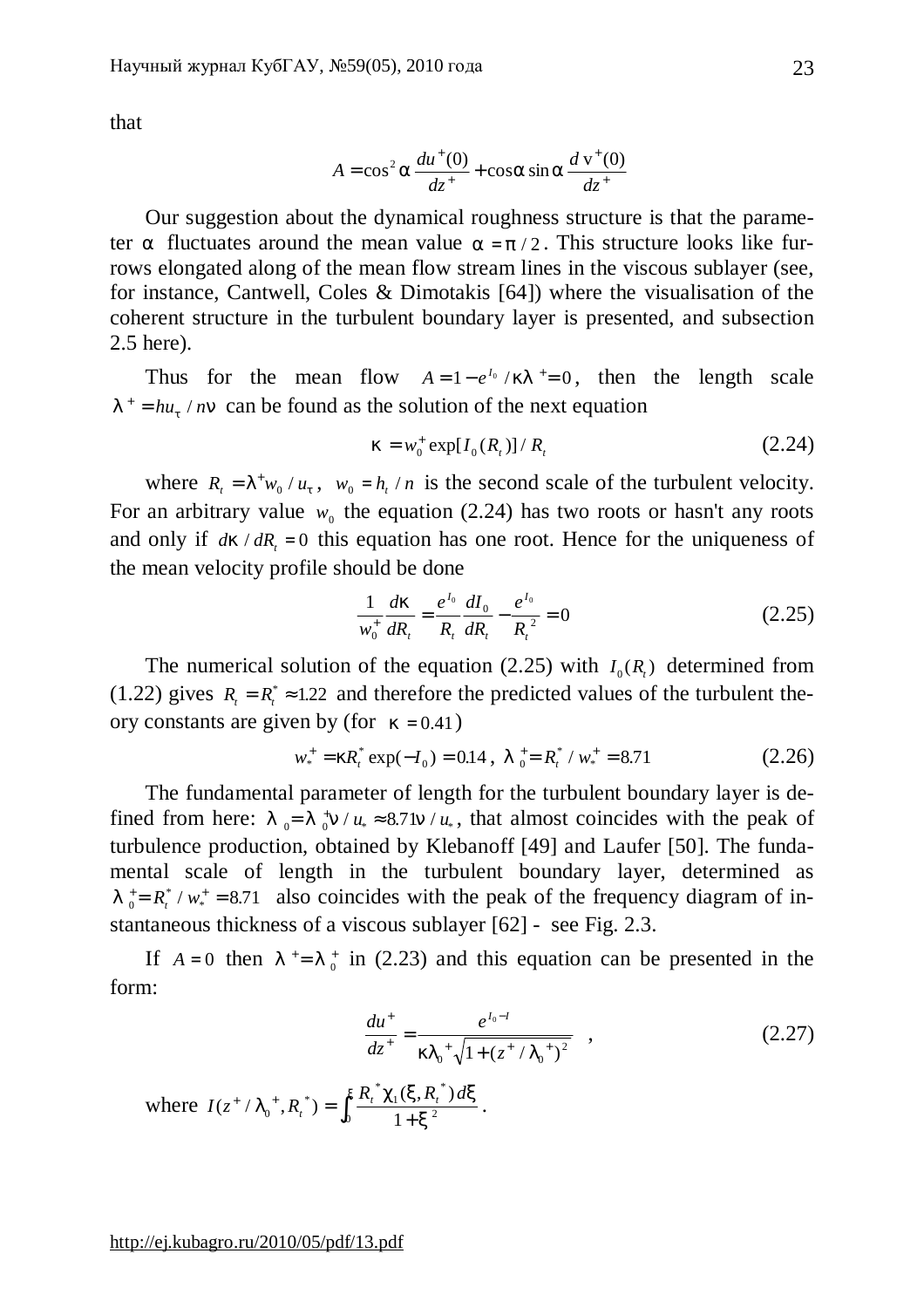

Figure 2.3: Frequency diagram of instantaneous thickness of a viscous sublayer in the turbulent boundary layer [62]

Integrated the first equation (2.27) we have:

$$
u^{+} = \int_{0}^{z^{+}} \frac{e^{I_{0}-I} dz^{+}}{k I_{0}^{+} \sqrt{1 + (z^{+} / I_{0}^{+})^{2}}} = \frac{1}{k} \int_{0}^{x} \frac{(e^{I_{0}-I} - 1) dx}{\sqrt{1 + x^{2}}} + \frac{1}{k} \int_{0}^{x} \frac{dx}{\sqrt{1 + x^{2}}} =
$$
  

$$
= \frac{1}{k} \int_{0}^{x} \frac{(e^{I_{0}-I} - 1) dx}{\sqrt{1 + x^{2}}} + \frac{1}{k} \ln \left( \frac{z^{+}}{I_{0}^{+}} + \sqrt{1 + \left(\frac{z^{+}}{I_{0}^{+}}\right)^{2}} \right)
$$

The standard logarithmic profile can be derived from here at  $z^* \gg l_0^*$ :

$$
u^{+} = \frac{1}{k} \ln z^{+} + c_{0}, \quad c_{0} = \frac{1}{k} \int_{0}^{\infty} \frac{e^{I_{0}-I} - 1}{\sqrt{1 + x^{2}}} dx - \frac{1}{k} \ln \frac{I_{0}^{+}}{2}.
$$
 (2.28)

Therefore, with the given constant *k* another constant of the mean velocity logarithmic profile can be calculated from the second equation (2.28). It gives  $c_0 = 5.015$  for  $k = 0.41$ . The velocity profile calculated with (2.27) for  $k = 0.41; l_{0}^{\dagger} = 8.71$  is shown in Figure 2.4, a by the solid line (*1*). For this profile the shooting parameter in (2.20) is estimated as  $a = -2/p - 0.27 \approx 0.9066$ . The predicted profile (*1*) has been compared with the mean velocity profile computed on the model of the transitional layer proposed by Van Driest [65] - the solid line (*2*). As explained by Cebeci & Bradshaw [51] the Van Driest's model can be written in the form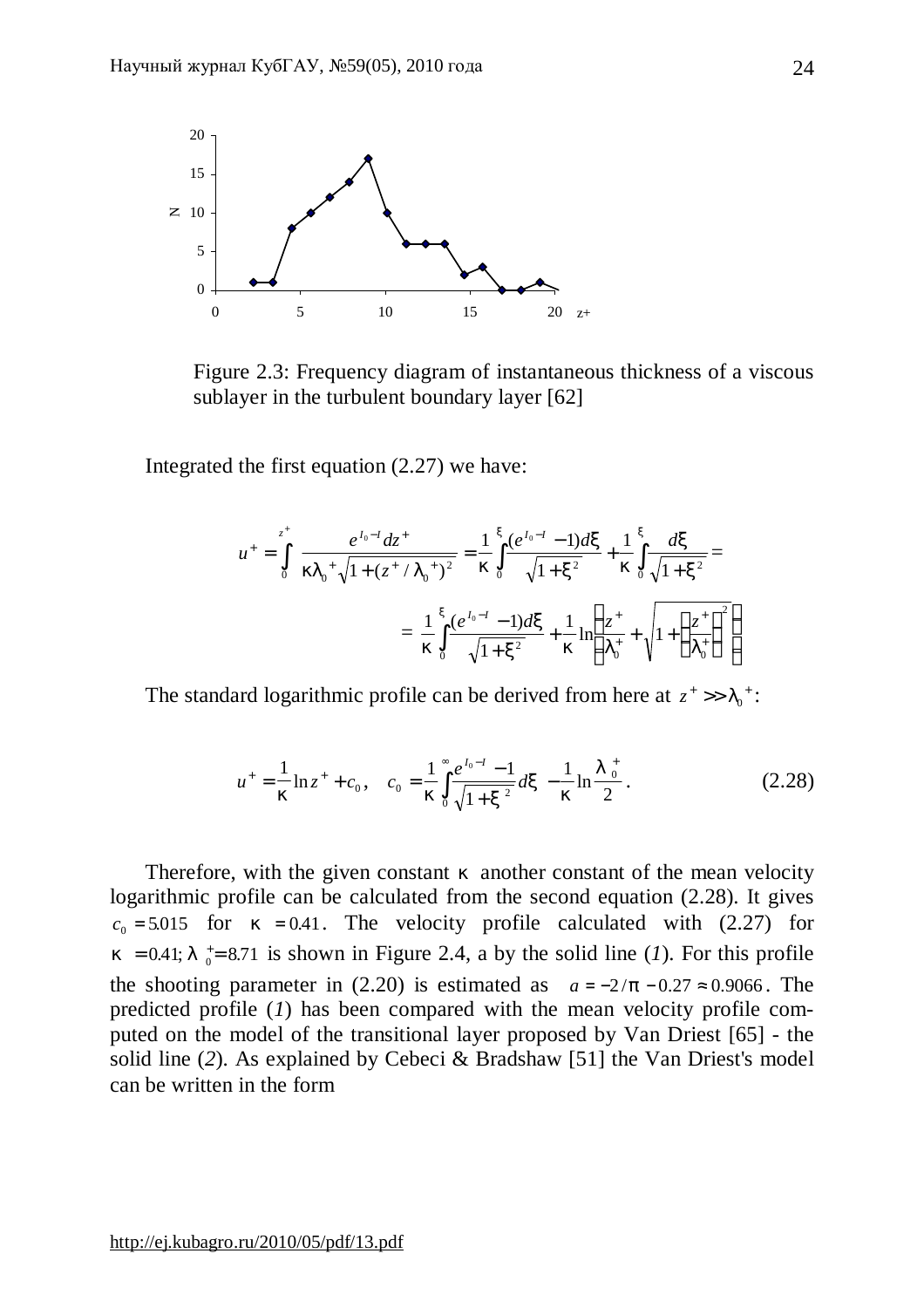$$
\frac{du}{dz} = \frac{\left(-\langle u'w'\rangle\right)^{1/2}}{kz[1-\exp(-z/l_d)]}, \quad -\langle u'w'\rangle + n\frac{du}{dz} = u_t^2 \tag{2.29}
$$

Here  $l_d$  is the damping length,  $l_d = 26n / u_t$ . The model (2.29) is based on the Prandtl theory of mixing length. Thus, this model depends on two parameters: the Karman constant and the damping length.



Figure 2.4: a) Mean velocity profiles in the turbulent boundary layer for inner region calculated on eq.  $(2.27) - (1)$ , and with Van Driest model  $(2.29)$ -(*2*); b) comparison of computed profiles (*1-2*) with DNS data by Kuroda et al  $[66]$  - (3), and with experimental data by Nagano et al  $[68]$  and Smith  $[69]$ - (*5*); c) mean velocity defect low in the outer region: solid line *1* is calculated on eq. (2.34) for  $V_*=0.4$  and experimental data (2,3) by Nagano et al [68] obtained at  $x = 0.525M;1.125M$  accordingly; d) mean velocity defect low in the outer region: solid line *l* is calculated on eq. (2.35) for  $V_* = 0.27$ ;  $e = 0.8$ . with experimental data (2,3) by Nagano et al [68]

The profile computed on (1.29) coincides with the predicted profile *1* in the viscous sublayer and in the logarithmic layer but differs a bit in the transitional layer (see Figure 2.4, a). This difference can be explained by the pressure gradient effect. Figure 2.4,b demonstrates the comparison of both profiles (*1,2*) with several data bases:  $\beta$  - the direct numerical simulation of the turbulent flow in the two-dimensional channel ( Re = 2980 ) by Kuroda *et al* [66]; *4* - the turbulent boundary layer in zero pressure gradient (the Reynolds number based on the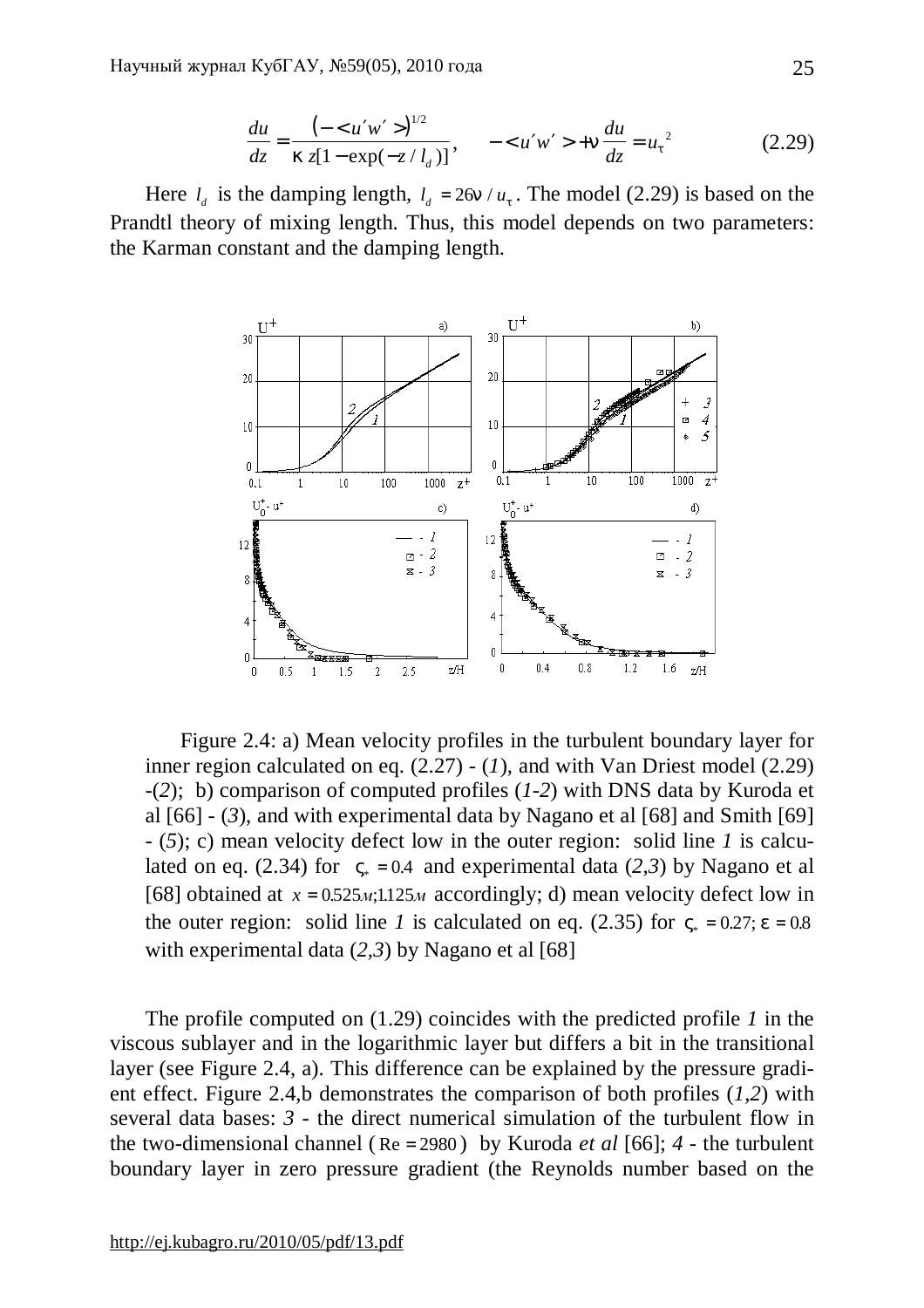momentum thickness  $\text{Re}_q = 1040$  by Nagano *et al* [67,68] and 5 - the turbulent boundary layer mean velocity profile ( Re = 13052 ) presented by Smith [69]. Note that both profiles (*1,2*) well correlated with computed and experimental data.

In the upper layer for  $z^+ \ge H^+ = H^+ \cdot / n$  the mean velocity profile should be constant in contrast to the logarithmic profile which diverges at  $z^+ \rightarrow \infty$ . As it is well known in the outer region of the turbulent boundary layer the mean velocity profile can be described by the defect low:

$$
U^{+} = \frac{U_0 - u}{u_t} = -\frac{1}{k} \ln \frac{z}{H} + F_H \left(\frac{z}{H}\right)
$$
 (2.30)

where the universal function  $F<sub>H</sub>(V)$  has the properties:

$$
\lim_{V \to 0} \frac{dF_H}{dV} = 0; \quad \lim_{V \to \infty} F_H(V) = -\frac{1}{k} \ln V
$$
\n(2.31)

Here the first condition means that the universal function does not change boundary conditions on a rigid wall. The second condition can be used to obtain the limiting value of the mean velocity  $u = U_0$ .

One can suggest that the mixed layer turbulence is generated in the same way as the wall turbulence. Then the new dynamic roughness surface can be introduced and the equation system which is similar to (2.16) can be derived. In the case of the mixing layer we can put  $I = I_0$  and  $I = V_*H$ , where  $V_*$  is the parameter. Using the new characteristic scale and equation (2.30) the velocity gradient can be written as

$$
\frac{du^+}{dV} = \frac{1}{kV} - \frac{1}{kV_*} \left(1 + \bar{z}^2\right)^{-1/2} + \frac{1}{kV_*} \frac{\sqrt{1 + \bar{z}_0^2}}{(1 + \bar{z}^2)}\tag{2.32}
$$

where  $\bar{z} = (z - z_0) / V_* H = (V - V_0) / V_*$ ,  $z_0 = H/2$  is the middle position of the mixing layer.

Obviously, that the first term in the right (2.32) part corresponds to the logarithmic profile in the inner layer. Therefore the combined mean velocity profile can be written as follows

$$
u^{+} = u_{in}^{+}(z^{+}) - \frac{1}{k} \left( \text{Arsh}(\bar{z}) + \text{Arsh}(\bar{z}_{0}) \right) + \frac{\sqrt{1 + \bar{z}_{0}^{2}}}{k} \left( \arctan \bar{z} + \arctan \bar{z}_{0} \right)
$$
 (2.33)

where  $u_{in}^{+}(z^{+})$  is the mean velocity profile in the inner layer, which is given by equation (2.27),  $Arsh(\overline{z}) = ln(\overline{z} + \sqrt{1+\overline{z}^2})$ ,  $\overline{z}_0 = 1/2V_*$ .

Using the asymptotic formula  $\text{Arsh}(\overline{z}) = \ln(2\overline{z})$  for  $\overline{z} \to \infty$  one can derive from (2.33):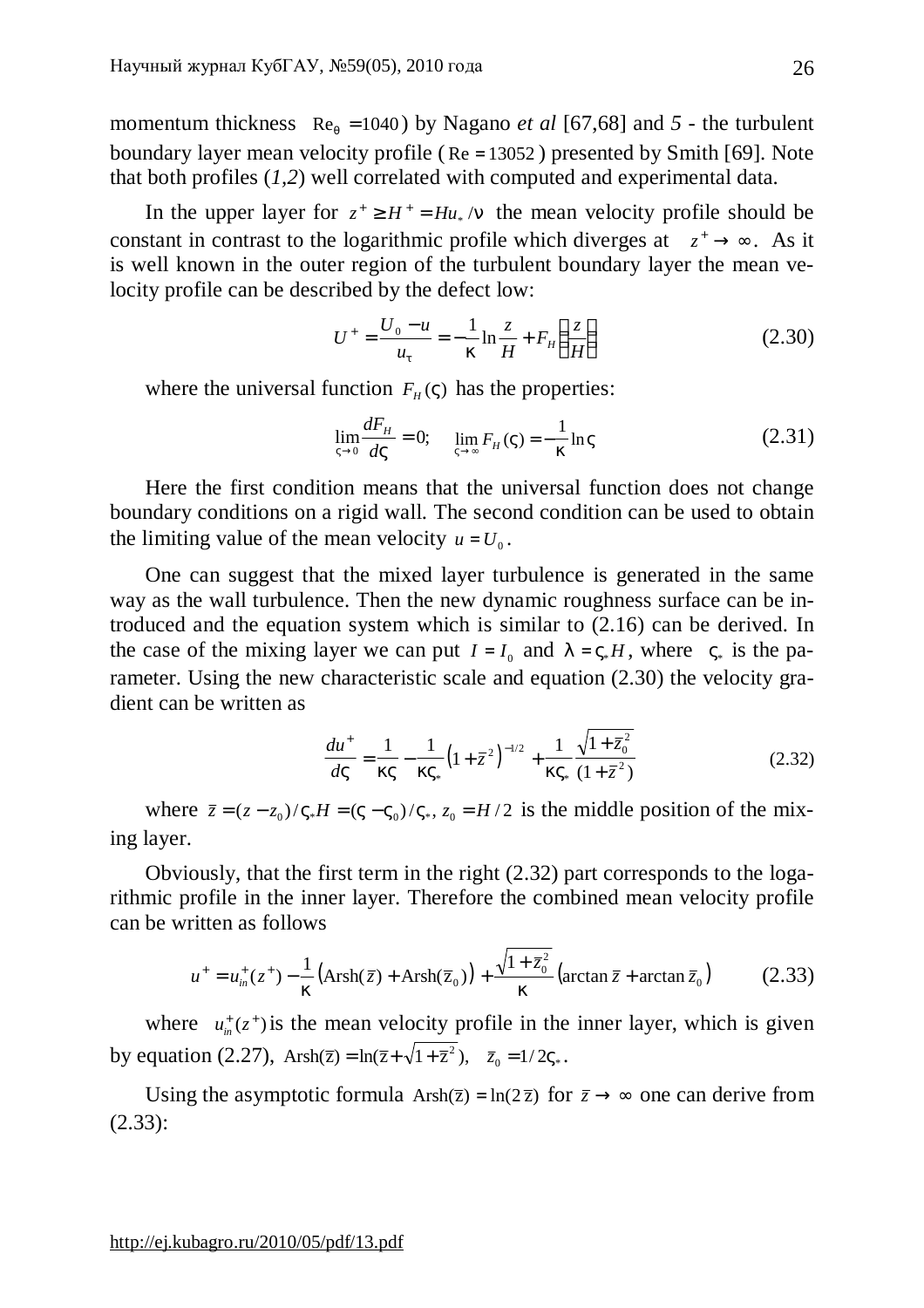$$
U_0^+ = c_0 - \frac{1}{k} \left( \ln \frac{2}{V_* \operatorname{Re}_*} + \operatorname{Arsh}(\overline{z}_0) \right) + \frac{\sqrt{1 + \overline{z}_0^2}}{k} \left( \frac{p}{2} + \arctan \overline{z}_0 \right)
$$

where  $\text{Re}_* = H u_t / n$  is the dynamic Reynolds number. Then, subtracting the equation (2.33) from both parts of this expression we have got the mean velocity defect low in the upper layer

$$
U_0^+ - u^+ = -\frac{\ln(2V/V_*)}{k} + \frac{\text{Arsh}(\bar{z})}{k} + \frac{\sqrt{1 + \bar{z}_0^2}}{k} \left(\frac{p}{2} - \arctan \bar{z}\right)
$$
 (2.34)

Thus, the defect low  $(2.34)$  depends on the parameter  $V_*$ , which can precisely be determined, for instance, in case of turbulent flow in a flat channel from the additional condition  $u_V^+(1) = 0$ . However in the boundary layer this condition seems artificial as well as concept of the external boundary. It can be understood if the mean velocity defect low (2.34) to compare with the experimental data - see Figure 2.4, c. Figure 2.4,c shows that the computed profile (solid line *1*) comes to zero when the parameter  $z/H \ge 3$ , whereas the experimental data concentrates near zero for  $z / H = 1$ . It should be noted, that the parameter of the profile *1* is calculated by minimisation of root-mean-square deviation of experimental points from the computational curve. That is reached for  $V_* = 0.4$ .

To obtain the best correlation with the experimental data, the first condition (2.31) has been changed and. Then the mean velocity defect low can be rewritten as

$$
U_0^+ - u^+ = -\frac{\ln(2V/V_*)}{k} + \frac{\text{Arsh}(\overline{z})}{k} + \frac{e\sqrt{1+\overline{z}_0^2}}{k} \left(\frac{p}{2} - \arctan \overline{z}\right)
$$
 (2.35)

where *e* is the parameter.

The mean velocity defect low computed on (2.35) (the solid line *1*) and the experimental data by Nagano *et al* (1992) are shown in Figure 2.4,d. As it has been established  $V_* = 0.27$ ;  $e = 0.8$ . After this correction the mean velocity defect low in the form (2.35) is in a good agreement with the experimental data - see Figure 2.4.d.

It is necessary to take into account the contribution of the upper layer universal function gradient to the mean velocity gradient on the wall, because the first condition (2.31) is broken. For this purpose the expression (2.33) can be modified as follows

$$
u^+ = u_{in}^+(z^+) - \frac{1}{k} \left( \text{Arsh}(\overline{z}) + \text{Arsh}(\overline{z}_0) \right) + \frac{e\sqrt{1+\overline{z}_0^2}}{k} \left( \arctan \overline{z} + \arctan \overline{z}_0 \right)
$$

Differentiating both parts of this expression and calculating the derivative near the wall, we have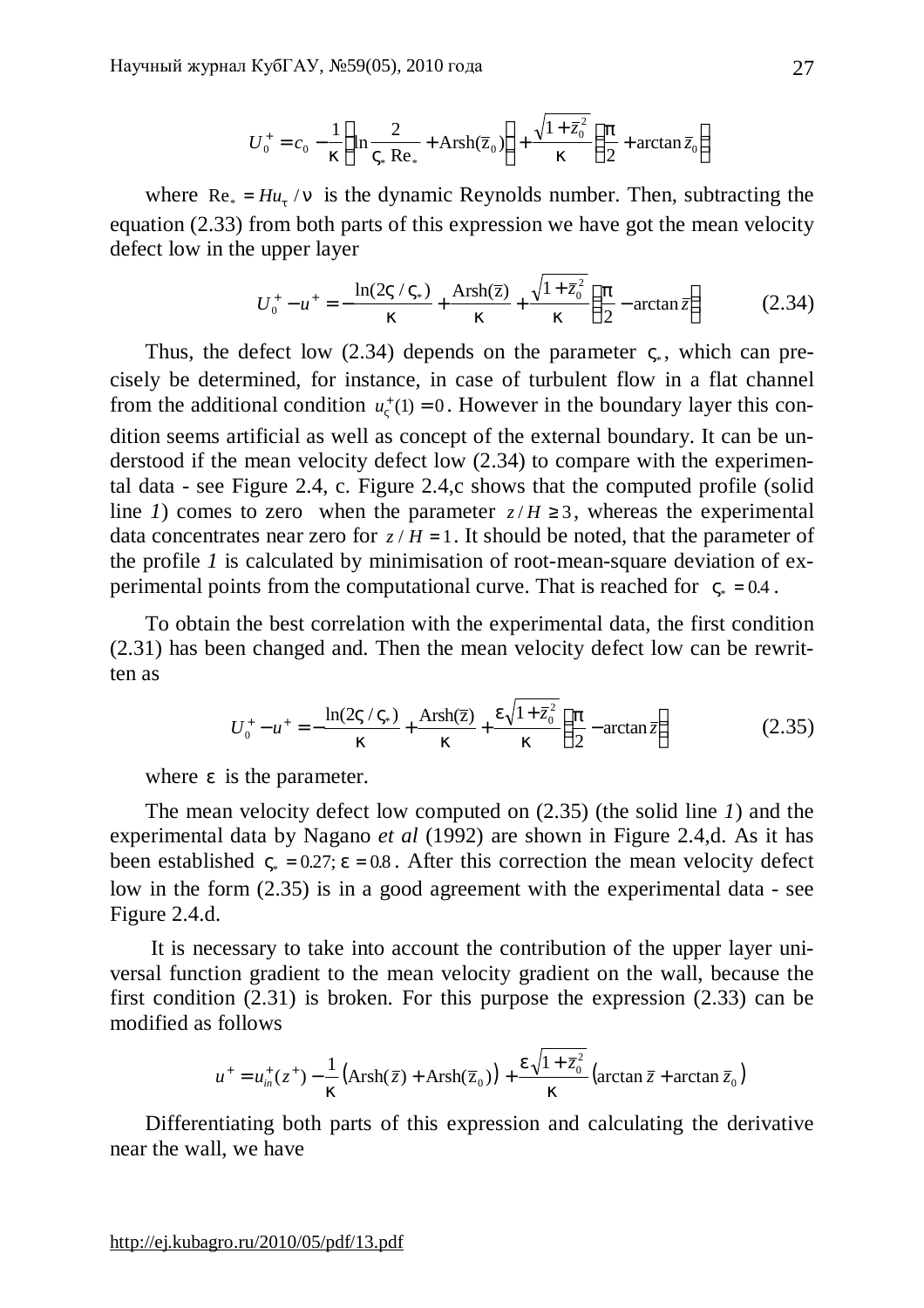$$
\frac{du^+}{dz^+} = \frac{du_{in}^+}{dz^+} - \frac{1-e}{kV_* \text{ Re}_* \sqrt{1 + \bar{z}_0^2}} = 1
$$
\n(2.36)

Therefore the contribution of the upper layer universal function gradient to the mean velocity gradient on the smooth wall decreases with the growth of the dynamic Reynolds number. Using (2.36) the mean velocity profile in the turbulent boundary layer can be written as

$$
u^+ = e_0 u^+_m(z^+) - \frac{e_0}{k} \left( \text{Arsh}(\bar{z}) + \text{Arsh}(\bar{z}_0) \right) + \frac{e \sqrt{1 + \bar{z}_0^2}}{k} \left( \arctan \bar{z} + \arctan \bar{z}_0 \right) \tag{2.37}
$$

where  $e_0 = 1 + (1 - e) / kV_* \text{Re}_* \sqrt{1 + \bar{z}_0^2} \approx 1 + 0.9 / \text{Re}_*$ .

The constants of the theory of turbulence should be re-normalized due to (2.36) as follows

$$
w_0^+ = e_0 k R_t^* \exp(-I_0) = 0.14 e_0, \quad I_0^+ = R_t^* / w_0^+ = 8.71 / e_0 \tag{2.38}
$$

It is obvious, that the uncertainty of constants in the turbulent boundary layer on a flat plate is stipulated by the fact, that this flow is two-dimensional one, because it develops from the laminar boundary layer through the transition layer to the developed turbulent layer, down to the verge of separation (see chapter 6).

# **2.4.4 Streamwise turbulent intensity profiles**

The variations of the velocity gradient around the mean value given by the first equation (2.27) are the production of two terms. One of them depends on the variations of the parameter *A*, which can estimated as  $dA = d(1 - e^{I_0} / kI^+) = -dw_0^+ e^{I_0} / kR_t^* = -dw_0^+ / w_0^+$ ; another one depends on the fluctuating part of the wall shear stress  $t<sub>w</sub>$  or boundary condition on the wall see Figure 2.5. Thus, in common case the velocity gradient can be written as

$$
\frac{du^+}{dz^+} = \frac{Ae^{-I}}{1 + (z^+ / I^+)^2} + \frac{(E - A)e^{-I}}{\sqrt{1 + (z^+ / I^+)^2}}
$$
(2.39)

Boundary condition on the wall:  $z^+ \rightarrow 0$ :  $du^+ / dz^+ \rightarrow E$  where  $E = 1$  for the mean flow.

Therefore the fluctuating streamwise velocity gradient can be written as

$$
\frac{d\mathbf{d}u^{+}}{dz^{+}} = \frac{dAe^{-I}}{1 + (z^{+} / I_{0}^{+})^{2}} + \frac{dA(dE/dA - 1)e^{-I}}{\sqrt{1 + (z^{+} / I_{0}^{+})^{2}}}
$$
(2.40)

Let us suggest that for the considered turbulent flow  $dE/dA = const$ , then we have:

$$
\langle (du^{\dagger})^2 \rangle = \langle (dA)^2 \rangle f^2(z^{\dagger}, dE / dA)
$$
 (2.41)

<http://ej.kubagro.ru/2010/05/pdf/13.pdf>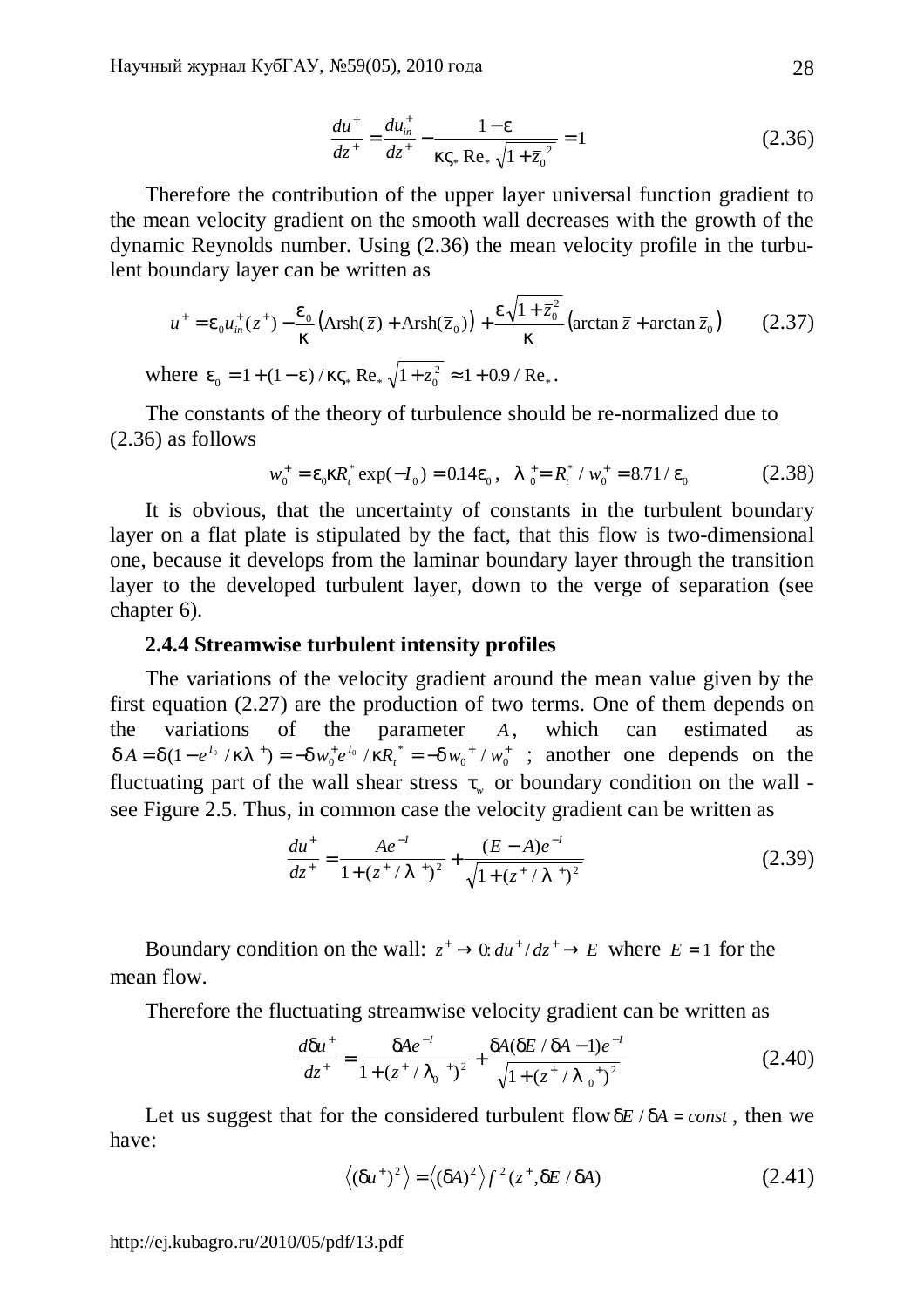Here  $f(z^+, dE / dA)$  is the solution of the value boundary problem:

$$
\frac{df}{dz^+} = \frac{e^{-1}}{1 + (z^+ / I_0^+)^2} + \frac{(dE/dA - 1)e^{-1}}{\sqrt{1 + (z^+ / I_0^+)^2}}
$$
(2.42)

where  $f(0) = f(d_0) = 0$  in case of the turbulent boundary layer on the flat plate, and  $f(0) = 0$ ,  $f(d_0) = f_0$  for the turbulent flow in the two-dimensional channel.



Figure. 2.5: Frequency diagram of the wall shear stress in the turbulent boundary layer [62]. Mean velocity gradient  $d\overline{U} / dz = 2000 \, c^{-1}$ 

One constant of the mean-squared value of the fluctuating streamwise velocity profile can be found out from the boundary value problem (2.42) solution and another one can be determined from the experiment. The predicted streamwise turbulent intensity profile,  $dU^+ = \sqrt{\langle (dA)^2 \rangle} f(z^+)$  and the profile by Kuroda *et al* [66] computed by the direct numerical simulation of the turbulent flow in the two-dimensional channel for  $Re = 2980$ , are shown in Figure 2.6,a. The constants determined for this case are given by  $\sqrt{\langle (dA)^2 \rangle} = 0.925$ ,  $dE / dA = 0.444$ . Figure 2.6,b illustrates the comparison of the computed streamwise turbulent intensity profile (solid line) with the experimental data by Nagano *et al* [68] (the line with symbols). In this case the best correlation of the computed and experimental data is for  $\sqrt{\langle (dA)^2 \rangle} = 0.735$ , *dE* / *dA* = 0.56.

Estimating the contribution of the outer region of the turbulent boundary layer to the streamwise turbulent intensity, one can assume, that the velocity fluctuations in the upper layer depend on the fluctuations of the velocity gradient on the wall. Then the generalized form of the expression (2.37) can be written as

$$
u^{+} = e_0 u_{in}^{+}(z^{+}) - \frac{(E - A)e_0}{k} \left( \text{Arsh}(\bar{z}) + \text{Arsh}(\bar{z}_0) \right) + \frac{(E - A)e_0 \sqrt{1 + \bar{z}_0^2}}{k} \left( \arctan \bar{z} + \arctan \bar{z}_0 \right) \tag{2.43}
$$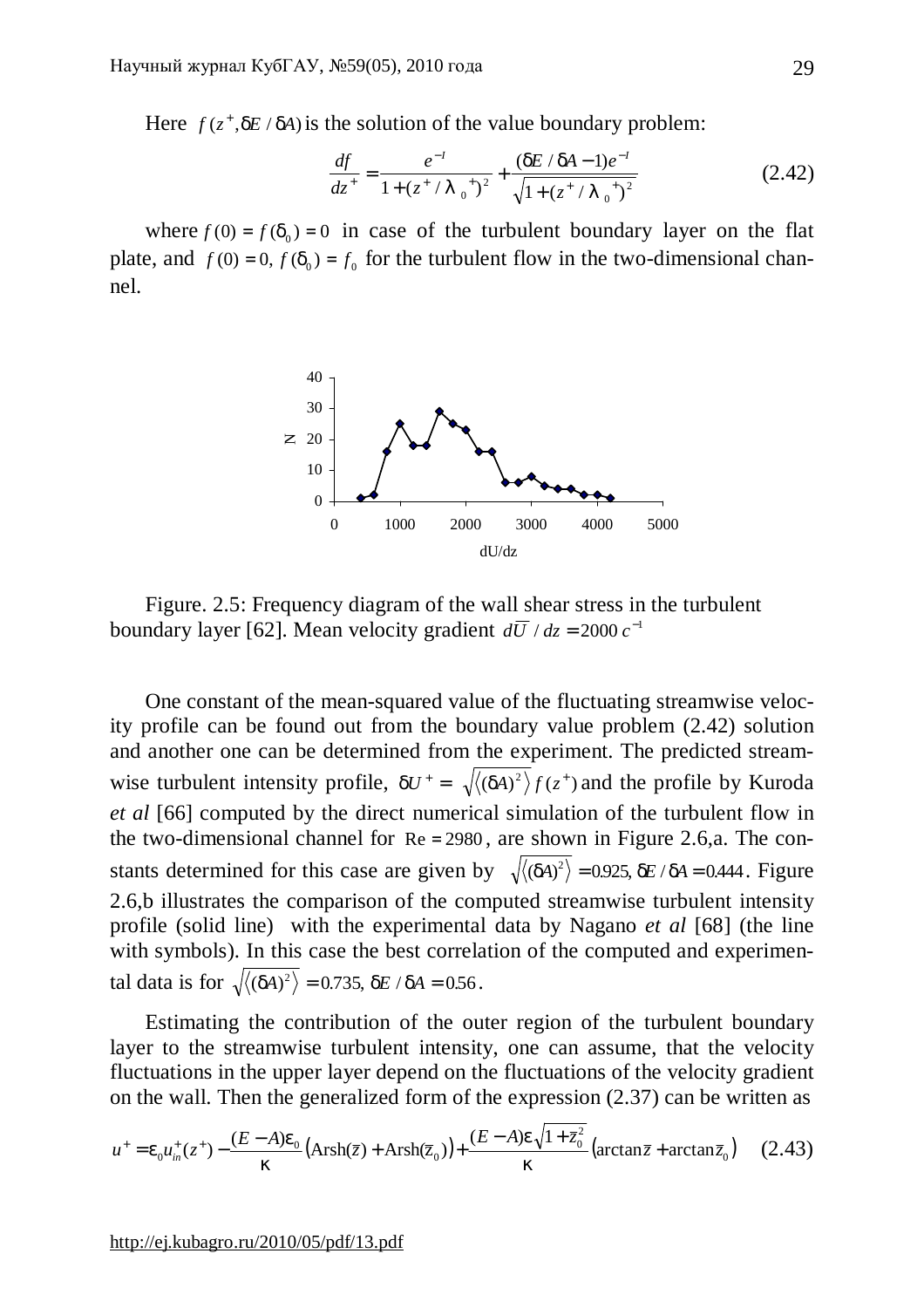where  $u_{in}^+(z^+)$  is given by the equation (2.39). Varying parameters *A*, *E* in this profile, we have

$$
du^+ = e_0 du^+_{in}(z^+) - \frac{(dE - dA)e_0}{k} \left( \text{Arsh}(\overline{z}) + \text{Arsh}(\overline{z}_0) \right) + \frac{(dE - dA)e_0 \sqrt{1 + \overline{z}_0^2}}{k} \left( \arctan \overline{z} + \arctan \overline{z}_0 \right) (2.44)
$$

where  $du_{in}^{+}(z^{+})$  is calculated from (2.40). Hence, in this case it is possible to present the streamwise turbulent intensity profile as follows  $dU^+ = \sqrt{\langle (dA)^2 \rangle} \bar{f}(z)$ , where

$$
\bar{f}(z) = e_0 f(z^+) - \frac{(dE/dA - 1)e_0}{k} \left( \text{Arsh}(\bar{z}) + \text{Arsh}(\bar{z}_0) \right) + \frac{(dE/dA - 1)e\sqrt{1 + \bar{z}_0^2}}{k} \left( \arctan\bar{z} + \arctan\bar{z}_0 \right) \tag{2.45}
$$



Figure 2.6: a) Comparison of computed streamwise turbulent intensity profile with DNS data by Kuroda *et al* [66], b) experimental data by Nagano *et al* [67, 68]

The streamwise turbulent intensity profile computed on equation (2.45) and the experimental data by Nagano *et al* [68] are shown in Figure 2.7,a. Comparing the computed profiles in Figures 2.6, b and 2.7,a one can conclude that the boundary conditions on the external border for the turbulent intensity profile is differ for this two models. The profile computed on the model (2.45) has zero value together with the first derivative and then at  $z > H$  saves zero value, whereas the profile (2.42) approaching to zero has the nonzero decline.

The parameters of the profile (2.45) are given by  $(dA)^2$  = 0.7, *dE* / *dA* = 0.568, thus its practically have the same values as for the profile shown in Figure 2.6,b. The fluctuation of the velocity profile declination on the wall are connected with the fluctuation of the shear stress,  $dE = dt_w / t_w$ . This value can be defined from the data shown in Figures 2.6, 2.7. For the turbulent flow in the flat channel this value is given by  $dt_w / t_w = dA(dE / dA) = 0.41$ .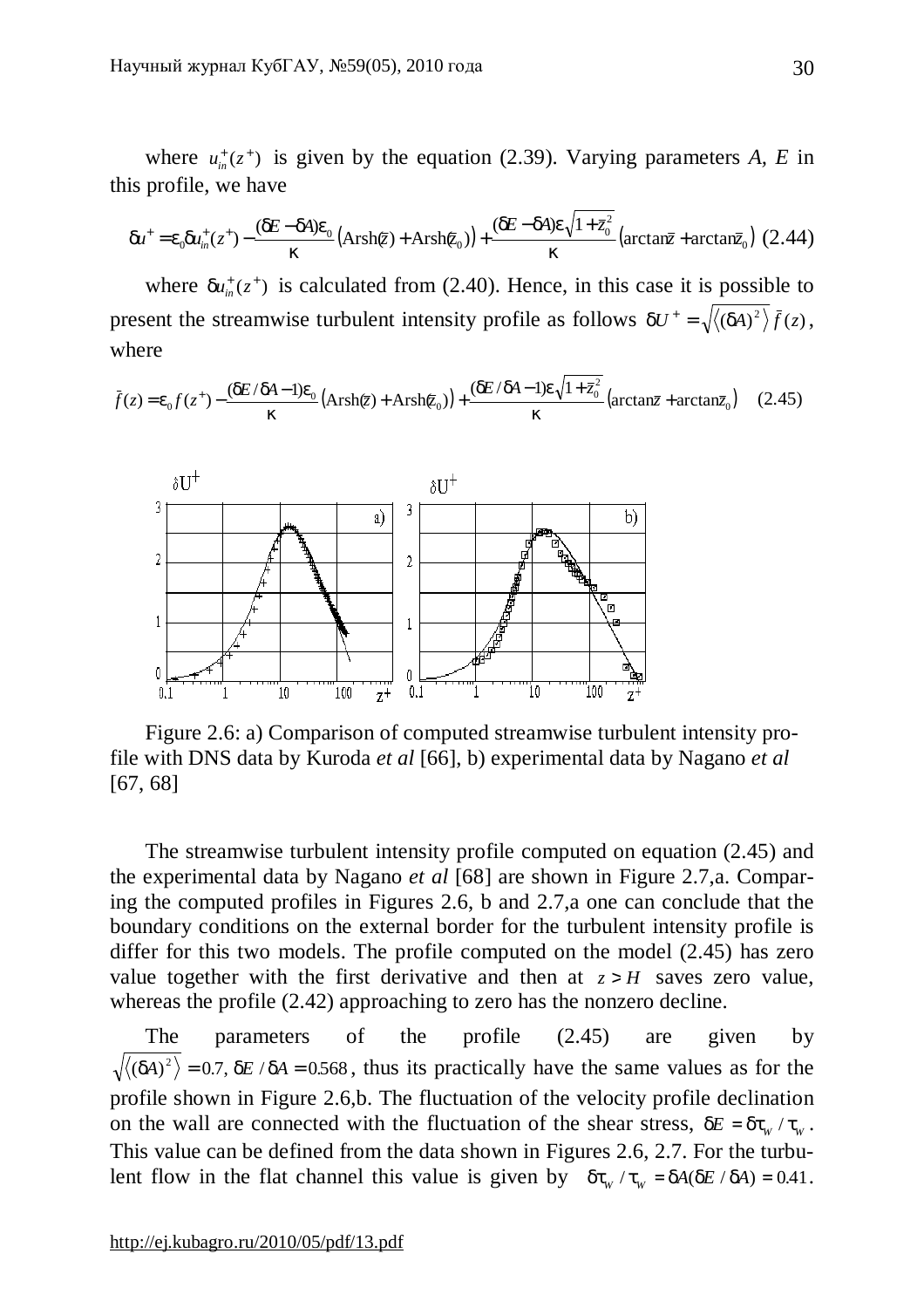The same value approximately we have for the turbulent boundary layer on the flat plate.



Fig. 2.7: а) The streamwise turbulent intensity profile in the turbulent boundary layer calculated on (2.45) - the solid line, and the experimental data [68]; b) the mean velocity profile in the turbulent boundary layer, calculated on (2.37) for  $V_* = 0.27$ ;  $e = 0.79$ , and the experimental data [68] obtained in the crosssection  $x = 0.525 M$ 

### **2.4.5. Normal and transversal turbulent intensity profiles**

The flow in the turbulent boundary layer is not characterised by significant value of the normal and transversal (parallel to the wall) mean velocity components. Therefore the turbulent fluctuation of velocity in the specified directions can be considered as the random deviations of flow velocity vector from the mean value. The main parameter of these deviations is direct proportional to the dimensionless pressure normal gradient on the wall. Assuming that in the equation system (2.16)  $a = p/2$ , let us rewrite the last two equations as follows

$$
\frac{dw^+}{dx} = x\frac{d\,\mathrm{v}^+}{dx} = \frac{\mathrm{v}_0^+ x e^{-t}}{1 + x^2} \tag{2.46}
$$

where  $v_0^+ = aw_0^+$  is the turbulent velocity scale characterised the flow velocity pulsation in the normal and transversal directions. Suggesting that  $R_t = R_t^*$ , then the turbulent velocity scale can be written through the characteristic length scale, thus  $v_0^+ = aR_t^*$  / 0  $R_0^* = aR_t^* / I^*$ . At fixed turbulent theory parameters  $R_t = R_t^*$ ,  $I^* = I_0^*$  the solutions of equations (2.46) depend on the parameter  $a$ , which is proportional to the dimensionless normal to the wall gradient of pressure,  $a = I^+ \tilde{P}_x(0)/2r u_*^2$ .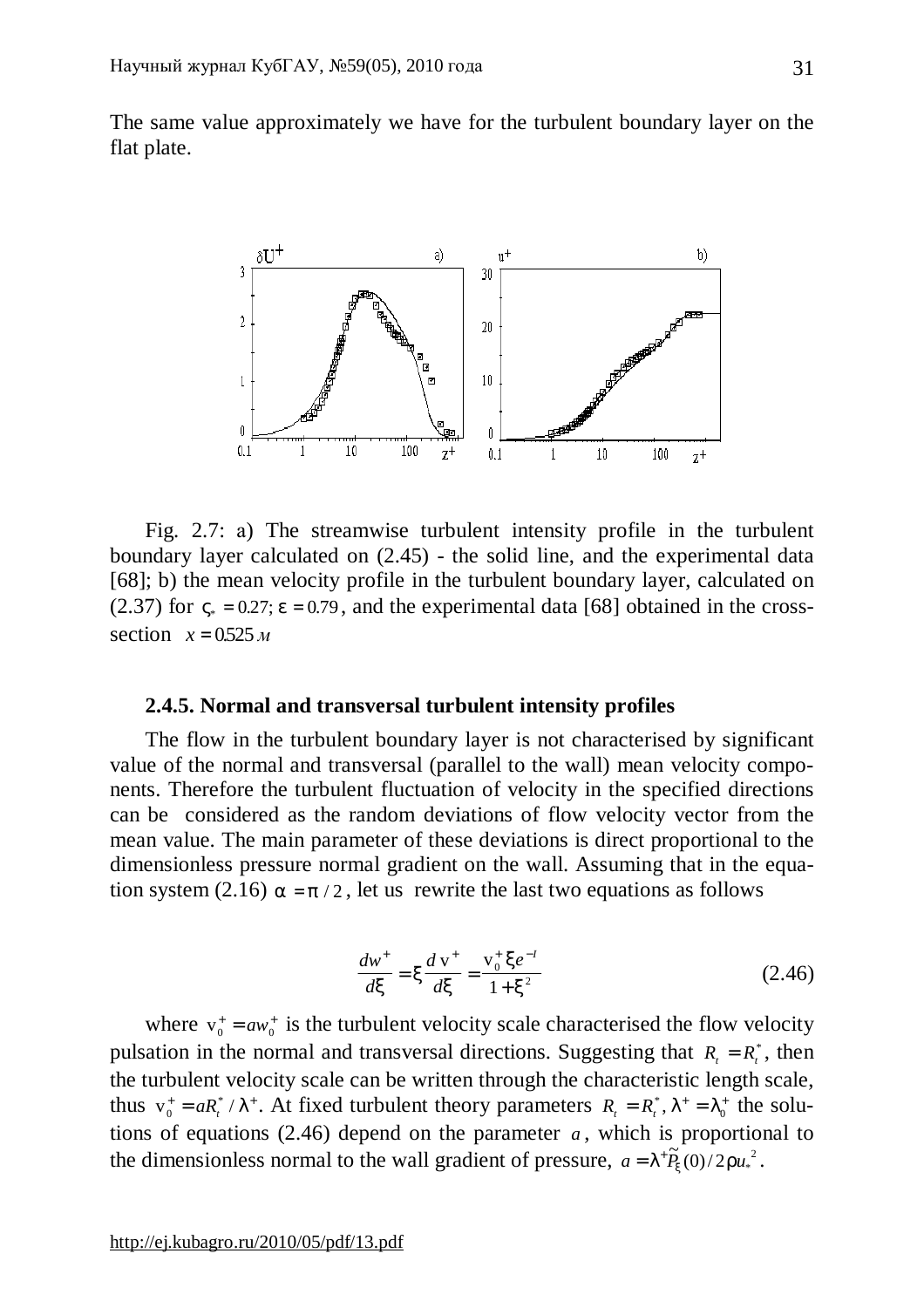Integrating equations (2.46) the velocity components in the inner layer can be written as follows

$$
v^{+}/v_{0}^{+} = \int_{0}^{x} \frac{(e^{-1} - e^{-t_{0}})dx}{1 + x^{2}} + e^{-t_{0}} \arctan x
$$
 (2.47)

$$
w^{+} / v_{0}^{+} = \int_{0}^{x} \frac{(e^{-1} - e^{-I_{0}}) x dx}{1 + x^{2}} + \frac{e^{-I_{0}}}{2} \ln(1 + x^{2})
$$

It is necessary to add the compensatory functions, which depend on the upper layer variable  $\bar{z} = (z - z_0) / V_* H$ , to these expressions, thus we have

$$
v^{+}/v_{0}^{+} = \int_{0}^{x} \frac{(e^{-t} - e^{-t_{0}})dx}{1 + x^{2}} + e^{-t_{0}} \arctan x + e_{1}(\arctan \overline{z} + \arctan \overline{z}_{0})
$$

$$
w^{+}/v_{0}^{+} = \int_{0}^{x} \frac{(e^{-t} - e^{-t_{0}})xdx}{1 + x^{2}} + \frac{e^{-t_{0}}}{2} \ln(1 + x^{2}) + \frac{e_{1}}{2} \ln \frac{1 + \overline{z}^{2}}{1 + \overline{z}_{0}^{2}}
$$

where parameter  $e_1$  is determined from the boundary conditions:

 $\lim_{z \to \infty} v^+ = v^+ \cdot$ ;  $\lim_{z \to \infty} w^+ = w$ ∞ + →∞ + ∞  $= v^+_{\infty}$ ;  $\lim_{z \to \infty} w^+ = w^+_{\infty}$ 

Therefore we have  $e_1 = -e^{-t_0}$  and two additional equations for calculating of the parameters of this problem:

$$
\int_{0}^{\infty} \frac{(e^{I_0 - I} - 1)dx}{1 + x^2} - \arctan \bar{z}_0 = \frac{v^+_* e^{I_0}}{v^+_0}
$$
(2.48)  

$$
\int_{0}^{\infty} \frac{(e^{I_0 - I} - 1)xdx}{1 + x^2} + \frac{1}{2}\ln(1 + \bar{z}_0^2) + \ln \frac{V_* \operatorname{Re}_*}{I^+} = \frac{w^+_* e^{I_0}}{v^+_0}
$$

If all parameters of the inner and outer layers are fixed, i.e.,  $R_t = R_t^*$ ,  $w_0^+ \approx 0.14$ ,  $I^+ = I_0^+$ , then the normal and transversal velocity fluctuations depend only on the parameter  $a = I^+ \tilde{P}_x(0)/2r^2 u^2$ . In this case the turbulent intensity of the transversal velocity can be written as follows:

$$
d\mathbf{v}^+ = w_0^+ da[\mathbf{v}_m^+(\mathbf{z}^+) - \mathbf{v}_{out}^+(\overline{\mathbf{z}})] \tag{2.49}
$$

.

where  $v_{in}^+$  is the function of the inner layer calculated according to the first equation (2.47) at  $v_0^+ = 1$ . The function of the outer layer is determined as follows

$$
v_{out}^+ = e^{I_0} (\arctan \overline{z} + \arctan \overline{z}_0)
$$

The transversal turbulent intensity profile computed on (2.49) is shown in the left part of Figure 2.8 together with DNS data by *Kuroda et al* (1989). The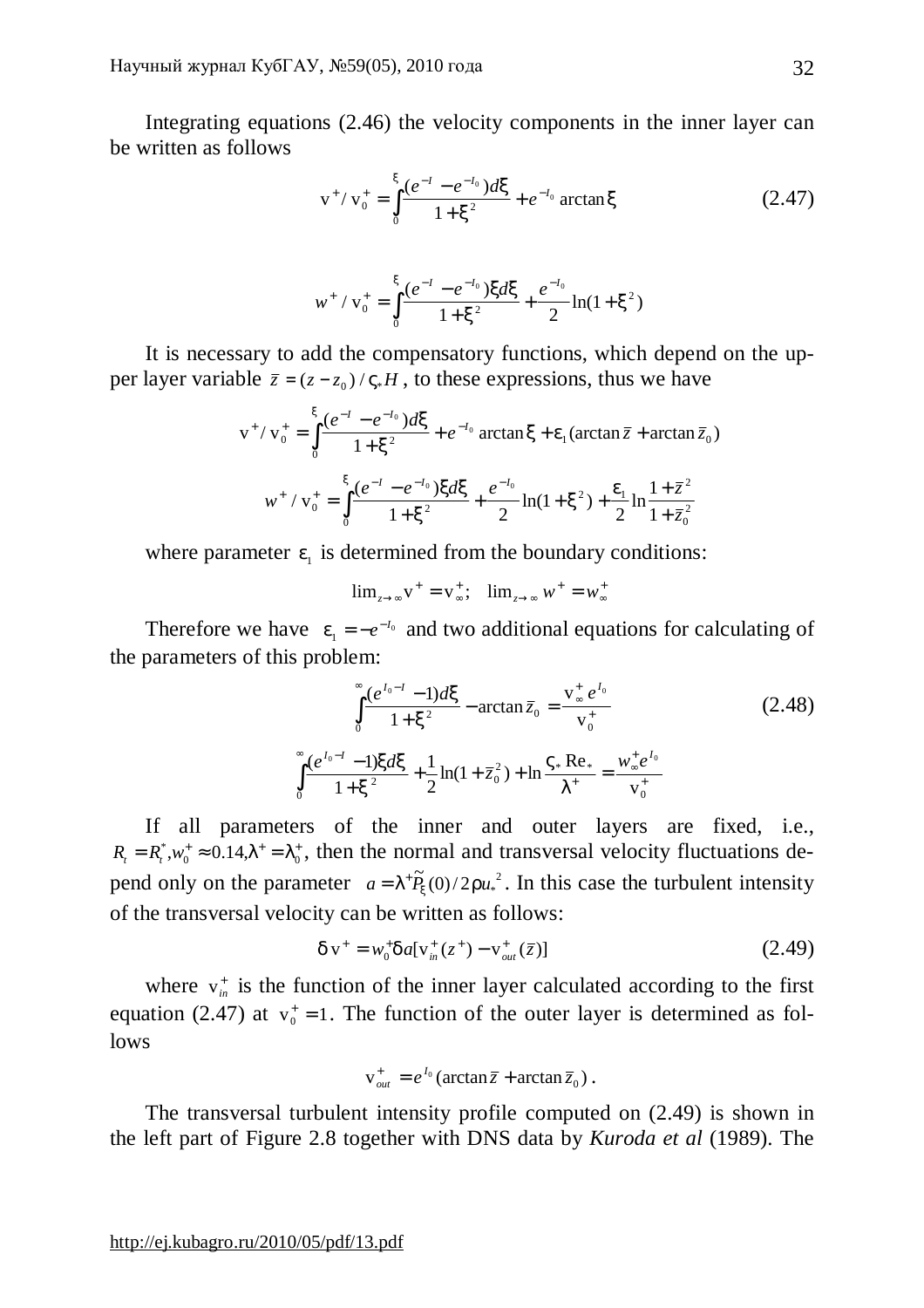normal pressure gradient fluctuation parameter has been estimated from these data as  $da \approx 1.1 / w_0^+ \approx 7.87$  and consequently  $v_0^+ = w_0^+ da \approx 1.1$ .



Figure 2.8: Turbulent intensity profiles of transversal velocity components in the turbulent boundary layer in the two-dimensional channel computed on (1.49) - (1.50) - solid lines, and DNS data by Kuroda *et al* [66]

The similar expression for the turbulent intensity of the normal velocity component is given by

$$
dw^{+} = w_{0}^{+} da[w_{in}^{+}(z^{+}) - w_{out}^{+}(\bar{z})]
$$
 (2.50)

where the function of the inner layer can be calculated on second equation (2.47) at  $v_0^+ = 1$ . The outer layer function is determined in this case as follows

$$
w_{out}^{+} = e^{I_0} [\ln(1 + \bar{z}^2) - \ln(1 + \bar{z}_0^2) + \arctan \bar{z} + \arctan \bar{z}_0].
$$

The normal turbulent intensity profile calculated on (2.50) is shown in the right part of Figure 2.8 with DNS data by Kuroda *et al* [66]. As it has been estimated the turbulent normal velocity scale  $v_0^+ \approx 0.75$ , i.e., it is not equal to the transversal velocity scale. This is obviously connected to the influence of dynamic roughness parameters, because in common case  $a \neq p/2$ . However it is difficult to calculate this influence, so far as we have the non-linear problem.

# **2.5. Dynamic roughness surface equation**

The dynamic roughness surface is connected with the coherent structures in the turbulent boundary layer reported by Kline et al [70]. The review of the coherent structure problem, including the evaluation of the basic structure scales has been submitted by Cantwell [52]. To derive the dynamic roughness surface equation, the common method developed by Trunev *et al* [71-73] can be used. This method was proposed for the simulation of rough surfaces which are formed on the rigid body in the impingement erosion process, including the sputtering of a rigid body by ionic bombardment.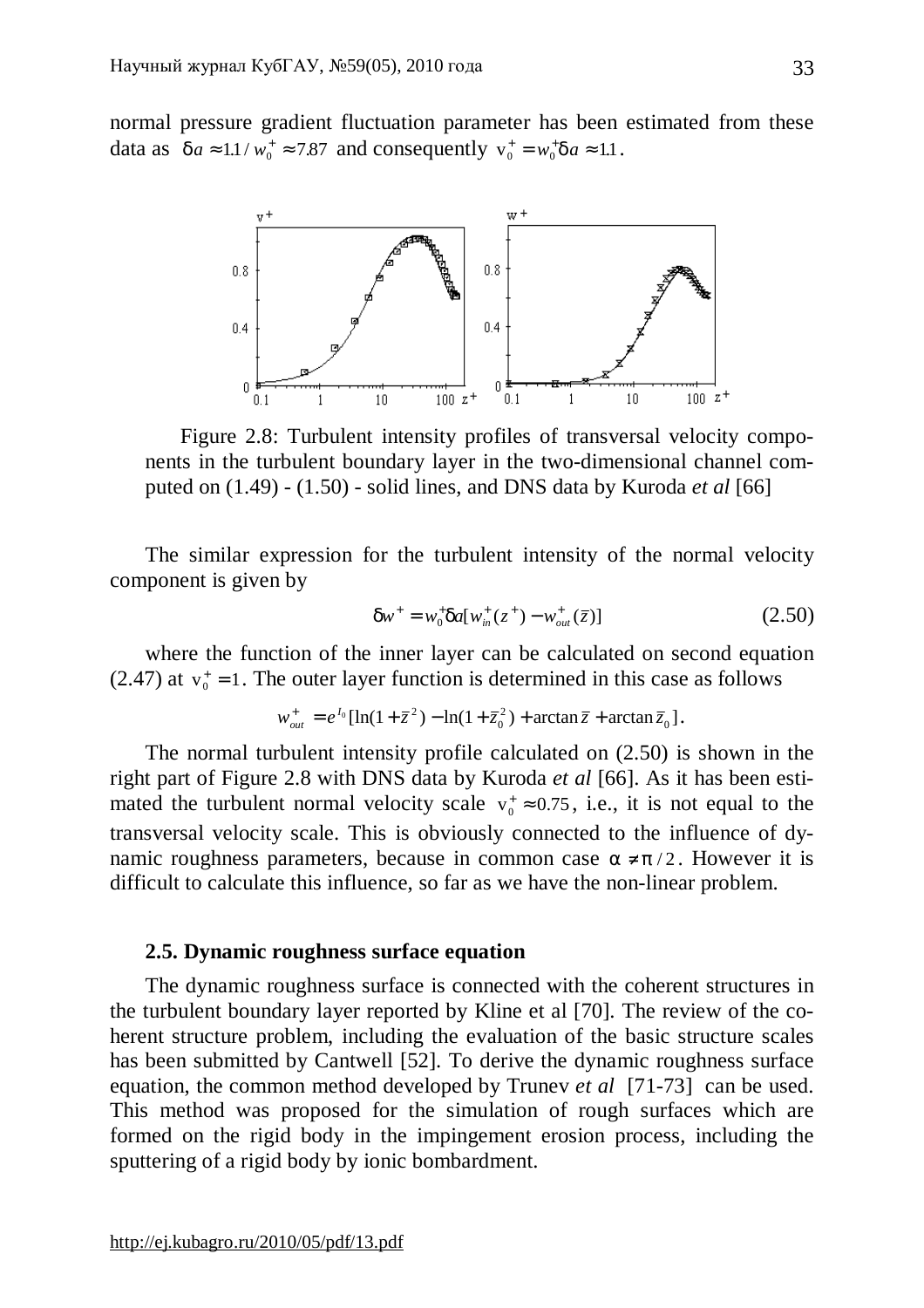The Reynolds number calculated on the dynamic roughness parameters is given by

$$
R_t^* = I_0^+ w_0^+ = \frac{h_t^* h^*}{n (h_x^{*2} + h_y^{*2})}.
$$

This statistical relationship between the dynamic roughness parameters corresponds to the special type of the Nave-Stocks equation solution transformation (2.4). Let's consider small variation of the second velocity scale around the mean value  $w_0^+ = k R_t^* \exp[-I_0(R_t^*)] \approx 0.14$ . In this case  $A \neq 0$  in the first equation (2.16) and this parameter can be written as follows

$$
A = A_1 \cos a = w_0^{\dagger} a \cos a
$$

where  $a = \arctan(h_y/h_x)$  is the parameter characterising the dynamic roughness structure. If  $A = 0$ , then  $a = p/2$ . This case corresponds to the special type of the dynamic roughness composed of furrows elongated along the streamlines of the mean flow. If  $a \neq p/2$ , then  $\tan a = h_y / h_x \approx l_x / l_y$ . It can be considered as the relationship between the scales of the dynamic roughness elements in the Xand Y-directions. In this case *a* fluctuates around the mean value,  $a = p/2$ , and produces the velocity and pressure fluctuation. The velocity gradient on the wall fluctuates with *a* as follows

$$
du^+/dz^+ = w_0^+ a \cos a + A_2 \sin a
$$

For  $a = p/2$  we have  $du^+ / dz^+ = A_2 = w_0 / w_0^*$  $v_2 = w_0 / w_0^*$ . Therefore in this case the velocity gradient on the wall is given by

$$
du^{+}/dz^{+} = (w_0/w_0^*)(w_0^+ a \cos a + \sin a)
$$
 (2.51)

The pressure gradient on the wall also depends on the second velocity scale  $w_0^+$  as

$$
p_x(0) = (2ru_*^2/I^+)aw_0^+
$$
 (2.52)

The velocity components near the smooth wall for  $z \rightarrow 0$  can be written as follows (see Kutateladze [62])

$$
u \cong K_1 z, v \cong K_2 z, w \cong K_3 z^2,
$$

where  $K_i = K_i(x, y, t)$  are the viscous sublayer functions. Substituting the velocity approximation formulas in the x-component of momentum equation and supposing that  $p = p(h)$  one can derive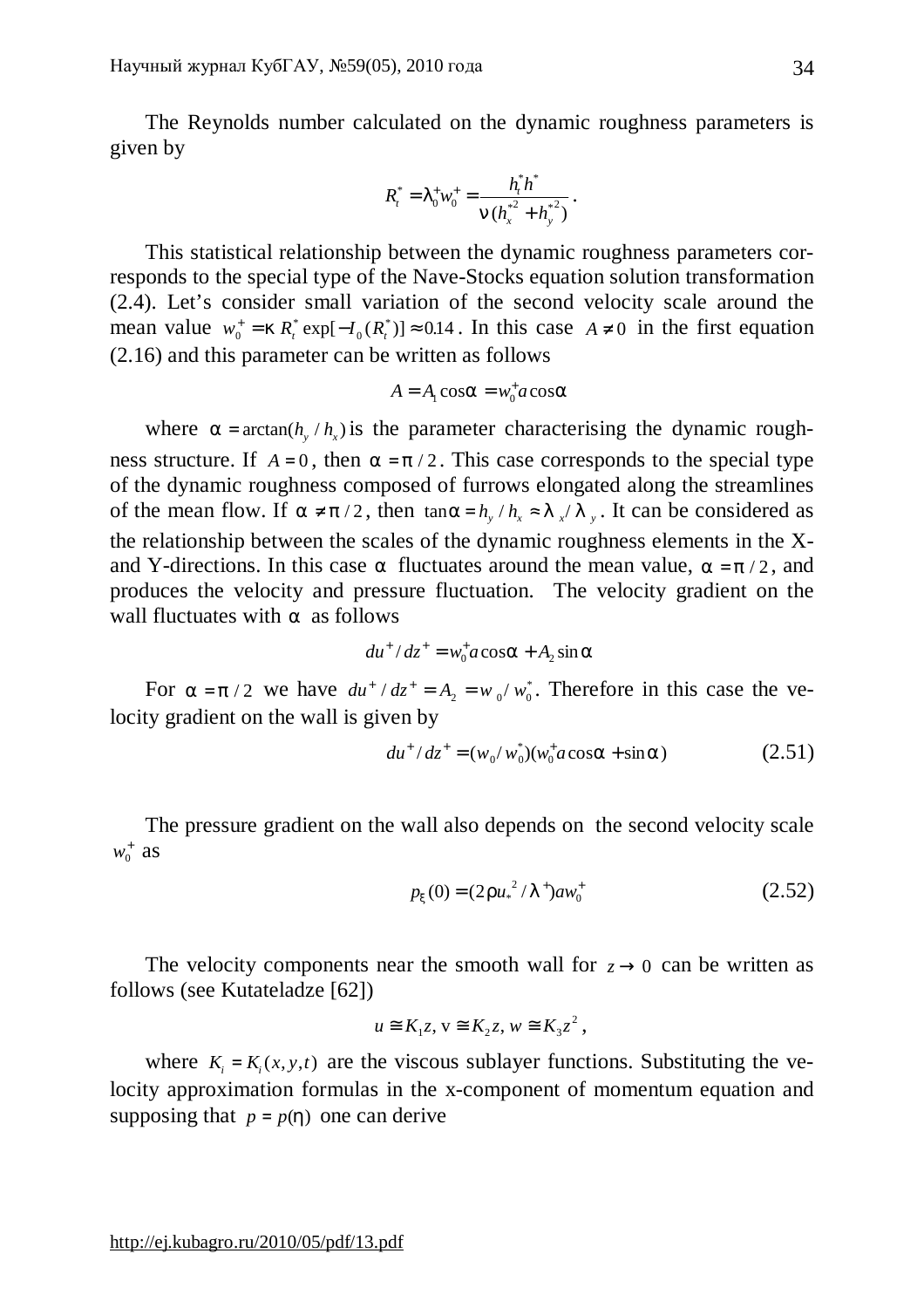$$
z\frac{\partial K_1}{\partial t} - z\frac{p_x(0)}{rI^2}\cos a - zn\left(\frac{\partial^2 K_1}{\partial x^2} + \frac{\partial^2 K_1}{\partial y^2}\right) = z^2 o(1)
$$

where  $o(1)$  is the restricted value for  $z = 0$ . Using equations (2.51)-(2.52) finally we have the dynamic roughness surface equation in case of the steady turbulent boundary layer over a smooth surface

$$
\frac{\partial K}{\partial t} - \frac{2u_*^2 w_0^+ a}{n(I^+)^3} \cos a = n \left( \frac{\partial^2 K}{\partial x^2} + \frac{\partial^2 K}{\partial y^2} \right)
$$
 (2.53)

where  $K = (w_0/w_0^*)(w_0^+ a \cos a + \sin a)$  $K = (w_0/w_0^*)(w_0^+ a \cos a + \sin a).$ 

The steady turbulent flow dynamic roughness is realised for  $w_0 = w_0^*$ . In this case equation (2.53) can be transformed into the quasi-linear differential equation

$$
nK_a \left( \frac{\partial^2 a}{\partial x^2} + \frac{\partial^2 a}{\partial y^2} \right) + nK_{aa} \left( a_x^2 + a_y^2 \right) = -\frac{2u_*^2 w_0^4 a}{nI^3} \cos a + K_a \frac{\partial a}{\partial t}
$$
 (2.54)

where  $K_a = -w_0^+ a \sin a + \cos a$ ,  $K_{aa} = -w_0^+ a \cos a - \sin a$ .

The point in which  $K_a = 0$  is the singular point of the equation (2.54). In this point  $tan a_* = -(w_0^+ a)^{-1}$ . As it has been estimated in the numerical experiments  $w_0^* a \approx -0.127$  for the mean flow, therefore  $a_* \approx p/2 - w_0^* |a|$ . For the stationary case, i.e. for  $a \approx p/2$ , the equation (2.54) can be written in the quasi-elliptical form

$$
(1 - \tilde{a})\left(\frac{\partial^2 \tilde{a}}{\partial x^2} + \frac{\partial^2 \tilde{a}}{\partial y^2}\right) - \left(\tilde{a}_x^2 + \tilde{a}_y^2\right) = -k_0^2 \tilde{a}, \qquad (2.55)
$$

were  $\tilde{a} = (a - p / 2) / |w_0^* a|, k_0^2 = 2u_*^2 / n^2 I^{3}$  $\binom{2}{*}$  / **n** <sup>2</sup>**l**  $+$ <sup>3</sup>.

Using the function  $\tilde{a} = \tilde{a}(x, y)$  one can calculate the dynamic roughness surface parameters as follows

$$
h_x + \left| w_0^+ a \right| \tilde{a} h_y = 0, \quad h_t = w_0^* \sqrt{h_x^2 + h_y^2} \approx w_0^* h_y \tag{2.56}
$$

In the special case when  $\tilde{a} \ll 1$ , equation (2.55) has the periodical solution  $\widetilde{a} = a_0 \cos(k_y y)$ 

where *a*<sub>0</sub> is the amplitude,  $k_y = \sqrt{2}(1^+)^{-3/2}u_x / n$  is the wave number in the ydirection. Therefore the transversal length scale of coherent structures can be estimated as

$$
I_{y}^{*} = 2p / k_{y} = \sqrt{2}pl_{0}^{+3/2}n / u_{*} \approx 114n / u_{*}
$$

## <http://ej.kubagro.ru/2010/05/pdf/13.pdf>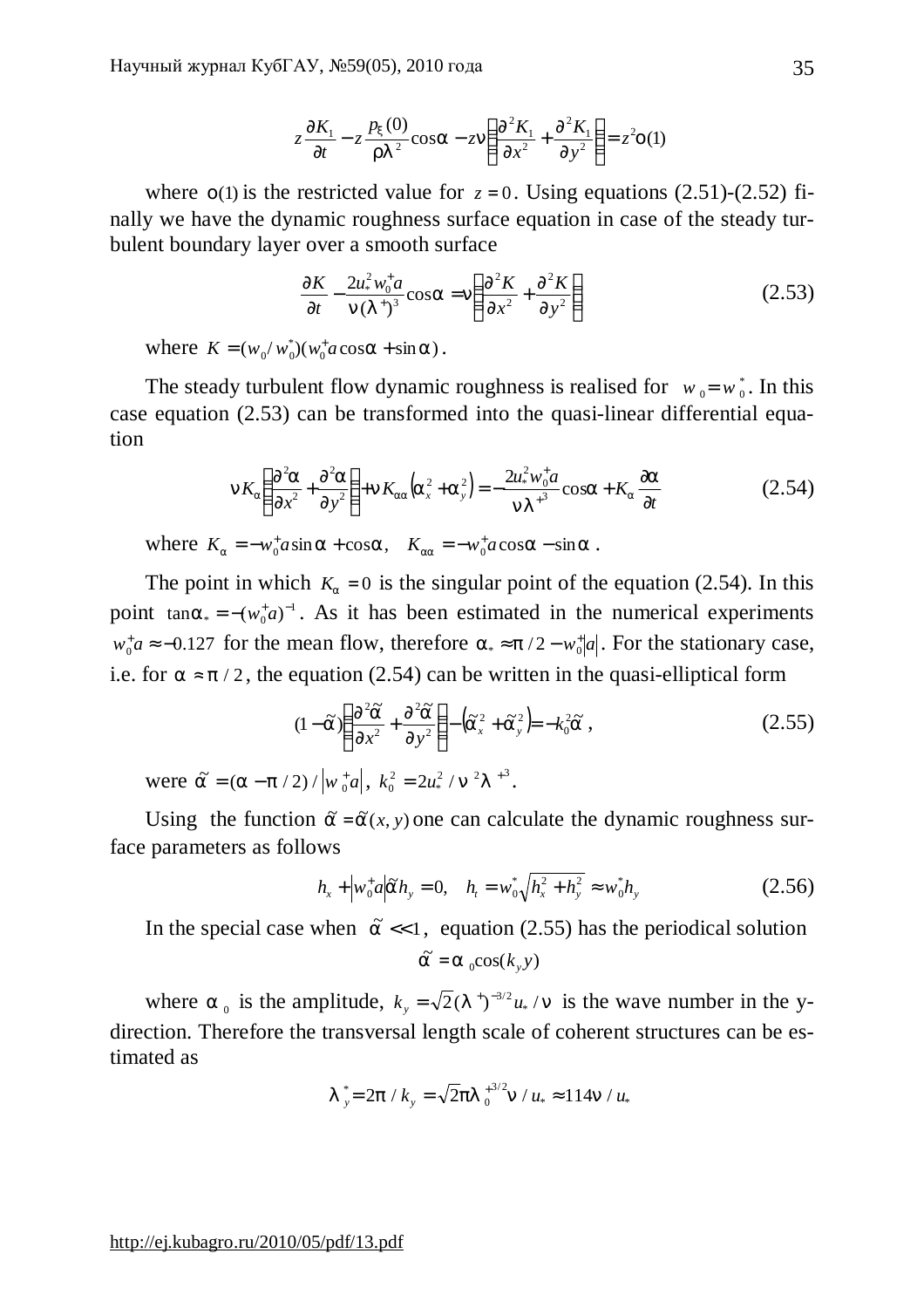The predicted length scale is in a good agreement with the experimental value,  $l_{\nu} \approx 100n/u_*$ , obtained by Kline *et al.* [70]. This type of coherent structures corresponds to the furrows considered above.

In the special case when  $|1 - \tilde{a}| \ll 1$ , the periodical solution of the equation  $(2.55)$  is given by

$$
\widetilde{a} = 1 + a_0 \cos(k_y y)
$$

where  $k_y = \sqrt{2}(1^{\degree}C)^{-3/2}u$  $(1<sup>{+}</sup>)<sup>{-3/2}</sup>u_* / a_0 n$ . Therefore in this case  $l_y$  depends on the amplitude  $a_0$ . The periodical solution of the first equation (2.56) can be written as

$$
h(x, y, t) = h(k_x x - k_y y_t - b(k_y y_t)),
$$
\n
$$
b(s) = \sum_{n=1}^{\infty} a_0^n \int \cos^n s ds
$$
\n
$$
k_x = \left| w_0^+ a \right| k_y, \quad y_t = y + w_0^* t.
$$
\n(2.57)

The transversal phase velocity of the dynamic roughness surface disturbances can be determined as  $c_y = w_0^*$ . The dynamic roughness length scale *l*  $_x$ depends on the amplitude  $a_0$  as follows

$$
I_x = I_y^* a_0 / w_0^* a \approx 898 a_0 n / u_*.
$$

For  $a_0 \approx 1$  the estimated streamwise length scale of coherent structures agrees with the experimental value  $I_{x} \approx 1000 n / u_{*}$  obtained by Blackwelder & Eckelmann [74], and discussed by Cantwell [52].

In this paper the problems of non-linear theory of turbulent boundary layer have been studied. The algorithm of numerical solution of the problem has been considered. Equation is deduced, connecting constants of non-linear theory.

A fundamental parameter of the turbulent boundary layer length has been determined, which coincides with the position of velocity peak of turbulence energy generation according to Klebanoff [49] and Laufer's [50] data. It is shown that the profile of an average velocity in the boundary layer can be described satisfactory, using only one constant. The Karman constant can be used for this purpose. The second constant of the logarithmic profile can be estimated within this theory. Velocity profile, calculated according to the model suggested, conforms well to the data of direct numerical modelling, to experimental data and models of other authors. Results of velocity intensity pulsation modelling have been presented, as well as their compliance with the results of direct numerical modelling and experimental data. A model of dynamic roughness in turbulent boundary layer has been suggested. It has also been shown that in a stationary case there are two types of periodic solutions. One solution corresponds to dynamic roughness in a kind of furrows, stretched along the main flow. The vis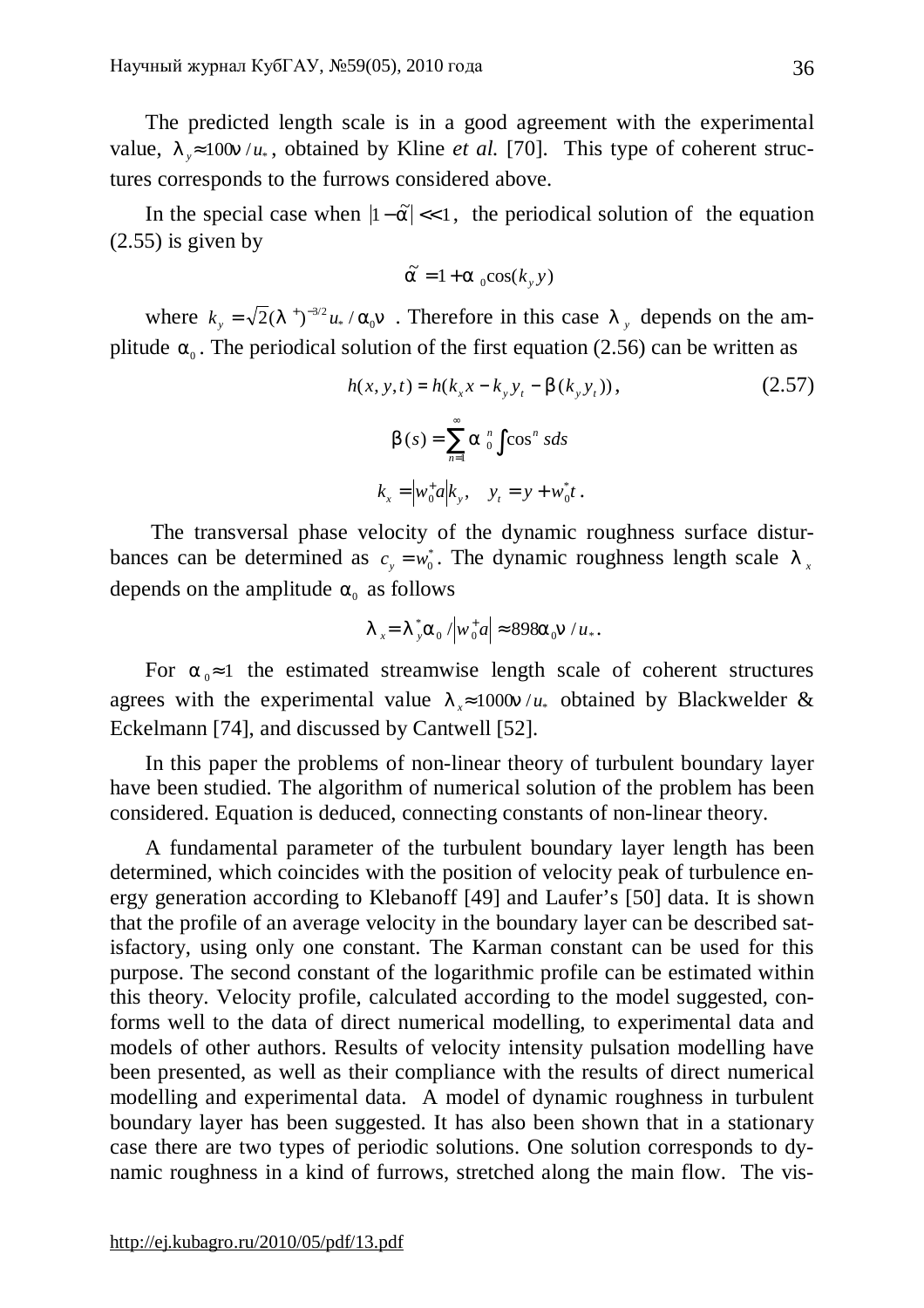cous flow over the structures is a physical mechanism of formation of logarithmic profile of velocity. The second solution corresponds to the perturbations of limited amplitude which have a limited length in the direction of the mean flow. It is shown that the parameters of dynamic roughness, having been calculated on the base of this model, coincide with the data of experiments.

(*To be continued*)

# **References**

- [1] Liepmann, H.W., The Rise and Fall of Ideas in Turbulence, *American Scientist*, **67**, pp. 221-228, 1979.
- [2] Amirkhanov, M.M, Lukashina, N.S. & Trunev, A. P., *Natural recreation resources, state of environment and economical and legal status of coastal resorts*, Publishing House "Economics", Moscow, 207 p., 1997 (in Russian).
- [3] Marchuk, G. I., *Mathematical Modelling in the Environmental Problem*, "Nauka", Moscow, 1982 (in Russian).
- [4] Borrell P.M., Borrell P., Cvitas T. & Seiler W., Transport and transformation of pollutants in the troposphere. *Proc. EUROTRAC Symp.*, SPB Academic Publishing, Hague, 1994.
- [5] Jaecker-Voirol A., Lipphardt M., Martin B., Quandalle, Ph., Salles, J., Carissimo, B., Dupont, E., Musson-Genon, L., Riboud, P.M., Aumont, B., Bergametti, G., Bey, I., Toupance, G., A 3D regional scale photochemical air quality model - application to a 3 day summertime episode over Paris*, Air Pollution IV. Monitoring, Simulation and Control,* eds. B. Caussade, H. Power & C.A. Brebbia, Comp. Mech. Pub., Southampton, pp. 175-194, 1996.
- [6] Borrego, C., Coutinho, M., Carvalho, A.C.& Lemos, S., A modelling package for air quality management in Lisbon, *Air Pollution V. Modelling, Monitoring and Management,* eds. H. Power, T. Tirabassi & C.A. Brebbia, CMP, Southampton-Boston, pp. 35-44, 1997.
- [7] Bozo, L.& Baranka, G., Air quality modelling over Budapest, *Air Pollution IV. Monitoring, Simulation and Control,* eds. B. Caussade, H. Power & C.A. Brebbia, Comp. Mech. Pub., Southampton, pp. 31-36, 1996.
- [8] Marchuk, G.I. & Aloyan, A.E., Global Admixture Transport in the Atmosphere, *Proc. Rus. Acad. Sci., Phys. Atmosphere and Ocean*, **31**, pp. 597-606, 1995.
- [9] Moussiopoulos N., Air pollution models as tools to integrate scientific results in environmental policy, *Air Pollution III, Vol.1. Theory and Simulation,* eds. H. Power, N. Moussiopoulos & C.A. Brebbia, Comp. Mech. Publ., Southampton, pp.11-18, 1995.
- [10] Pekar M., *Regional models LPMOD and ASIMD. Algorithms, parametrization and results of application to Pb and Cd in Europe scale for 1990*, EMEP/MSC-E Report 9/96, Aug, 78 p., 1996.
- [11] Carruthers, D.J, Edmunds, H.A., McHugh, C.A., Riches, P.J. & Singles, R.J., ADMS Urban an integrated air quality modelling system for local government, *Air Pollution V. Modelling, Monitoring and Management,* eds. H. Power, T. Tirabassi & C.A. Brebbia, CMP, Southampton-Boston, pp. 45-58, 1997.
- [12] Ni Riain, C., Fisher, B., Martin, C. J. & Littler J., Flow field and Pollution Dispersion in a Central London Street, *Proc. of the 1st Int. Conf. on Urban Air Quality: Monitoring and Modelling*, ed. R. S. Sokhi, Kluwer Academic Publishers, pp. 299-314, 1998.
- [13] Lukashina, N.S. & Trunev, A. P., *Principles of Recreation Ecology and Natural Economics,* Russian Academy of Sciences, Sochi, 273 p., 1999 (in Russian).
- [14] Lukashina, N.S., Amirkhanov, M.M, Anisimov, V.I. & Trunev, A.P., Tourism and environmental degradation in Sochi, Russia, *Annals of Tourism Research*, **23,** pp. 654-665, 1996.
- [15] Lenhart, L. & Friedrich, R. European emission data with high temporal and spatial resolution, *Air Pollution III Vol.2: Air Pollution Engineering and management*, eds. H. Power, N. Moussiopoulos & C.A. Brebbia. Comp. Mech. Pub., Southampton, pp.285-292, 1995.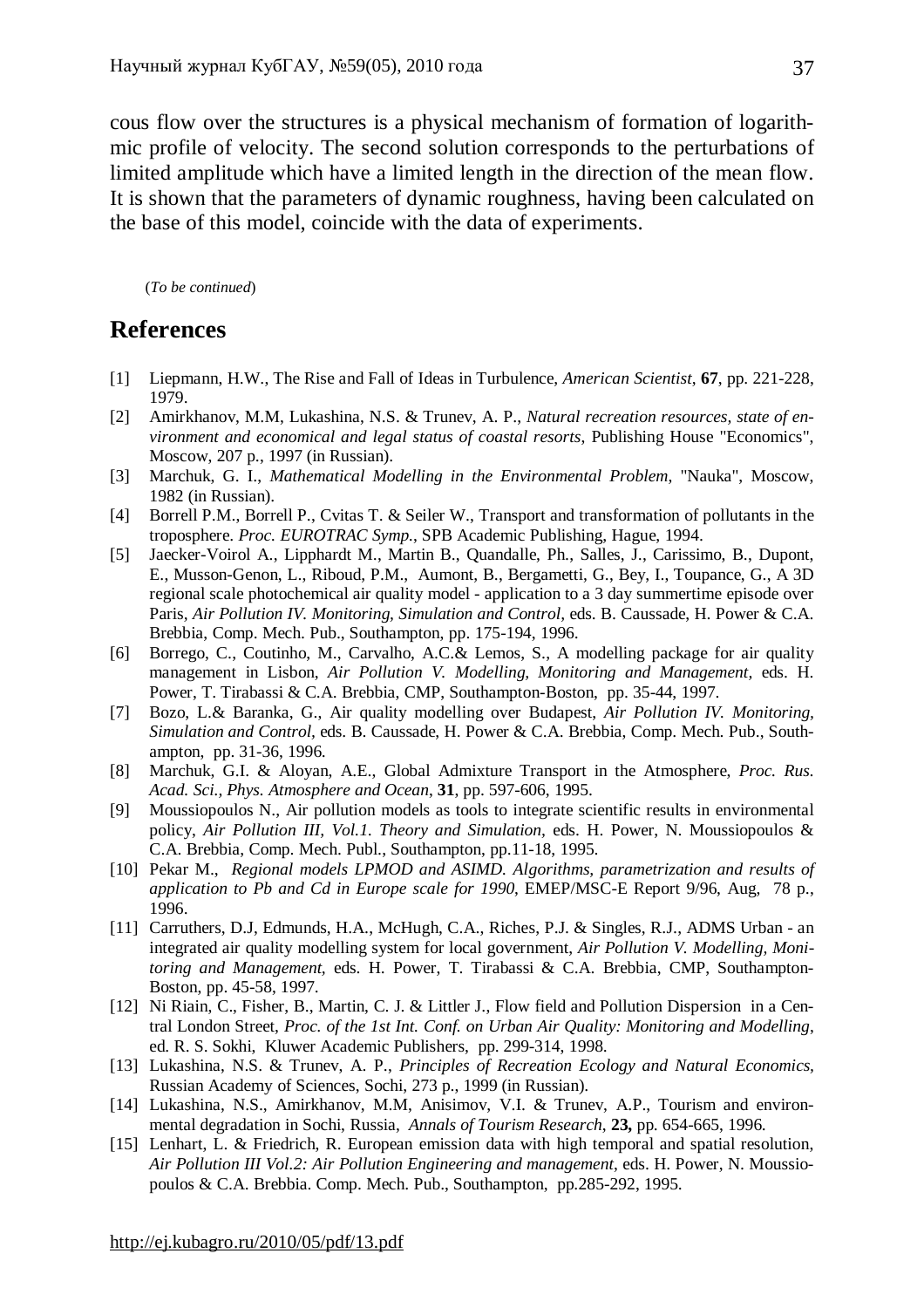- [16] Oke, T.R., Street design and urban canopy layer climate, *Energy and Buildings,* **11,** pp. 103-111, 1988.
- [17] Zilitinkevich, S. Non-local turbulent transport: pollution dispersion aspects of coherent structure of convective flows, Air Pollution III, Vol.1. Air Pollution Theory and Simulation, eds. H. Power, N. Moussiopoulos & C.A.Brebbia, Comp. Mech. Publ., Southampton, рр.-53-60, 1995.
- [18] Arya, S. P., *Introduction to Micrometeorology*, Academic Press, San Diego, 307 p., 1988.
- [19] Stull, R. B, *An Introduction to Boundary Layer Meteorology*, Kluwer Academic Publishers, Dordrecht, 666 p., 1988.
- [20] Kaimal, J. C.& Finnigan, J. J., *Atmospheric Boundary Layer Flows: Their Structure and Measurements*, Oxford University Press, 289 p., 1994.
- [21] Monin, A.S. & Obukhov, A.M., Basic Laws of Turbulent Mixing in the Atmospheric surface layer, *Trudy Geofiz. Inst. Akad. Nauk SSSR* **24** (151), pp. 163-187, 1954.
- [22] Monin, A. S., The Atmospheric Boundary Layer, *Ann. Rev. Fluid Mech*., **22**, 1970.
- [23] Businger, J.A., Wyangaard, J.C., Izumi, Y. & Bradley, E.F. Flux Profile Relationships in the Atmospheric Surface Layer, *J. Atmos. Sciences*, **28.** pp.181-189, 1971.
- [24] Businger, J. A., A Note on the Businger-Dyer Profile, *Boundary-Layer Meteorol.*, **42,** pp. 145– 151, 1988.
- [25] Yaglom, A.M., Data on Turbulence Characteristics in the Atmospheric Surface Layer, *Izv. Acad. Sci. USSR, Phys. Atmosphere and Ocean,* **10**, pp. 566-586, 1974.
- [26] Dyer, A. J., A Review of Flux-Profile Relationships, *Boundary-Layer Meteorol.*, **7,** pp. 363–372, 1974.
- [27] Van Ulden, A. & Holtslag, A. A. M., Estimation of Atmospheric Boundary Layer Parameters for Diffusion Applications, *J. Clim. Appl. Meteorol*,. **24,** pp. 1196–1207, 1985.
- [28] Hanjalic, K.& Launder, B. E., A Reynolds Stress Model of Turbulence and its Application to Thin Shear Flows, *J. Fluid Mech*, **52,** pp. 609–638, 1972.
- [29] Rodi, W. Calculation of Stably Stratified Shear-layer Flows with a Buoyancy-extended *k* − *e* Turbulence Model, *Turbulence and Diffusion in Stable Environments*, ed. J. C. R. Hunt, Clarendon Press, Oxford, pp. 111–143, 1985.
- [30] Mellor, G. L. & Yamada, T. A, Hierarchy of Turbulence Closure Models for Planetary Boundary Layers, *J. Atmos. Sci*., **31,** pp. 1792–1806, 1974.
- [31] Mellor, G. L. & Yamada, T., Development of a Turbulence Closure Model for Geophysical Fluid Problems, *Rev. Geophys. Space Phys*., **20,** pp.851–875, 1982.
- [32] Wyngaard, J. C. & Cote, O. R., The Evolution of a Convective Planetary Boundary Layer –a Higher-order-closure Model Study, *Boundary-Layer Meteorol*., **7,** pp. 289–308, 1974.
- [33] Zeman, O. & Lumley, J. L., Modelling Buoyancy Driven Mixed Layers, *J. Atmos. Sci*., **33,**  pp.1974–1988, 1976.
- [34] Deardorff, J. W. & Willis, G. E., Further Results from a Laboratory Model of the Convective Boundary Layer, *Boundary-Layer Meteorol*, **32,** pp. 205–236, 1985.
- [35] Enger, L., A Higher Order Closure Model Applied to Dispersion in a Convective PBL, *Atmos. Environ*., **20,** pp. 879–894, 1986.
- [36] Holt, T. & Raman, S., A Review and Comparative Evaluation of Multilevel Boundary Layer Parameterisations for First Order and Turbulent Kinetic Energy Closure Schemes, *Rev. Geophys. Space Phys.*, **26,** pp. 761–780, 1988.
- [37] Danilov, S.D., Koprov, B. M. & Sazonov, L. A., Atmospheric Boundary Layer and the Problem of Its Description (Review), *Proc. Rus. Acad. Sci., Phys. Atmosphere and Ocean*, **31**, pp. 187- 204, 1995.
- [38] Hurley, P. J., An Evaluation of Several Turbulence Schemes for the Prediction of Mean and Turbulent Fields in Complex Terrain, *Boundary-Layer Meteorol*., **83,** pp. 43–73, 1997.
- [39] Reynolds, O., On the dynamically theory of incompressible viscous fluids and the determination of the criterion, *Philos. Trans. R. Soc. London*, **A 186,** 123, 1895.
- [40] Boussinesq, J., Theorie de l'ecoulement tourbillat, *Mem. Pres. Acad. Sci.*, **23**, p. 46, 1877.
- [41] Prandtl, L., Bericht uber untersuchungen zur ausgebildeten turbulenz, *Z. Angew. Math. Mech*., **5**, pp.136-139, 1925.
- [42] Prandtl, L., Neuere Ergebnisse der Turbulenzforschung, VDI -Ztschr., **77,** 5, p.105, 1933.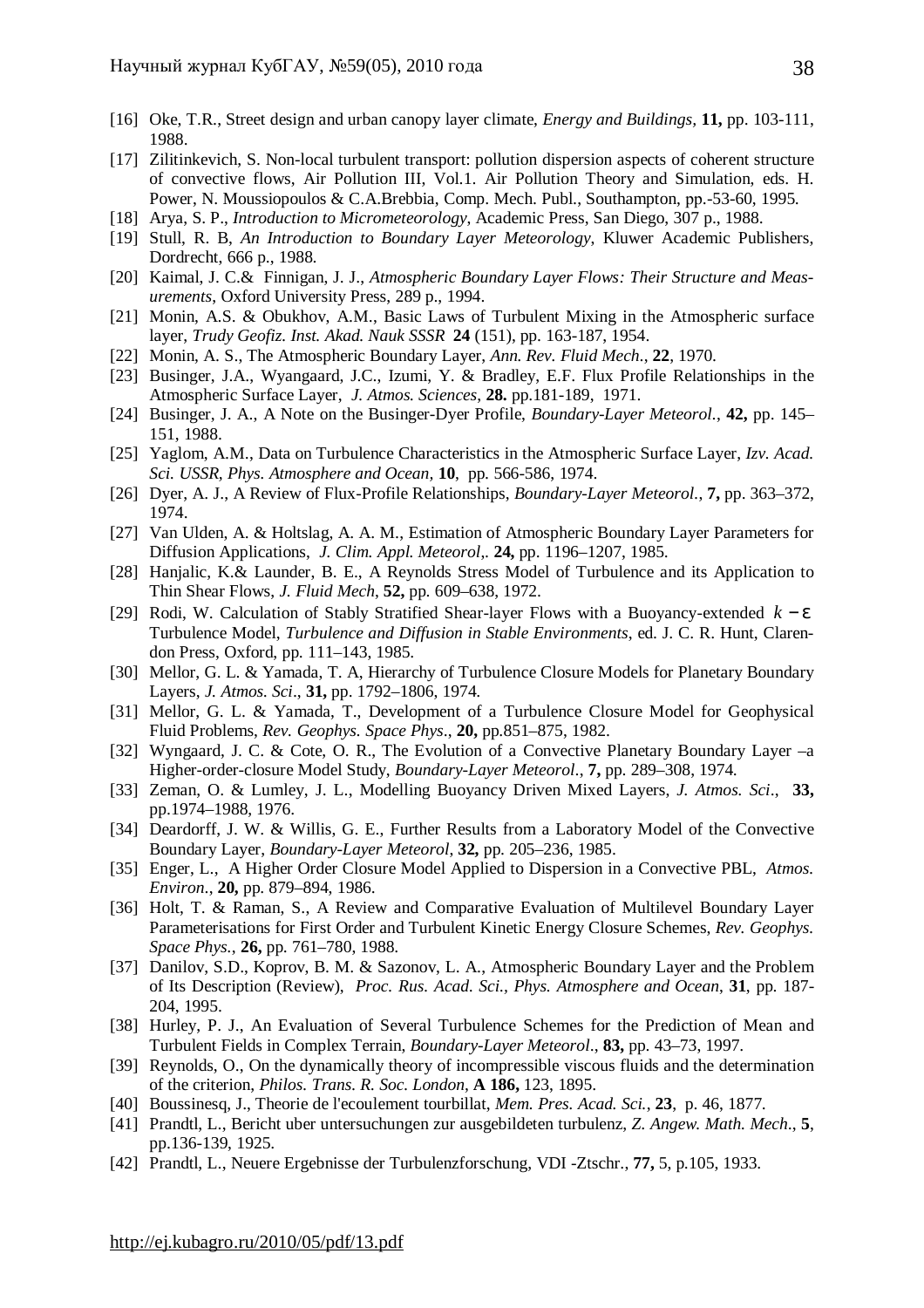- [43] Kolmogorov, A.N., The Equations of Turbulent Motion in an Incompressible Fluid, *Izv. Acad. Sci. USSR, Phys*., **6,** pp. 56-58, 1942.
- [44] Apsley, D. D. & Castro, I. P., A Limited-Length-Scale-Model for the Neutral and Stable-Stratified Atmospheric Boundary Layer, *Boundary Layer Meteorol*., **83,** pp. 75–98, 1997.
- [45] Trunev, A. P., Diffuse processed in turbulent boundary layer over rough surface, *Air Pollution III, Vol.1. Theory and Simulation,* eds. H. Power, N. Moussiopoulos & C.A. Brebbia, Comp. Mech. Publ., Southampton, pp. 69-76, 1995.
- [46] Trunev, A. P., Similarity theory and model of turbulent dusty gas flow over large-scale roughness, *Abstr. of Int. Conf. On Urban Air Quality: Monitoring and Modelling*, University of Hertfordshire, Institute of Physics, London, p. 3.8, 1996.
- [47] Trunev, A. P., Similarity theory for turbulent flow over natural rough surface in pressure and temperature gradients, *Air Pollution IV. Monitoring, Simulation and Control,* eds. B. Caussade, H. Power & C.A. Brebbia, Comp. Mech. Pub., Southampton, pp. 275-286, 1996.
- [48] Trunev, A. P., Similarity theory and model of diffusion in turbulent atmosphere at large scales, *Air Pollution V. Modelling, Monitoring and Management,* eds. H. Power, T. Tirabassi & C.A. Brebbia, CMP, Southampton-Boston, pp. 109-118, 1997.
- [49] Klebanoff, P. S., Characteristics of turbulence in a boundary layer with zero pressure gradient, *NACA Tech. Note*, **3178**, 1954.
- [50] Laufer, J., The structure of turbulence in fully developed pipe flow, *NACA Tech. Note*, **2954**, 1954.
- [51] Cebeci, T. & Bradshaw, P., *Physical and Computational Aspects of Convective Heat Transfer*, Springer-Verlag, NY, 1984.
- [52] Cantwell, Brian J., Organized motion in turbulent flow, *Ann. Rev. Fluid Mech*., **13**, pp. 457-515, 1981.
- [53] Kuroda, A., *Direct Numerical Simulation of Couette-Poiseuille Flows*, Dr. Eng. Thesis, the University of Tokyo, Tokyo, 1990.
- [54] Coleman, G.N., Ferziger, J. R. & Spalart, P. R., A numerical study of the turbulent Ekman layer, *J. Fluid Mech*., **213**. pp.313-348, 1990.
- [55] Trunev, A. P. & Fomin, V. M., Continual model of impingement erosion, *J. Applied Mech. Tech. Phys*., **6**, pp. 113-120, 1985.
- [56] Trunev, A. P., *Research of bodies erosion distraction in gas flows with admixture particles*, Ph.D. Thesis, Inst. Theoretical and Appl. Mech., Novosibirsk, 1986.
- [57] Nikolaevskii, V.N., The space averaging in the turbulence theory, *Vortexes and Waves,* ed. V.N. Nikolaevskii, Mir, Moscow, pp. 266-335, 1984 (in Russian).
- [58] Landau, L.D. & Lifshitz, E. M., *Hydrodynamics*, 3rd ed., Nauka, Moscow, 1986 (in Russian).
- [59] Pulliam, T. H. & Steger, J. L., Implicit Finite-Difference Simulations of three-dimensional Compressible Flow, *AIAA Journal*, **18,** p. 159, 1980.
- [60] Hirschel, E.H. & Kordulla, W., *Shear Flow in Surface-Oriented Coordinates*, Friedr. Vieweg & Sohn, Wiesbaden, 1986.
- [61] Schlichting, H., *Boundary Layer Theory*, McGraw-Hill, NY, 1960.
- [62] Kutateladze, S.S., *The Wall Turbulence*, Nauka, Novosibirsk, 1973 (in Russian).
- [63] Hairer, E., Norsett, S.P. & Wanner, G., *Solving Ordinary Differential Equations 1. Nonstiff Problems*, Springer-Verlag, Berlin, 1987.
- [64] Cantwell, B. J., Coles, D. E. & Dimotakis, P. E., Structure and entrainment in the plane of symmetry of a turbulent spot, *J. Fluid Mech.*, **87**, pp. 641-672, 1978.
- [65] Van Driest, E.R., On turbulent flow near a wall, *J. Aero. Sci*., **23.** p.1007, 1956.
- [66] Kuroda, A., Kasagi, N. & Hirata, M., A Direct Numerical Simulation of the Fully Developed Turbulent Channel Flow, *Proc. Int. Symp. on Computational Fluid Dynamics*, Nagoya, pp. 1174-1179, 1989.
- [67] Nagano, Y., Tagawa, M. & Tsuji, T., Effects of Adverse Pressure Gradients on Mean Flows and Turbulence Statistics in a Boundary Layer, *Proc. 8th Symposium on Turbulent Shear Flows*, 1992.
- [68] Nagano, Y., Kasagi, N., Ota, T., Fujita, H., Yoshida, H. & Kumada, M., *Data-Base on Turbulent Heat Transfer*, Department of Mechanical Engineering, Nagoya Institute of Technology, Nagoya, DATA No. FW BL004, 1992.